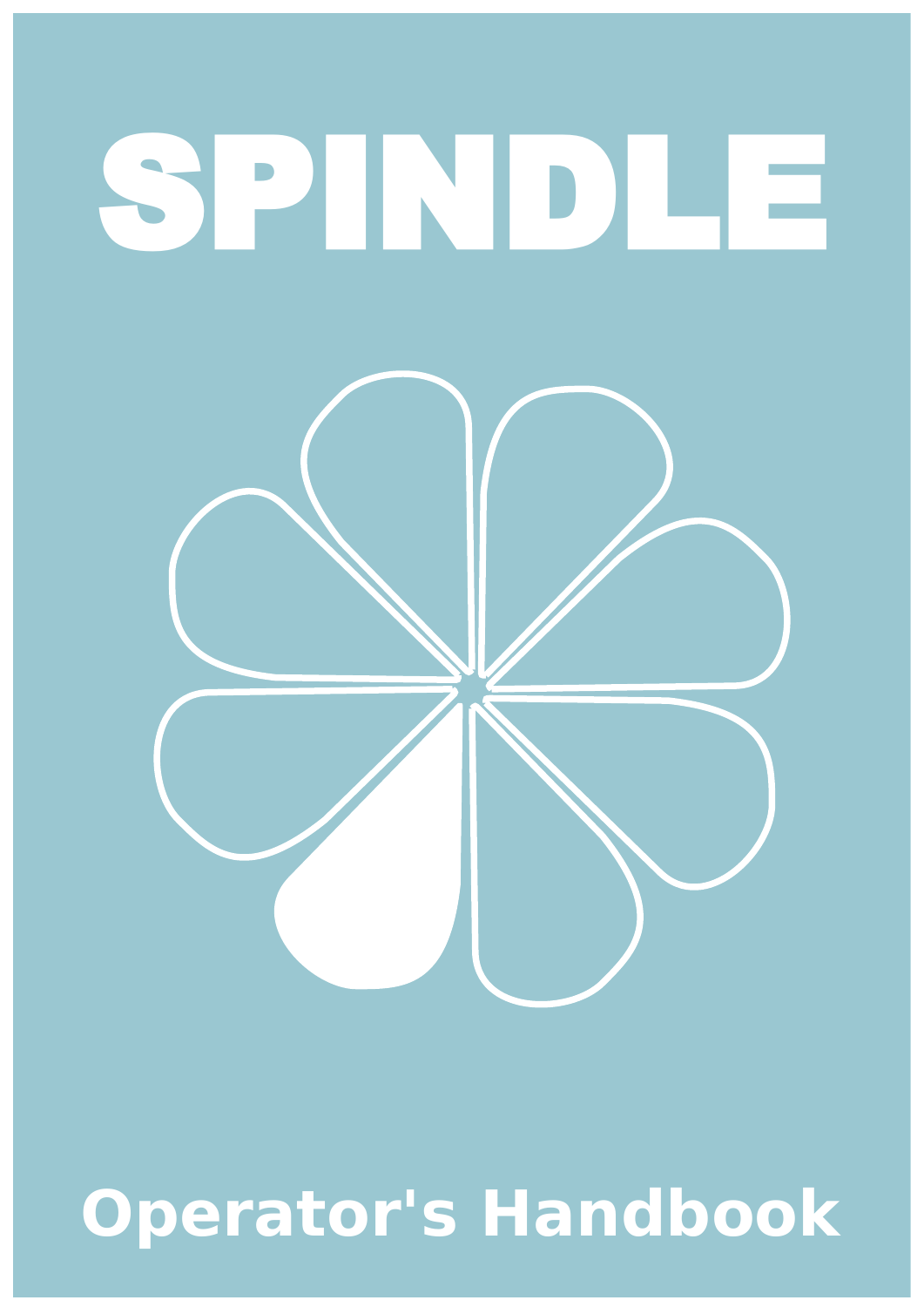Spindle Operator's Handbook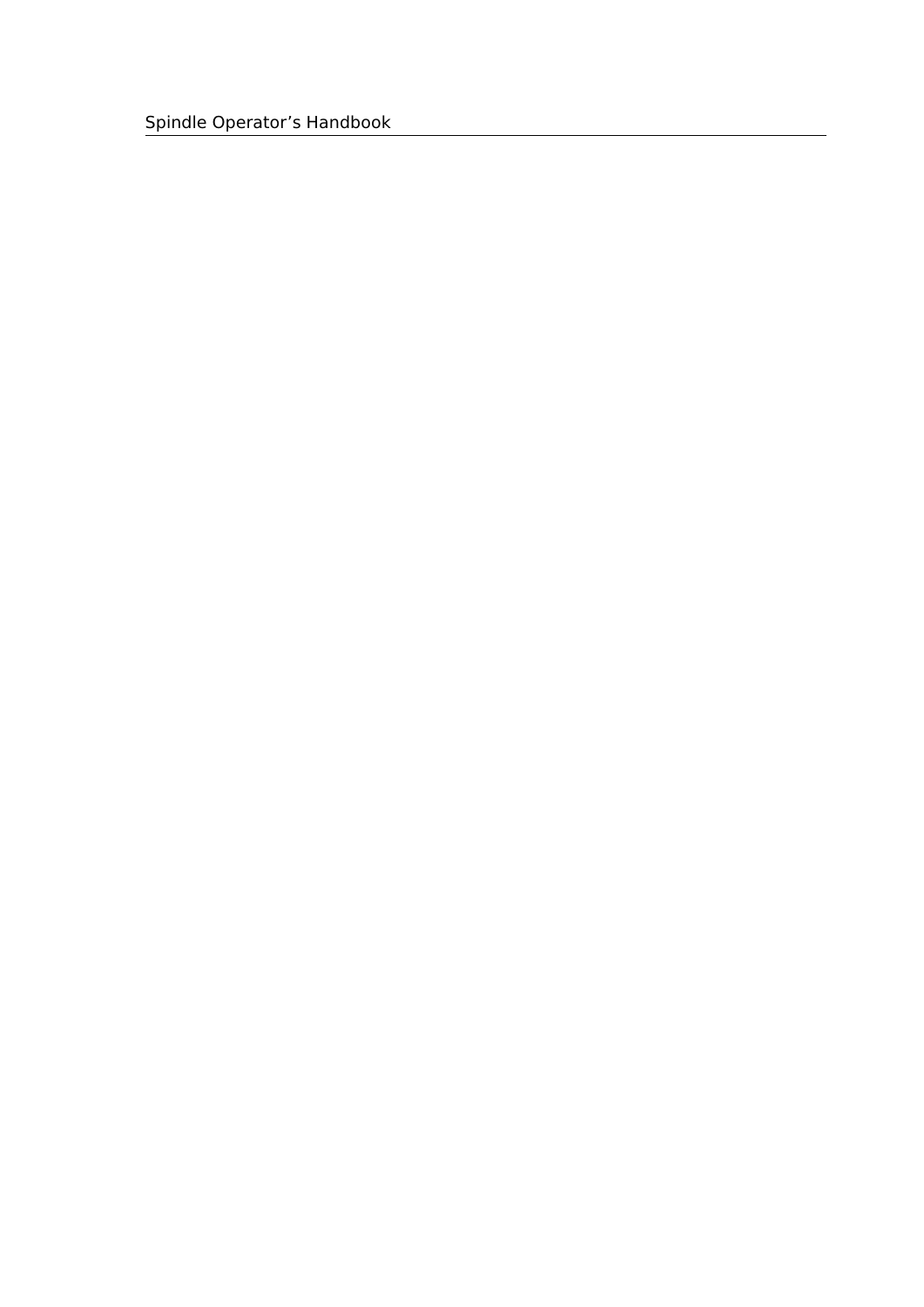## **Contents**

|   | License |                                                                                                                                                                                                                                | 5<br>5<br>6<br>6<br>6 |
|---|---------|--------------------------------------------------------------------------------------------------------------------------------------------------------------------------------------------------------------------------------|-----------------------|
| L |         | <b>Loader and decruncher</b>                                                                                                                                                                                                   | 7                     |
|   | 1.1     |                                                                                                                                                                                                                                | 9                     |
|   | 1.2     | The load script response to the contract of the load script response to the contract of the load schedule of the load schedule of the load schedule of the load schedule of the load schedule of the load schedule of the load | 10                    |
|   | 1.3     |                                                                                                                                                                                                                                | 11                    |
|   | 1.4     |                                                                                                                                                                                                                                | 12                    |
|   | 1.5     |                                                                                                                                                                                                                                | 15                    |
|   | 1.6     |                                                                                                                                                                                                                                | 16                    |
|   | 1.7     |                                                                                                                                                                                                                                | 17                    |
|   | 1.8     |                                                                                                                                                                                                                                | 18                    |
|   | 1.9     |                                                                                                                                                                                                                                | 19                    |
| П |         | <b>Effect linking framework</b>                                                                                                                                                                                                | 21                    |
|   | 2.1     |                                                                                                                                                                                                                                | 23                    |
|   | 2.2     |                                                                                                                                                                                                                                | 25                    |
|   | 2.3     |                                                                                                                                                                                                                                | 26                    |
|   | 2.4     |                                                                                                                                                                                                                                | 29                    |
|   | 2.5     |                                                                                                                                                                                                                                | 29                    |
|   | 2.6     |                                                                                                                                                                                                                                | 30                    |
|   | 2.7     | Making a chain research and contact the contract of the contract of the material contract of the material of the material of the material of the material of the material of the material of the material of the material of t | 32                    |
|   | 2.8     |                                                                                                                                                                                                                                | 33                    |
|   |         | 2.8.1                                                                                                                                                                                                                          | 33                    |
|   |         | 2.8.2                                                                                                                                                                                                                          | 35                    |
|   | 2.9     |                                                                                                                                                                                                                                | 36                    |
|   | 2.10    |                                                                                                                                                                                                                                | 39                    |

Operator's Handbook rev. 2, Spindle 3.1 3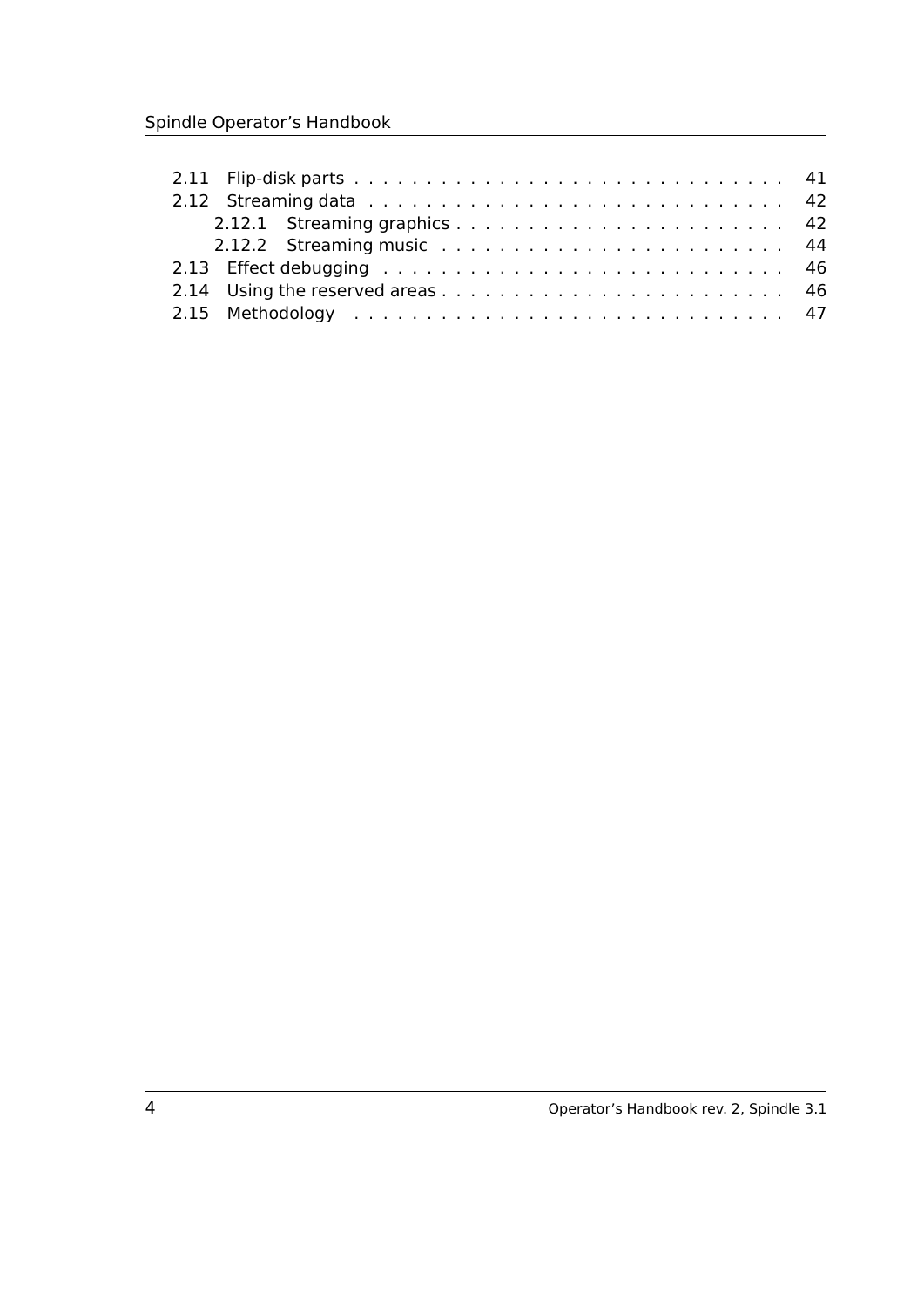### **Introduction**

Congratulations on your discovery of Spindle, the integrated linking, loading, and decrunching solution for trackmos and other data-intensive applications for the Commodore 64 and Commodore 1541 platform.

The core of Spindle is a cutting-edge IRQ loader featuring extremely fast scattered loading and decrunching, a small RAM footprint, and state of the art serial transfer routines.

On top of this, Spindle provides an optional linking framework that automates much of the tedious work traditionally associated with trackmo development. By hiding the details of the storage model, Spindle allows the demo coder to focus on effects, transitions, and flow.

### **Features**

- All-in-one scripted linker, cruncher, and D64 disk image writer.
- Fully documented.
- World class loading speed.
- Tiny memory footprint: One resident page, one buffer page, and five zeropage bytes. Buffer and zero-page areas are free to use between loader calls.
- Choice between a high-level demo linking framework and a low-level API with direct control over the loading process.
- Transparent and fast loading to RAM underneath the I/O registers.
- Works with other drives present on the IEC bus. Other drives can be 1541, 157x, and 1581. To ensure reliable operation, the serial transfer speed is slightly reduced when other drives are present.
- Support for multiple disk sides, with knock-codes to prevent compo accidents. Trackmos can be resumed from any side.
- Seekable load scripts, for all your looping and branching needs.
- Works on PAL and NTSC.
- Streaming: Refill graphics and music buffers within and across effects.
- Debugging tools: Effects can run standalone with simulated playroutine timing and memory boundary checks.
- Reads directory art in many formats: PETSCII, D64, Screen RAM, Charcoal.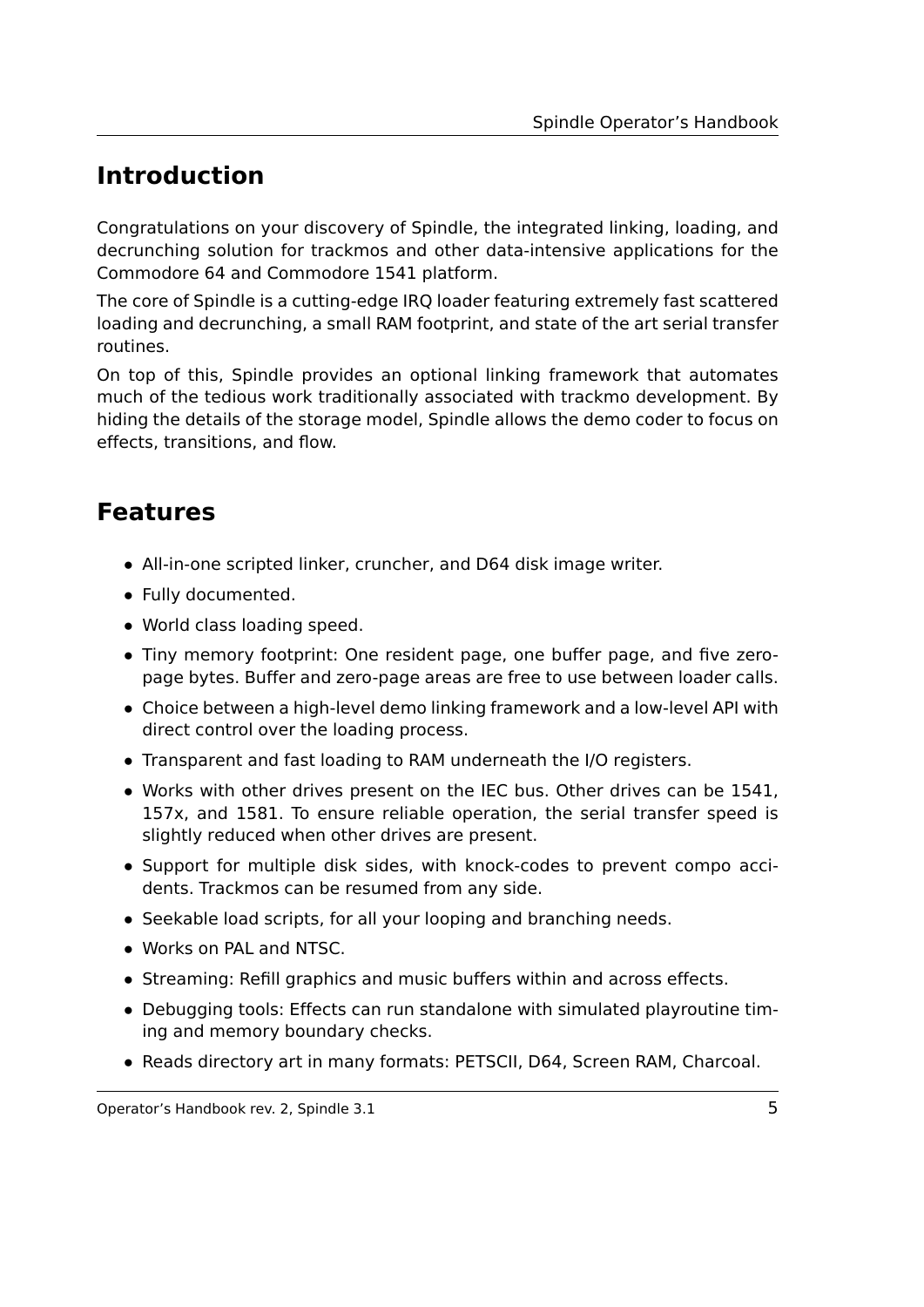- Fully open source, with prebuilt binaries for Linux and Windows.
- Extensively tested, including on THCM's highly picky drive.
- Innovative hybrid scattered/linear decrunching algorithm.
- Advanced drivecode features: Headerless scanning, triple sector buffers, and GCR decoding on the fly.
- Invented Here Stepping<sup>TM</sup> keeps the data flowing during track changes.
- Reset detection.
- 40-track mode.

### **License**

Go ahead and use this in your demos! You can include the spindle logo (examples/ pefchain/spindlelogo) if you like, but you don't have to. I would appreciate some credit, e.g. "Loader by lft".

Please refer to the file COPYING for the formal stuff.

### **Building from source**

Spindle is distributed with precompiled binaries for Linux (i386 and x86\_64) and Windows.

To build the toolchain from source you need the xa65 cross-assembler, a C compiler, and make. Under Linux, enter the src directory and run make. To cross-compile the Windows binaries on a Linux system, you need mingw32, and then you can run make win.

### **Acknowledgements**

I would like to thank the following individuals for inspiration, suggestions, bug reports, and testing: **Bitbreaker**, **Krill**, **Ninja**, **Raistlin**, **Sparta**, **THCM**, and **Walt**.

Greetings to Spindle users all over the world, including Arise, Atlantis, Atwoods Studios, Bonzai, Chorus, Defame, Delysid, Desire, The Dreams, Extend, Genesis Project, Samar Productions, and Triad.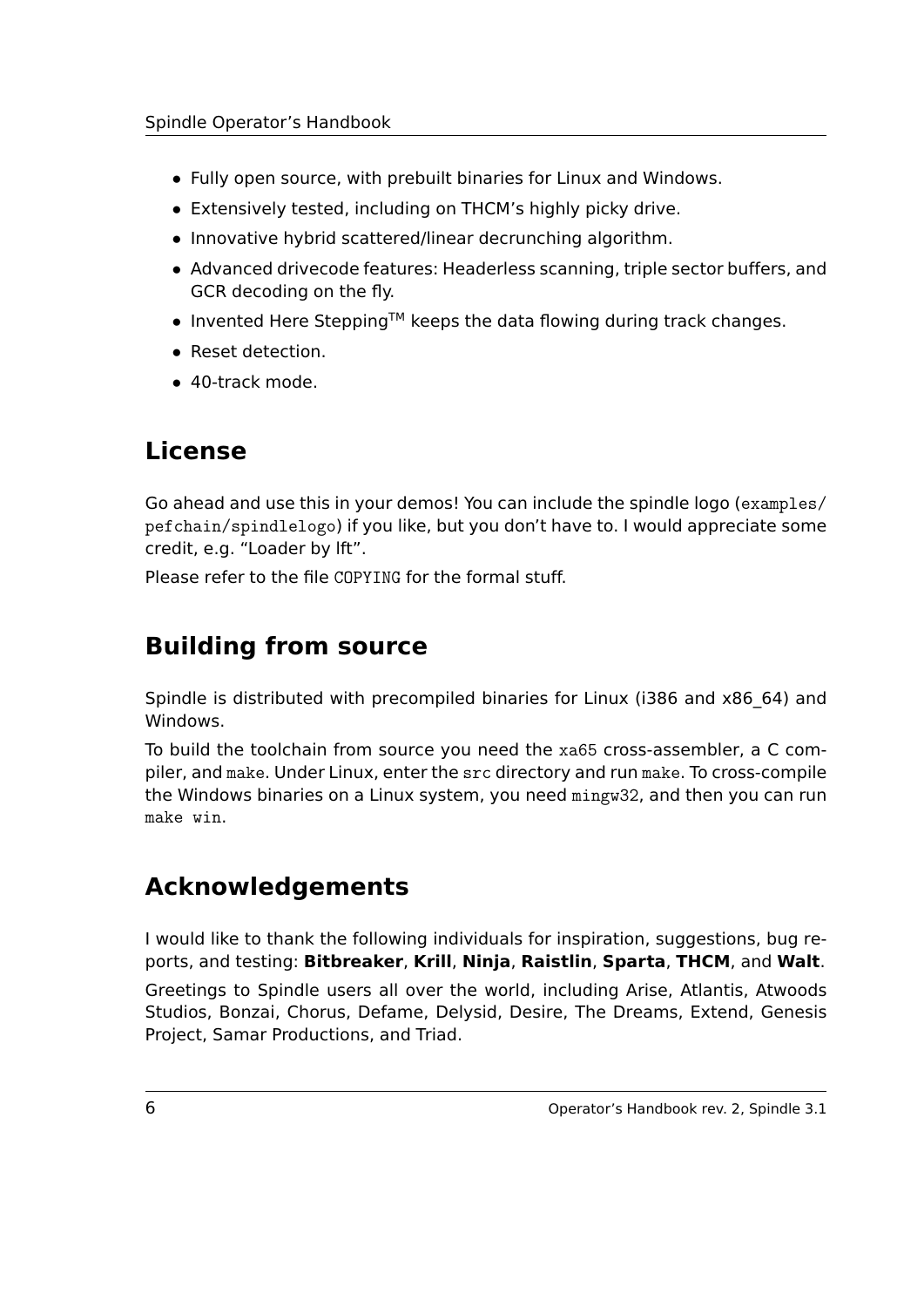Spindle Operator's Handbook

# **Part I**

# **Loader and decruncher**

Operator's Handbook rev. 2, Spindle 3.1 7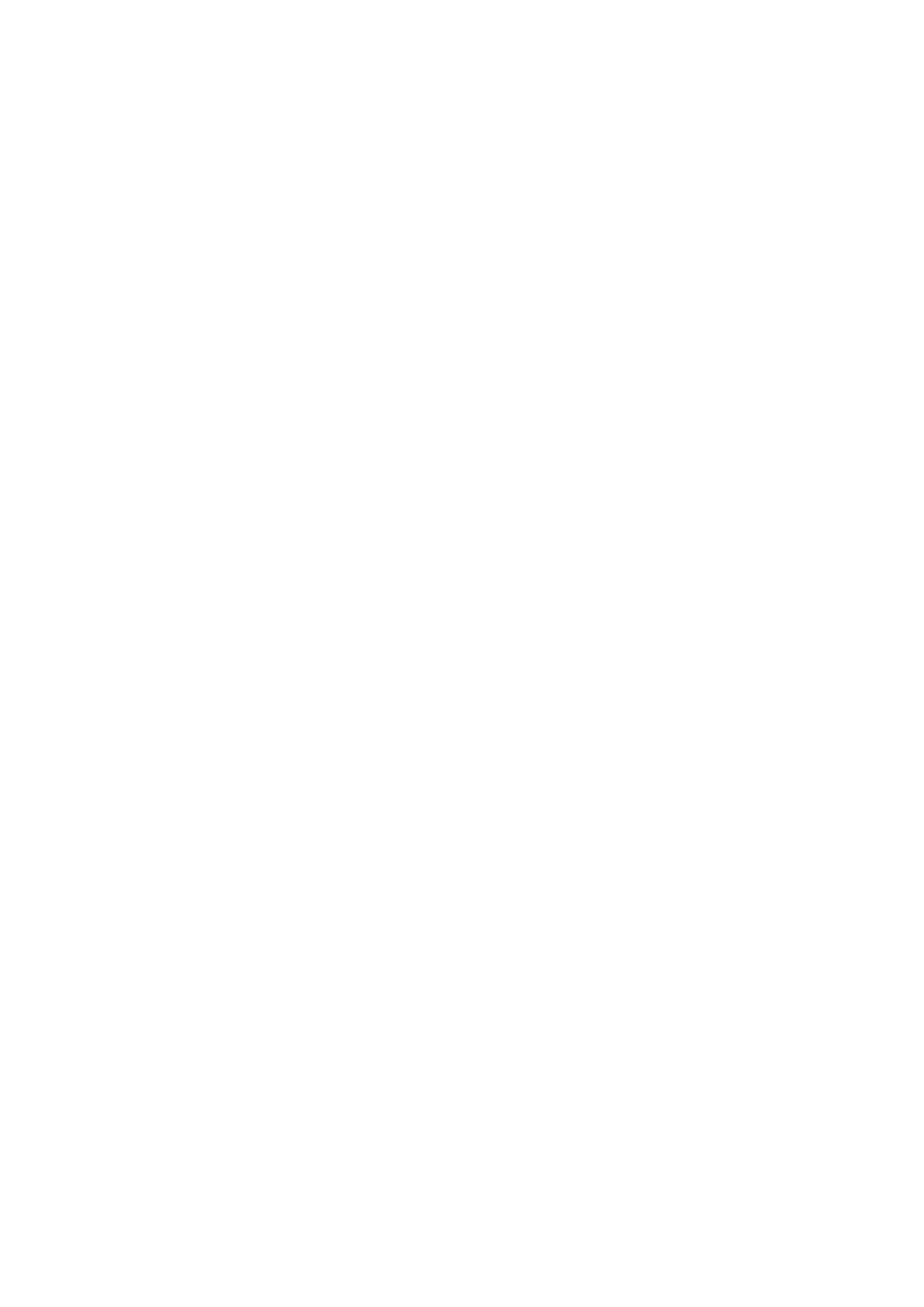Spindle consists of two layers: a high-level linking framework implemented on top of a low-level IRQ loader and decruncher.

The Spin tool offers direct access to the lower layer, giving the programmer full control over the loading and decrunching process, and the ability to specify exactly what to load and when. Spin could be seen as a slimmed-down alternative to the full linking framework described in Part II.

### **1.1 Basic operation**

The White Rabbit put on his spectacles. "Where shall I begin, please your Majesty?" he asked.

"Begin at the beginning", the King said, very gravely, "and go on till you come to the end: then stop."

—Lewis Carroll, Alice's Adventures in Wonderland

At the heart of every Spin-based trackmo is the load script. Spin parses the script at compile-time, reads and crunches all files that it refers to, and bakes everything into a disk image in D64 format. On the disk image is a small program file—a bootstrap—that installs the loader and drivecode, loads the first set of files from the script, and jumps to an address of your choice.

Once the trackmo is up and running, it normally invokes the loader in a predetermined sequence. For each loader call, Spindle loads the data that was specified in the script at that point.

The loader occupies one page of C64 memory at all times, called the resident page. By default this is page 2 (i.e. 200-2ff, just after the stack). Because of the predefined load script, there is no need to pass any parameters to the loader at runtime. All you need to do is jsr to the beginning of the resident page (i.e. jsr \$200 when using the default location).

During loader calls, Spindle overwrites a separate buffer page (300-3ff by default) and five consecutive zero-page locations (f4-f8 by default). Like the resident page, these areas can be moved by passing commandline options to Spin. Between loader calls, you can use the buffer page and zero-page area as you please; only the resident page needs to be preserved.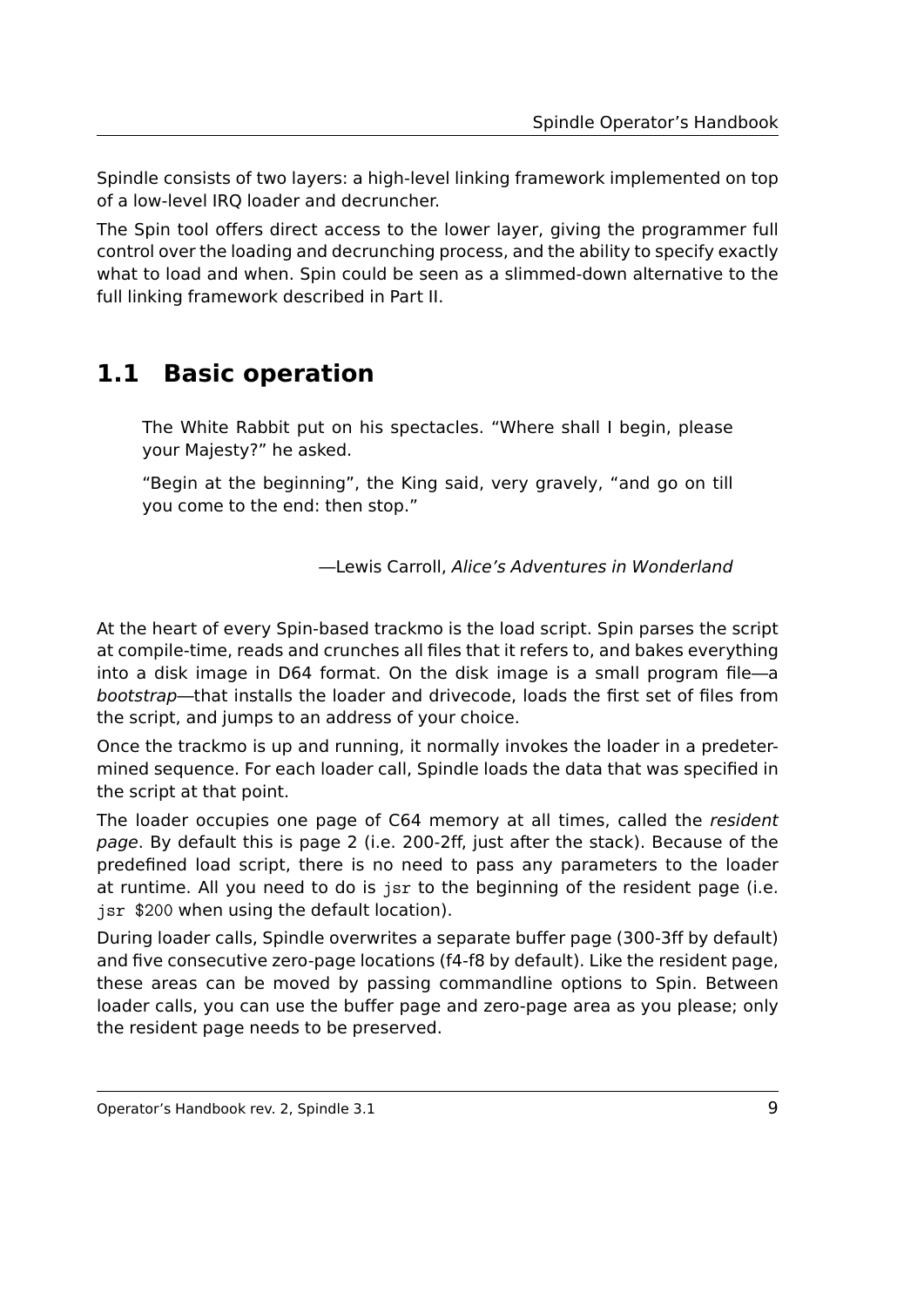Starting with version 3.0 of Spindle, it is also possible to break the predefined sequence by seeking to arbitrary points in the load script. This can be used to create looping or branching demos and is described in detail in a later section.

### **1.2 The load script**

Let us have a look at a typical load script. It is taken from the complete Spin example included in the Spindle distribution (examples/spin).

| demo.prg<br>Specular_Highlight.sid | 1000 | 7e   |      |
|------------------------------------|------|------|------|
| pic1.kla                           | 6000 | 2    | 1f40 |
| pic1.kla                           | 4000 | 1f42 |      |
| pic2.kla                           | 6000 | 2    | 1f40 |
| pic2.kla                           | 4000 | 1f42 |      |
| pic3.kla                           | 6000 | 2    | 1f40 |
| pic3.kla                           | 4000 | 1f42 |      |

Blank lines are used to divide the script into paragraphs, where each paragraph corresponds to a single loader call, also known as a job.

A job is made from one or more data chunks, listed in a four-column format. The first column specifies a filename, which may optionally be enclosed in quotes ("). This is the only mandatory column. The second column specifies a loading address. If the loading address is zero or omitted, the first two bytes of the file are used. Loading to shadow RAM (in the d000-dfff range) works transparently.

Earlier versions of Spin also allowed you to load directly into I/O registers by adding an exclamation mark after the load address. This rarely used feature has been removed for performance reasons.

The third column specifies a byte offset within the file. Spin will seek to this offset before reading from the file (also before reading the load address, where applicable). The fourth column specifies the number of bytes to read.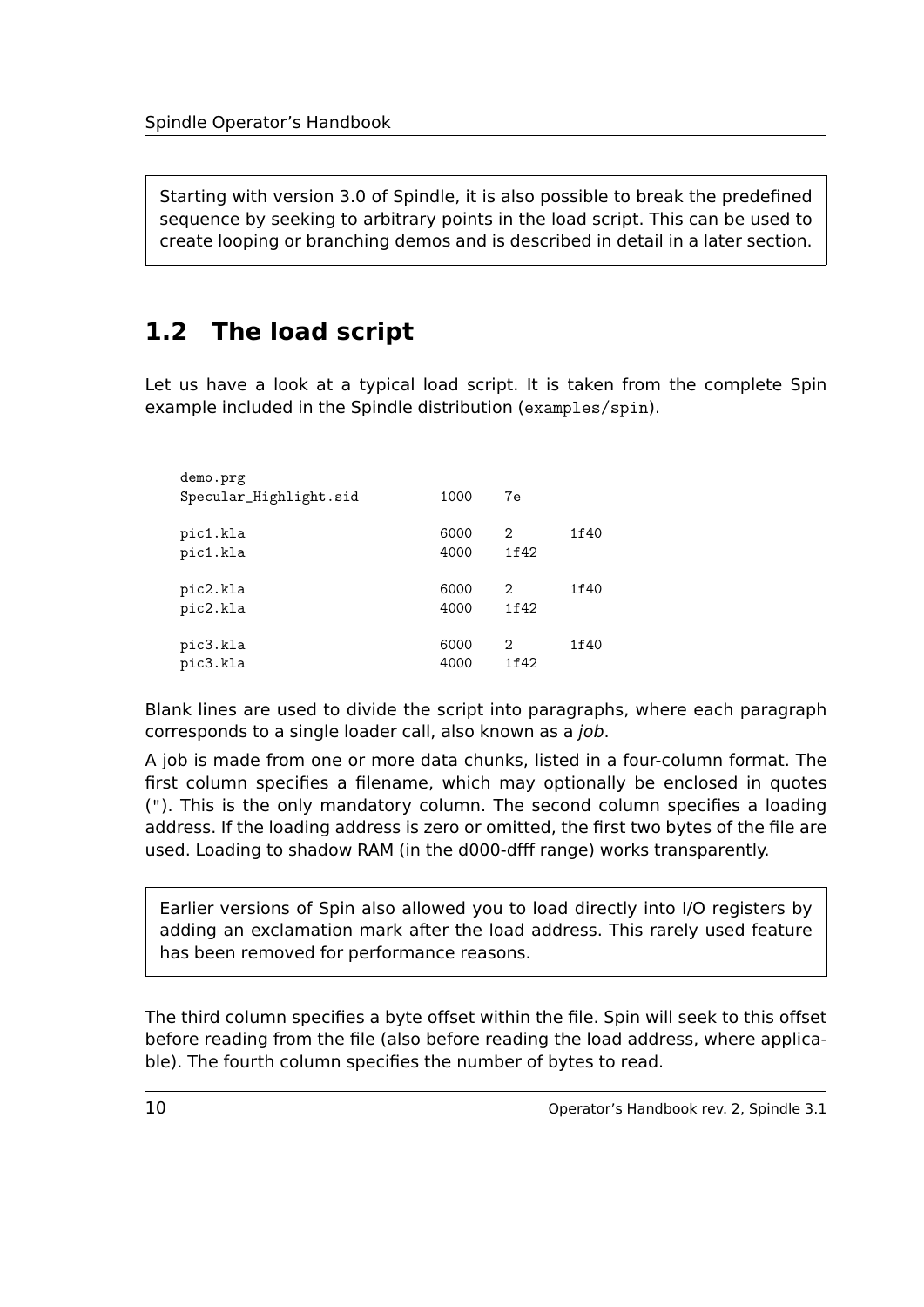All numbers are assumed to be in hexadecimal notation by default. Decimal numbers are accepted with  $a + prefix$ .

In the example script there are four paragraphs, corresponding to four loader calls. The first call is implicit, because it will be made automatically by the bootstrap program. This loads some code from demo.prg, to the address specified in the file. Additionally, it loads a SID tune to address 1000, starting at byte offset 7e in the file (right past the PSID header). The remaining paragraphs will be used to load three different pictures in Koala format.

After making the first loader call, the bootstrap needs to know where to jump. You can specify this with the -e commandline option to Spin, or you can let it fall back on default behaviour, which is to take the load address from the first file in the first paragraph. In the example, demo.prg loads to address 800, so the bootstrap program will jump to the code at that address.

However, before we look into demo.prg, we need to consider some practicalities.

### **1.3 Bank selection**

When you are working with Spindle, VIC bank selection must be done using dd02. Your code is not allowed to touch dd00. Use the following constants to select VIC bank:

| dd02. | VIC bank  |
|-------|-----------|
| Зc    | 0000-3fff |
| 3d    | 4000-7fff |
| Зe    | 8000-bfff |
| 3f    | c000-ffff |

During initialisation, Spindle disables CIA interrupts, sets the interrupt-disable flag (sei) and writes 35 into the bank selection register at address 1. You should leave it at 35 when making loader calls. You may change it as you please from within your interrupt handlers, as long as you restore it afterwards.

The loader will only ever write 35 or 34 to address 1, and it will only write 34 when it has been explicitly asked to load into shadow RAM (in the range d000–dfff). Thus, you only need to save and restore this register from your interrupt routines if they will execute during a loader call that involves shadow RAM.

To save a few cycles, you can use the following trick instead of preserving the value at address 1: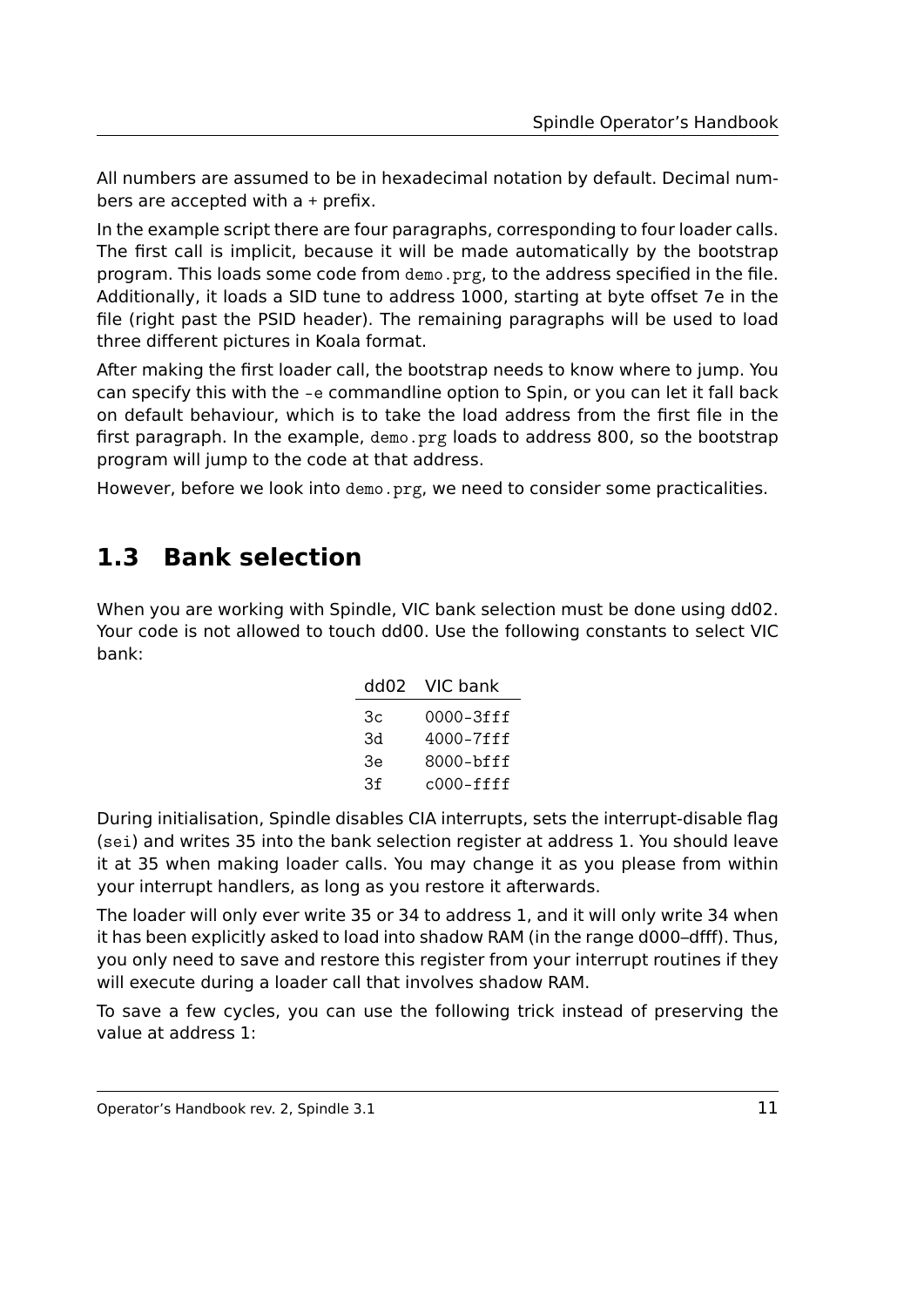```
interrupt:
      dec 0 ; go from 2f to 2e
      ; ...interrupt code goes here...
      lsr $d019 ; acknowledge the raster irq
      inc 0 ; back to 2f
      rti
```
By clearing the LSB of the data direction register, you are forcing the corresponding bank selection bit high. Because Spindle only ever writes 34 or 35 to address 1, what comes out of the port during the interrupt routine will always be 35.

### **1.4 A humble trackmo**

We will now take a look at the source code for demo.prg (listed below). This is a very small slideshow demo. First, it initialises the SID tune that was also loaded as part of the first, implicit, loader call. Then it sets up a raster interrupt to call the playroutine.

After setting up the music player and selecting the proper graphics mode and VIC bank, the first explicit loader call is made. In accordance with the script above, this will load the first Koala picture. The bitmap is loaded (and decrunched) at 6000, and the video matrix, colour RAM and background colour are loaded at 4000. Next, the demo proceeds to copy the loaded colour data into colour RAM and store the desired background colour in d021.

The demo waits for space, loads the next picture, waits for space again, and loads the third and final picture. After this, the script is done, and calling 200 again would result in undefined behaviour.

Between loader calls—including after the final load operation—Spindle can detect when the C64 reboots. When that happens, the drivecode will automatically uninstall itself and reset the 1541. You can also trigger this behaviour manually by writing 0 to dd00.

```
; This is an example demo bundled with Spindle
; linusakesson.net/software/spindle/
       .word entry
       * = $800
```
entry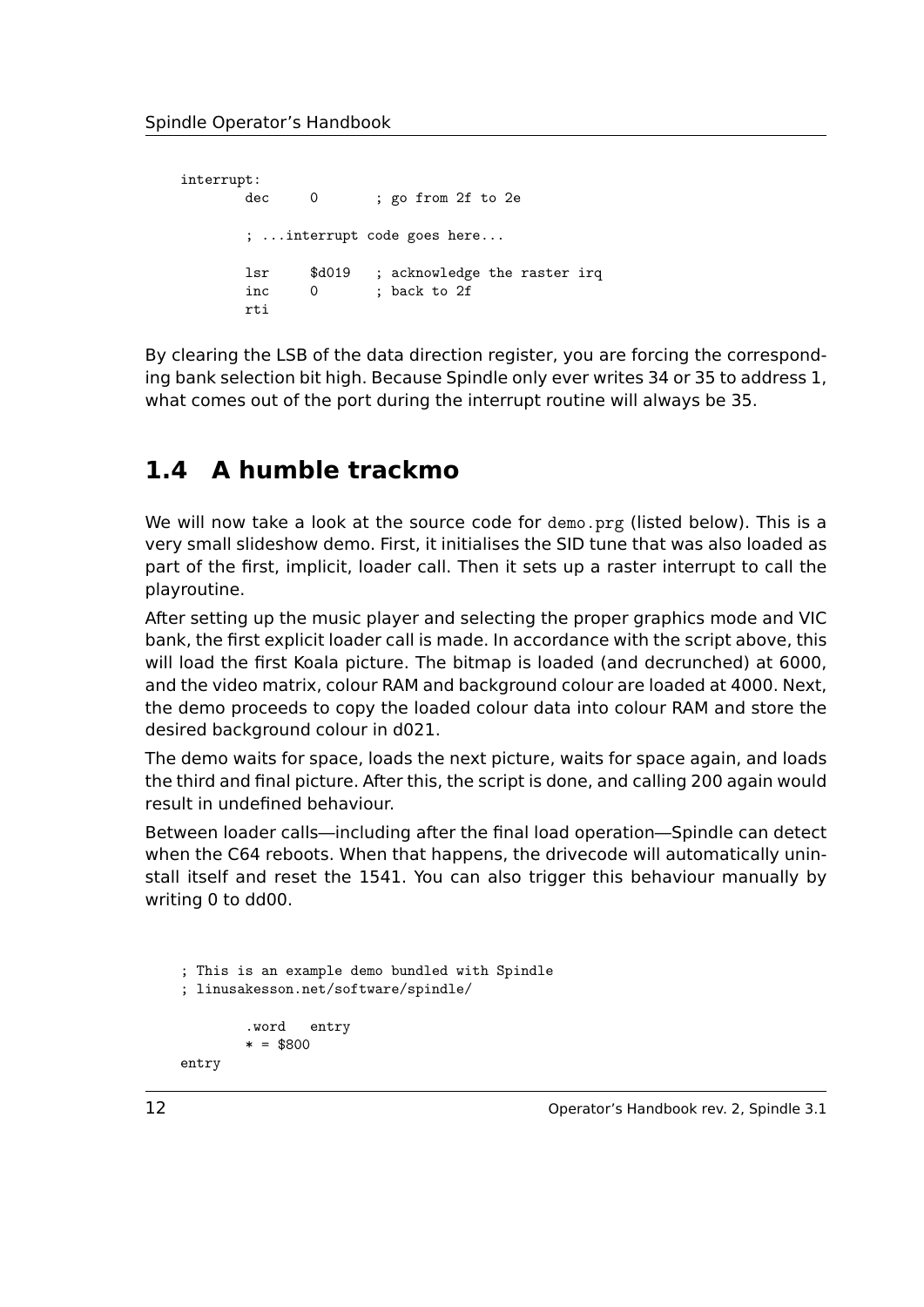```
; Call music init.
lda #0
jsr $1000
; Set up raster interrupt.
lda #$3b
sta $d011
lda #$ff
sta $d012
lda #$01
sta $d01a
lsr $d019
; Install IRQ handler to call playroutine.
lda #<irq
sta $fffe
lda #>irq<br>sta $ffff
       $ffff
cli
; Switch banks so we can watch the loading process.
lda #$3d
sta $dd02
lda #$08
sta $d018
lda #$18
sta $d016
lda #$0
sta $d020
; Load the first picture.
jsr nextpicture
; Wait for space, then load the next picture, etc.
jsr wait4space
jsr nextpicture
jsr wait4space
jsr nextpicture
; All done.
; The drive will be reset when ATN is released (e.g. at system reset).
```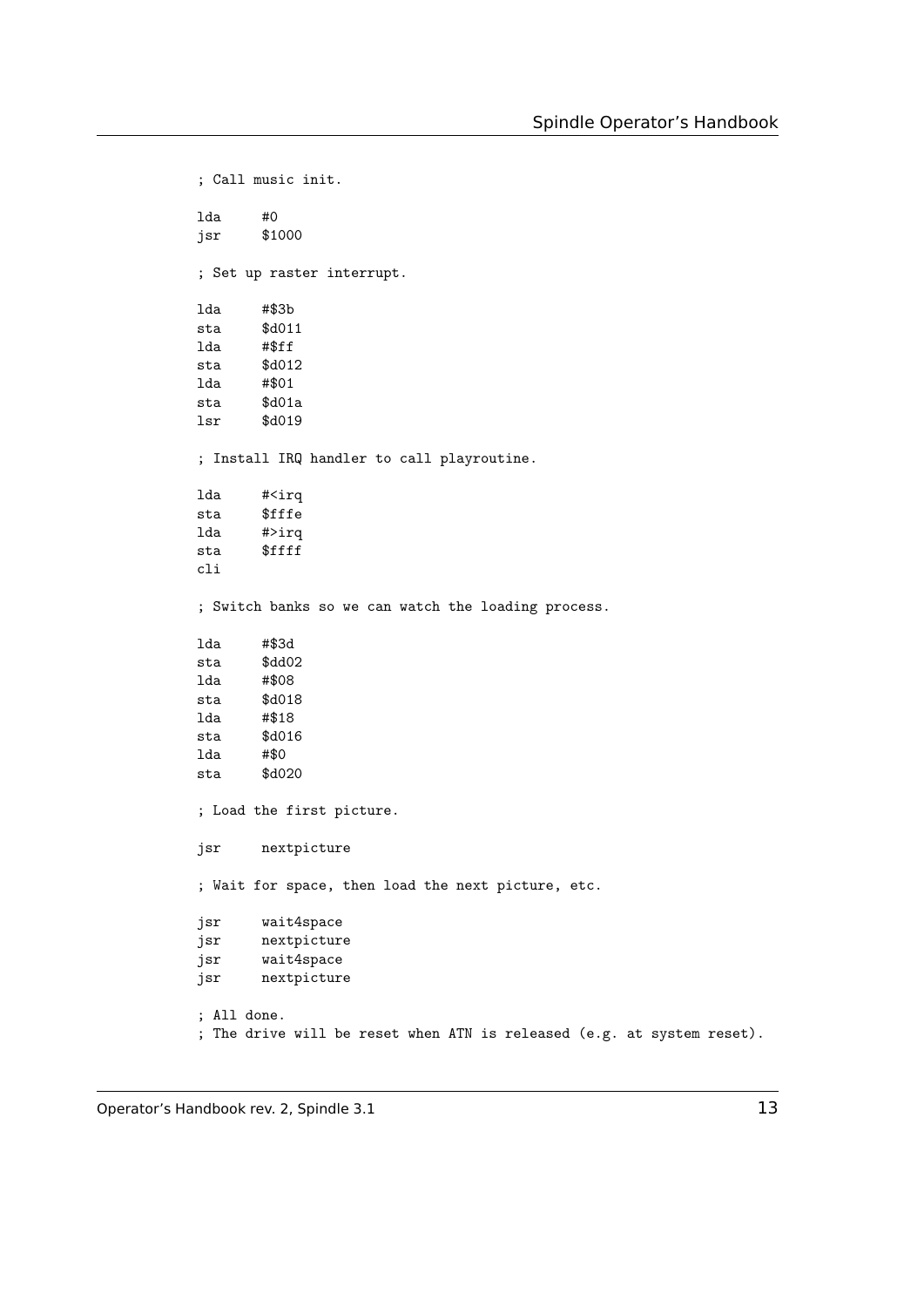```
jmp *
nextpicture
       jsr $200 ; Call the loader.
       ; Since Spindle 3.0, we cannot load directly into colour RAM, because
       ; that wouldn't work with in-place decrunching. So we load the colours
       ; just after the vm data, and copy them into place.
       ldx #0
copy
       lda $4000+1000,x
       sta $d800,x
       lda $4100+1000,x
       sta $d900,x
       lda $4200+1000,x
       sta $da00,x
       lda $4300+1000,x
       sta $db00,x
       inx
              copy
       lda $4000+2000
       sta $d021
       rts
wait4space
       lda #$ff
       sta $dc02
       lsr
       sta $dc00
       lda #$10
       bit $dc01
       beq *-3
       bit $dc01
       bne *-3
       rts
       ; A simple IRQ to call the playroutine and acknowledge the interrupt.
irq
       pha
       txa
       pha
       tya
       pha
       jsr $1003
       pla
       tay
```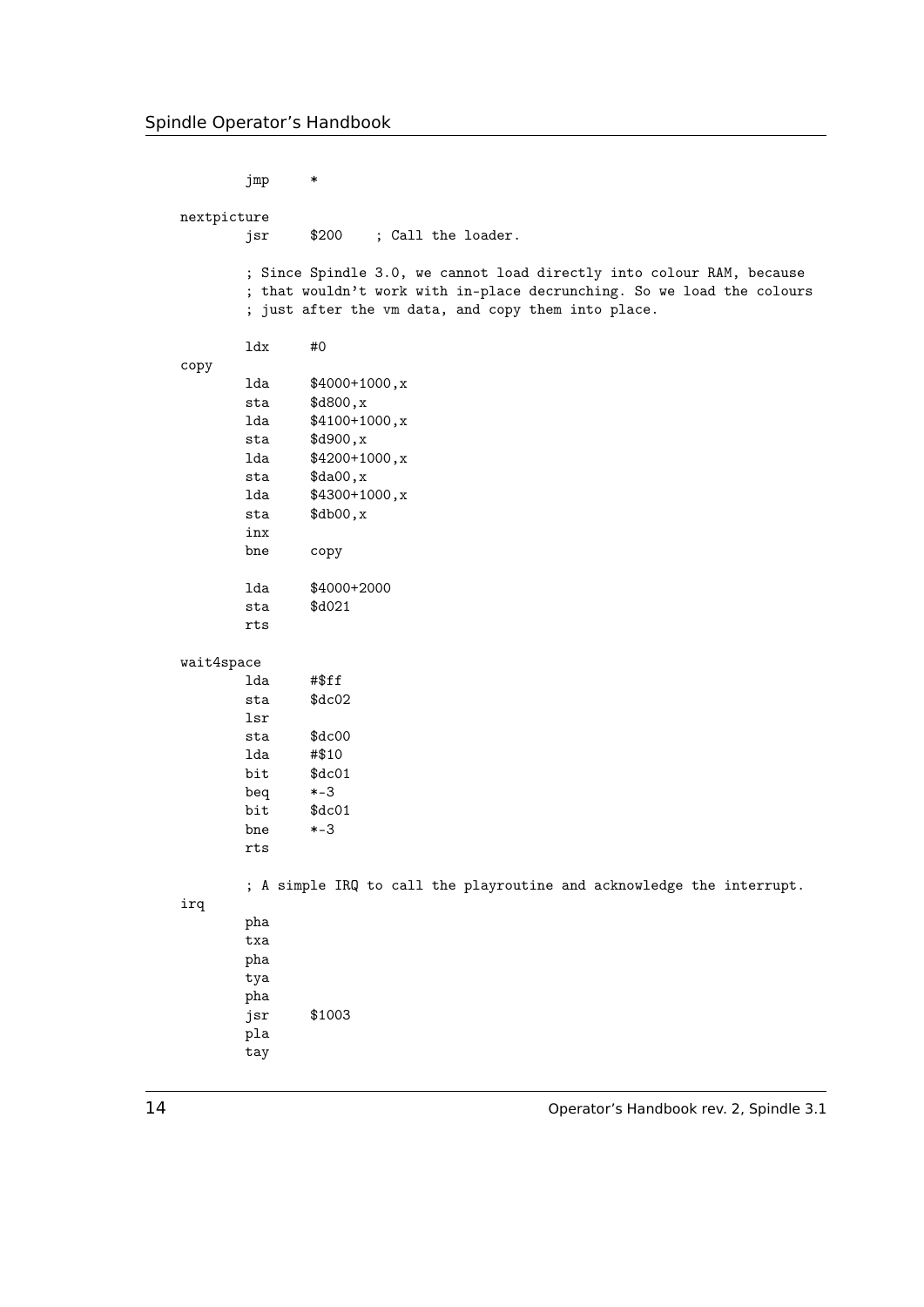pla tax pla lsr \$d019 rti

### **1.5 Running Spin**

Armed with the above script, demo.prg and the three Koala pictures, we are ready to run the Spin commandline tool. This can of course be done manually or automated with a build system (which could be as simple as a batch file).

Since the example script makes use of relative filenames, we have to navigate to the directory that contains the files. Then it is a simple matter of:

spin script

This creates a disk image with the default output filename, disk.d64. While Spin uses its own D64-compatible storage format, it respects and coexists with the native Commodore disk structure, so demo disks can be adorned with noters and other auxiliary files using standard tools like c1541.

You can use the -o commandline option to change the output filename, and -r, -b, and -z to configure the resident page, buffer page, and zero-page area, respectively. Thus:

spin -o demo.d64 -r c -b d -z 2 script

would tell Spin to create a file called demo.d64, to place the resident loader at c00 and the buffer page at d00, and to use zero-page locations 02-06.

Normally, Spin will run rather quietly, only reporting the number of free blocks remaining on the disk. But you may find it illuminating to enable verbose output by specifying the -v option one or more times. For the example above, -v provides the following summary:

0800-0895 "demo.prg": 150 bytes crunched to 141, ratio 94.00%.

Operator's Handbook rev. 2, Spindle 3.1 15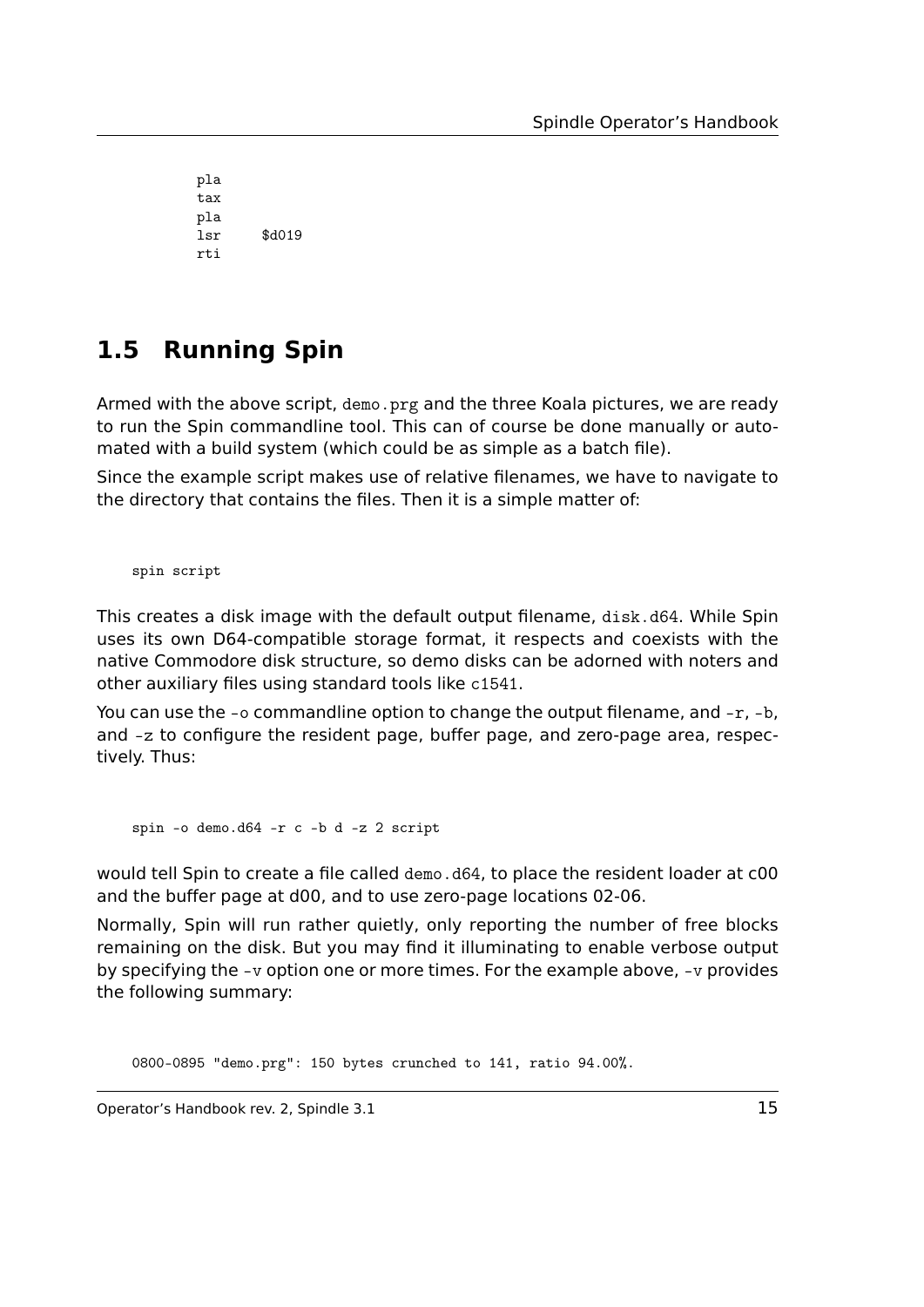1000-35d6 "Specular\_Highlight.sid": 9687 bytes crunched to 5405, ratio 55.80%. 6000-7f3f "pic1.kla": 8000 bytes crunched to 5480, ratio 68.50%. 4000-47d0 "pic1.kla": 2001 bytes crunched to 936, ratio 46.78%. 6000-7f3f "pic2.kla": 8000 bytes crunched to 5999, ratio 74.99%. 4000-47d0 "pic2.kla": 2001 bytes crunched to 1082, ratio 54.07%. 6000-7f3f "pic3.kla": 8000 bytes crunched to 6236, ratio 77.95%. 4000-47d0 "pic3.kla": 2001 bytes crunched to 972, ratio 48.58%. At startup (with entry at \$0800): \* \$0800-\$0895 (a9 00 20 00 10 a9 3b 8d ...) from "demo.prg" \* \$1000-\$35d6 (4c 10 14 a2 00 bd 00 19 ...) from "Specular\_Highlight.sid" Loader call #1: \* \$6000-\$7f3f (55 55 55 55 55 55 55 55 ...) from "pic1.kla" \* \$4000-\$47d0 (00 00 00 00 00 00 00 0b ...) from "pic1.kla" Loader call #2: \* \$6000-\$7f3f (fc 33 cc 33 cc 33 cf c3 ...) from "pic2.kla" \* \$4000-\$47d0 (00 00 09 00 00 00 09 09 ...) from "pic2.kla" Loader call #3: \* \$6000-\$7f3f (ea aa ea aa aa aa aa aa ...) from "pic3.kla" \* \$4000-\$47d0 (07 0a 0a 0a 0a a2 00 0a ...) from "pic3.kla" demo.d64: 557 blocks free (538 for DOS).

The last line of output tells you how many sectors are left on the disk. Spindle needs to occupy whole tracks for performance reasons, so the last track usually contains some empty space that can't be used by DOS. The first number ("blocks free") tells you how much the demo can grow and still fit on the disk, while the second number ("for DOS") tells you how much space is available for additional non-Spindle files.

### **1.6 Labels and seeking**

Starting with version 3.0, Spin allows you to declare labels in the load script, and jump to these labels at runtime. A label is a hexadecimal number in the range 00- 3f followed by a colon:

| demo.prg               |      |      |      |
|------------------------|------|------|------|
| Specular_Highlight.sid | 1000 | 7e   |      |
|                        |      |      |      |
| 1:                     |      |      |      |
| pic1.kla               | 6000 | 2    | 1f40 |
| pic1.kla               | 4000 | 1f42 |      |
|                        |      |      |      |
| 2:                     |      |      |      |
|                        |      |      |      |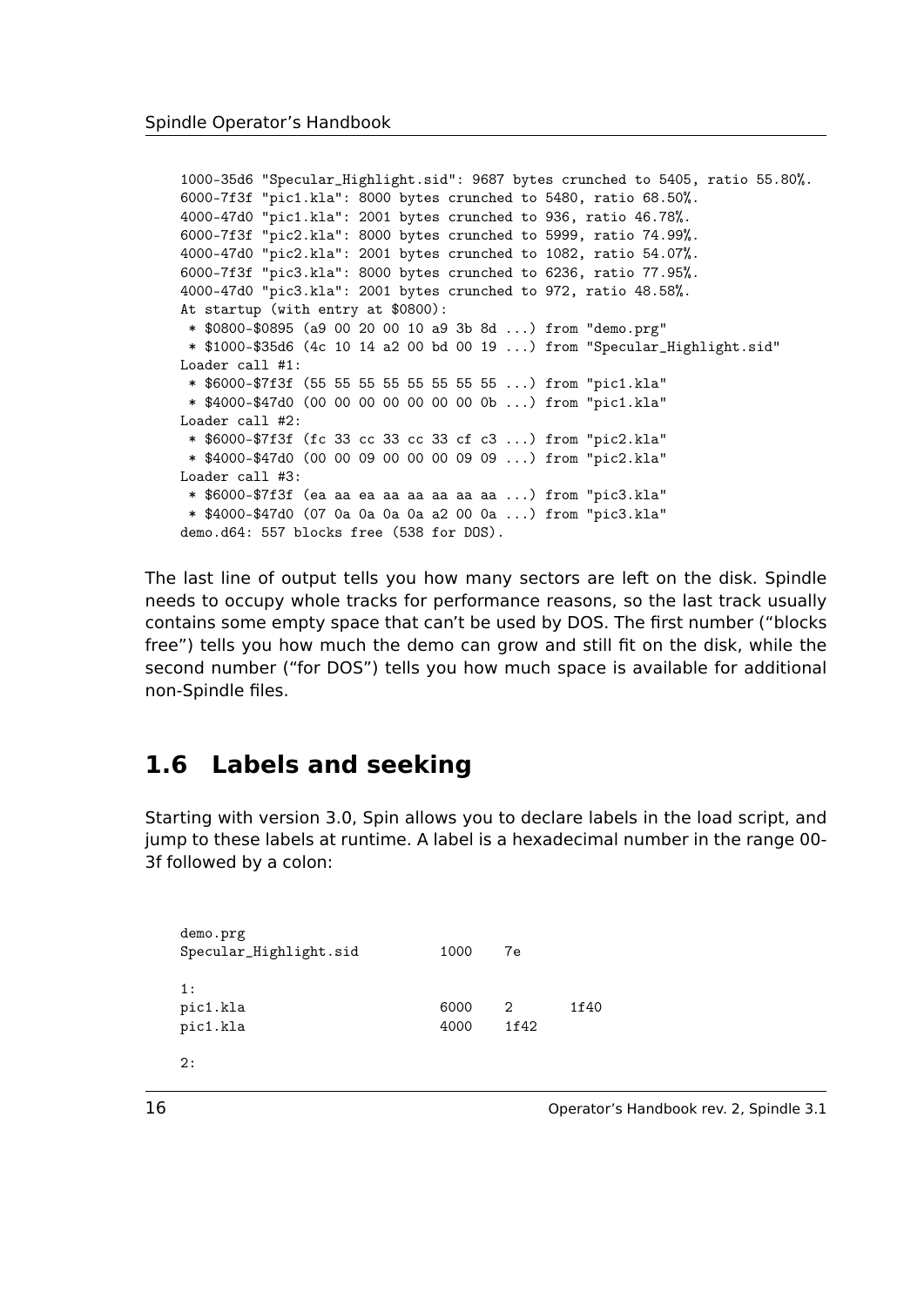| pic2.kla                    | 6000         | 2                                   | 1f40 |
|-----------------------------|--------------|-------------------------------------|------|
| pic2.kla                    | 4000         | 1f42                                |      |
| 1f:<br>pic3.kla<br>pic3.kla | 6000<br>4000 | $\mathcal{D}_{\mathcal{L}}$<br>1f42 | 1f40 |

Labels can appear in any order in the script, and multiple labels may refer to the same job, but each label must be unique; they can be thought of as 6-bit filenames.

Seeking to a label is done by loading the desired label number into A and calling the routine spin\_seek provided in template/seek.s. Doing so will only reposition the stream; a separate loader call is then required to actually load the corresponding group of files.

### **1.7 Multi-side trackmos**

Spindle supports multi-side trackmos. Each disk side is compiled separately. This helps with keeping down build times (since the entire disk side is crunched when building), and allows you to specify title and directory art for each side independently. But there is still a need to somehow associate the disk sides with each other at compile time, so the flip-disk routines can wait for the correct disk to be inserted, rather than blindly load whatever data that turns up. To this end, Spindle uses a system of magic numbers: For each disk side except the first, you have to specify a unique 24-bit number known as a knock code (as in: Knock knock, what's the password?). For each disk side except the last, you have to specify the correct knock code for the next disk side. You can generate knock codes using any random number generator. Please do that, rather than using mnemonic values that others might also pick.

For each disk side, you specify its own knock code using --my-magic, and the knock code of the next side using --next-magic. Here is an example, for a threeside demo:

spin -o side1.d64 --next-magic c7189d script1 spin -o side2.d64 --my-magic c7189d --next-magic 0f91e9 script2 spin -o side3.d64 --my-magic 0f91e9 script3

When you specify the --next-magic option, spin adds two invisible loader calls to the end of the script. The first of these extra loader calls will block until the next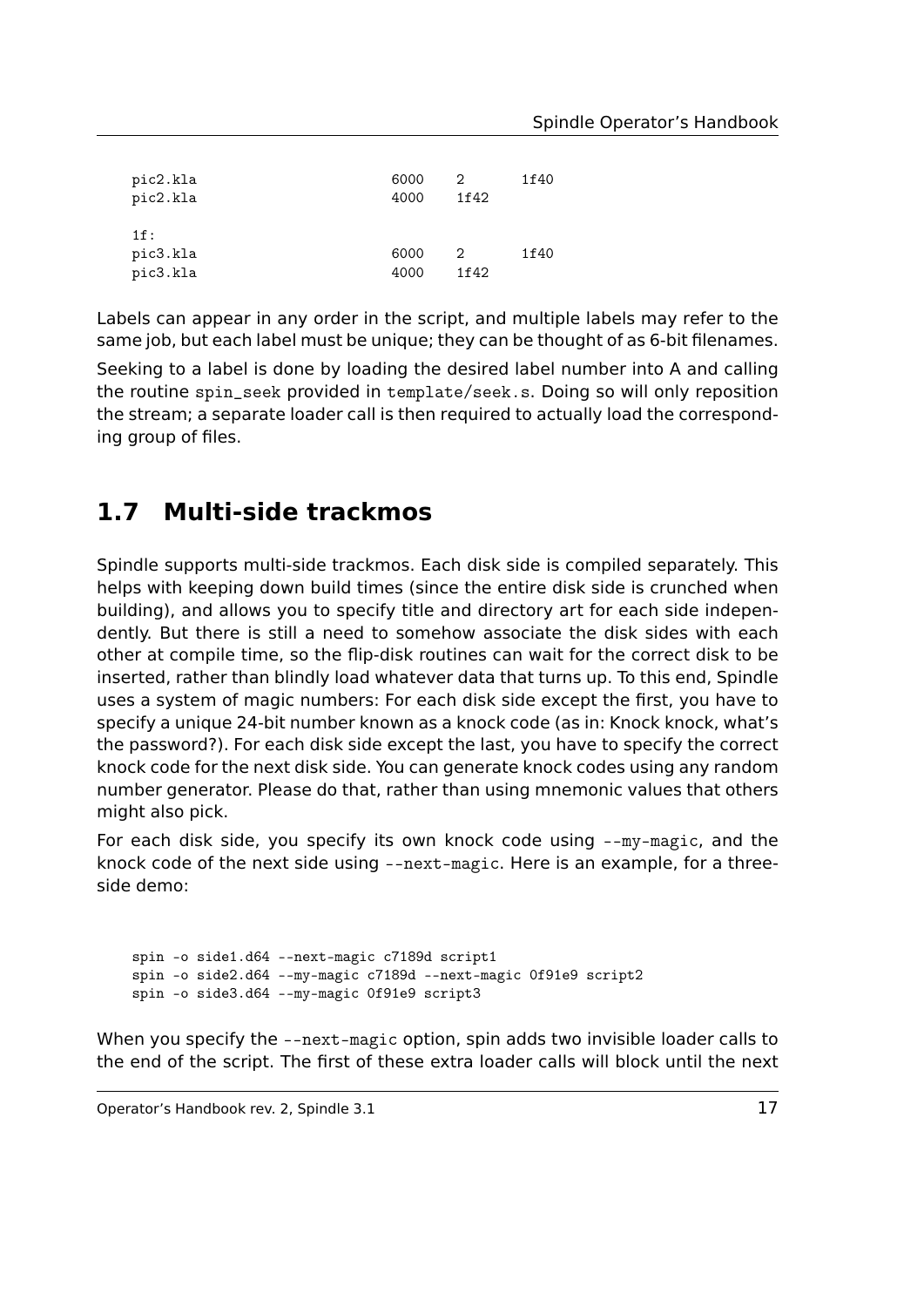disk side has been inserted, and then return. This allows you to stop displaying "flip disk" on the screen as soon as the correct disk has been detected. The second extra loader call corresponds to the first, implicit, loader call of the next disk. So when this call returns, you'll be in a position to jump to the newly loaded code, and continue the demo on the new side.

Note that each disk side will have its own entrypoint, by default the load address of the first file mentioned in the script. In this way, it is possible to restart the trackmo from any disk side. It also allows you to work on each disk side separately when developing and syncing the demo. But when you are transitioning from one side to the next, the code on the current side explicitly has to jump into the code on the next side. This gives you the freedom to jump to a different address, and thus to treat the transition from side 1 to side 2 differently from the case where the user boots directly into side 2.

All disk sides must be compiled with the same version of Spindle and use the same resident page, buffer page, and zero-page area.

### **1.8 Directory art**

Spin lets you load up to 48 lines of directory art from a file with -a. Directory art is always 16 characters wide, and you can't use colours or inverted PETSCII characters.

The file format is detected automatically, and several formats are supported:

- Plain PETSCII: A text file where uppercase ASCII letters correspond to uppercase PETSCII letters, while lowercase ASCII letters correspond to graphical PETSCII symbols.
- D64: Spindle copies the directory art from an existing D64 disk image.
- Screen RAM: A raw dump of screen memory, with up to 25 lines of art, prefixed by its load address (usually 400). The art should be positioned in the upper left corner of the screen. The screen codes are converted to PETSCII. Remember that inverted characters aren't supported.
- Charcoal: The file format used by the Charcoal PETSCII editor, with up to 25 lines of art. The art should be positioned in the upper left corner of the screen. Remember that inverted characters aren't supported.

Use the -t option to choose a different title (label) for the disk, and -i to specify a two-byte disk ID. The disk ID isn't used by Spindle, but it shows up in the directory listing.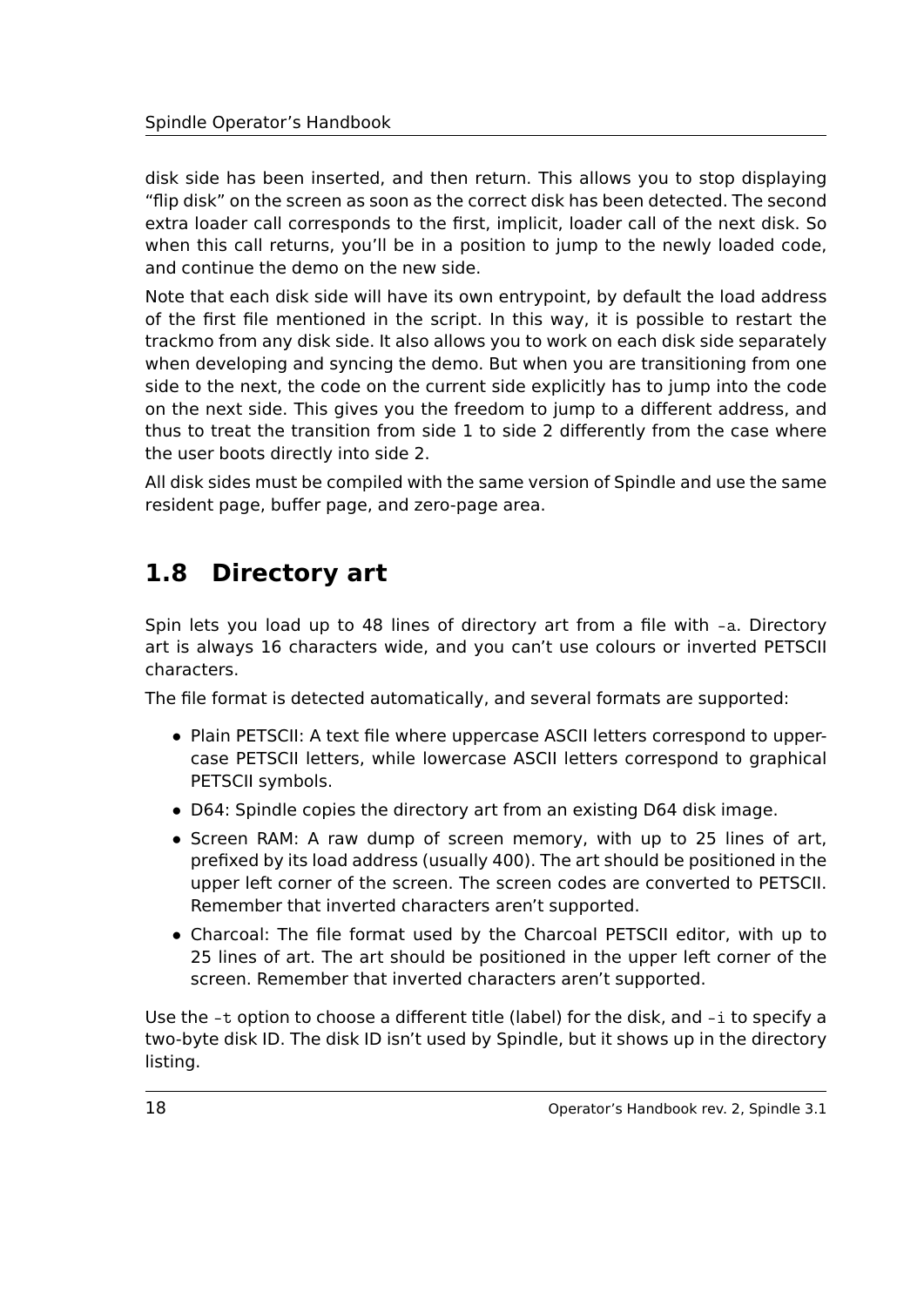### **1.9 Advanced features**

Spin can create 40-track disk images with the --40 commandline option.

Read errors can be simulated using the -E option. For instance, spin -E 30 script creates a disk image where the drivecode fails to read a sector 30% of the time. This lets you identify loading bottlenecks and stress-test the timing of your trackmos.

If a loading job is about to begin just a few blocks ahead of a track change, Spindle inserts padding sectors to align the job boundary with the track change, to improve loading speed. The padding sectors aren't wasted: They contain copies of other sectors from the same track, which reduces the average time spent scanning for sectors, further boosting the loading speed. But sometimes you really need every last block of disk space you can get, in which case you can disable the padding mechanism with the --squeeze option.

Spindle takes over the IEC bus completely. If other drives are present on the bus, they are silenced so they won't interfere with the custom serial protocol used by the loader. This feature was inspired by earlier work by Monte Carlos and Krill. Spindle can silence 1541, 1541-II, 1570, 1571, and 1581 drives, and restore them as soon as a C64 reboot is detected.

Note that in the Vice emulator, drive silencing currently only works when the demo is loaded from the highest-numbered drive. This problem is not present on real hardware.

Normally, Spindle uses a very fast serial protocol (18 cycles per bit pair) when transferring data from the drive, which is close to the electrical limitations of the IEC bus. When Spindle detects that other drives are present on the bus, it will automatically switch to a slower serial protocol (19 cycles per bit pair) to ensure reliable data transfers.

C128DCR owners may want to connect an external floppy drive just to enforce the slow protocol, to cope with the high IEC bus capacitance on that machine.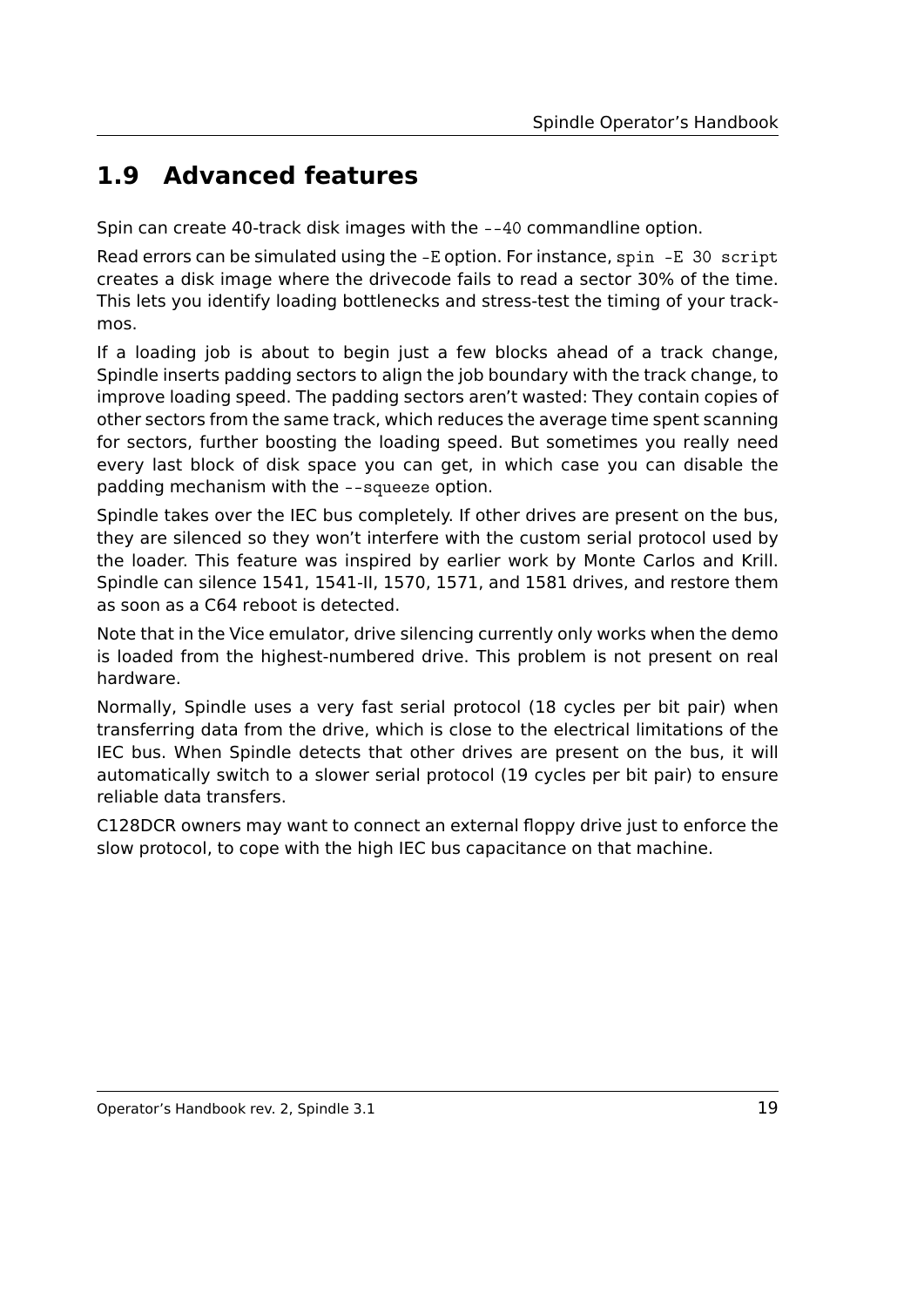Spindle Operator's Handbook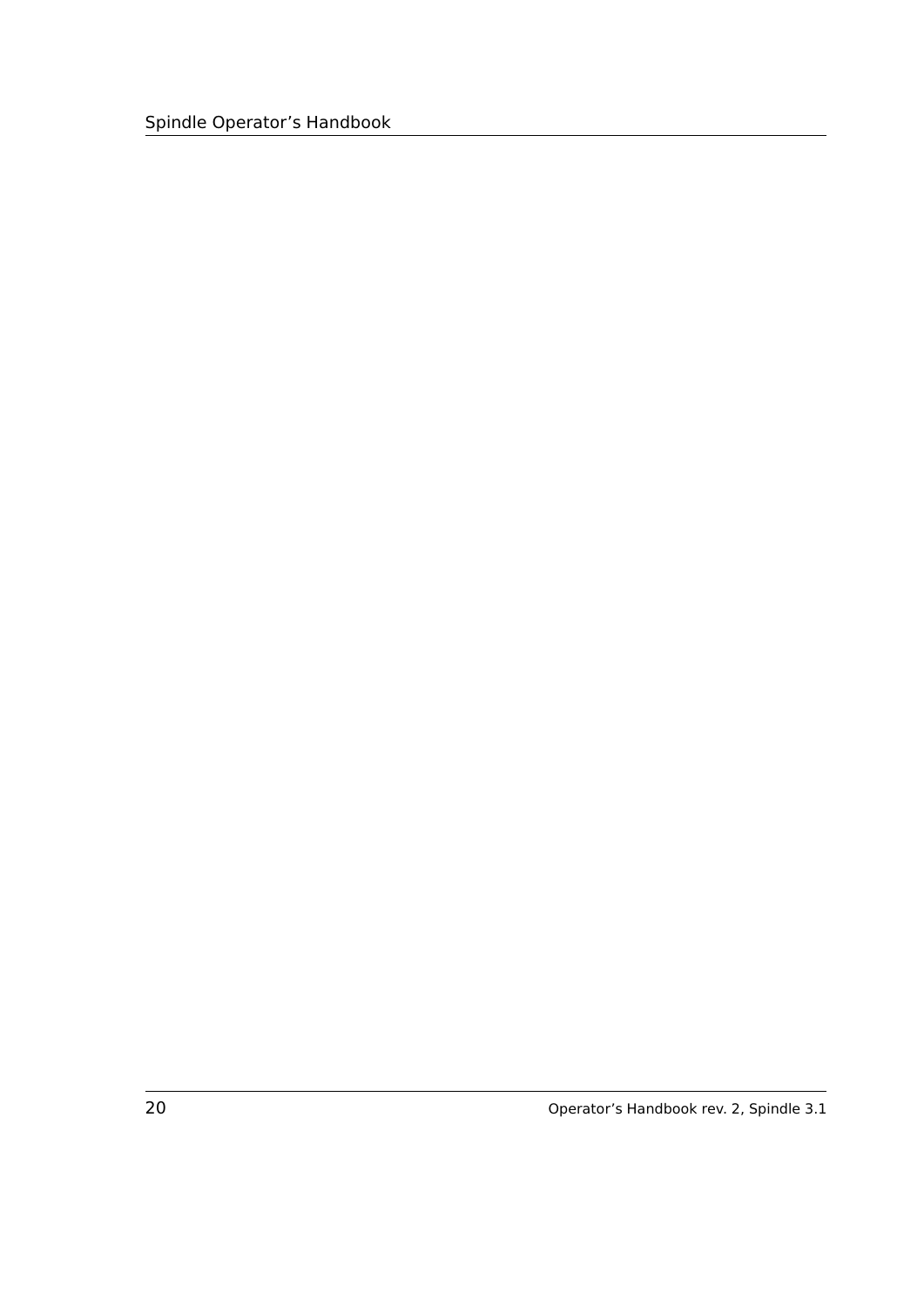Spindle Operator's Handbook

# **Part II**

# **Effect linking framework**

Operator's Handbook rev. 2, Spindle 3.1 21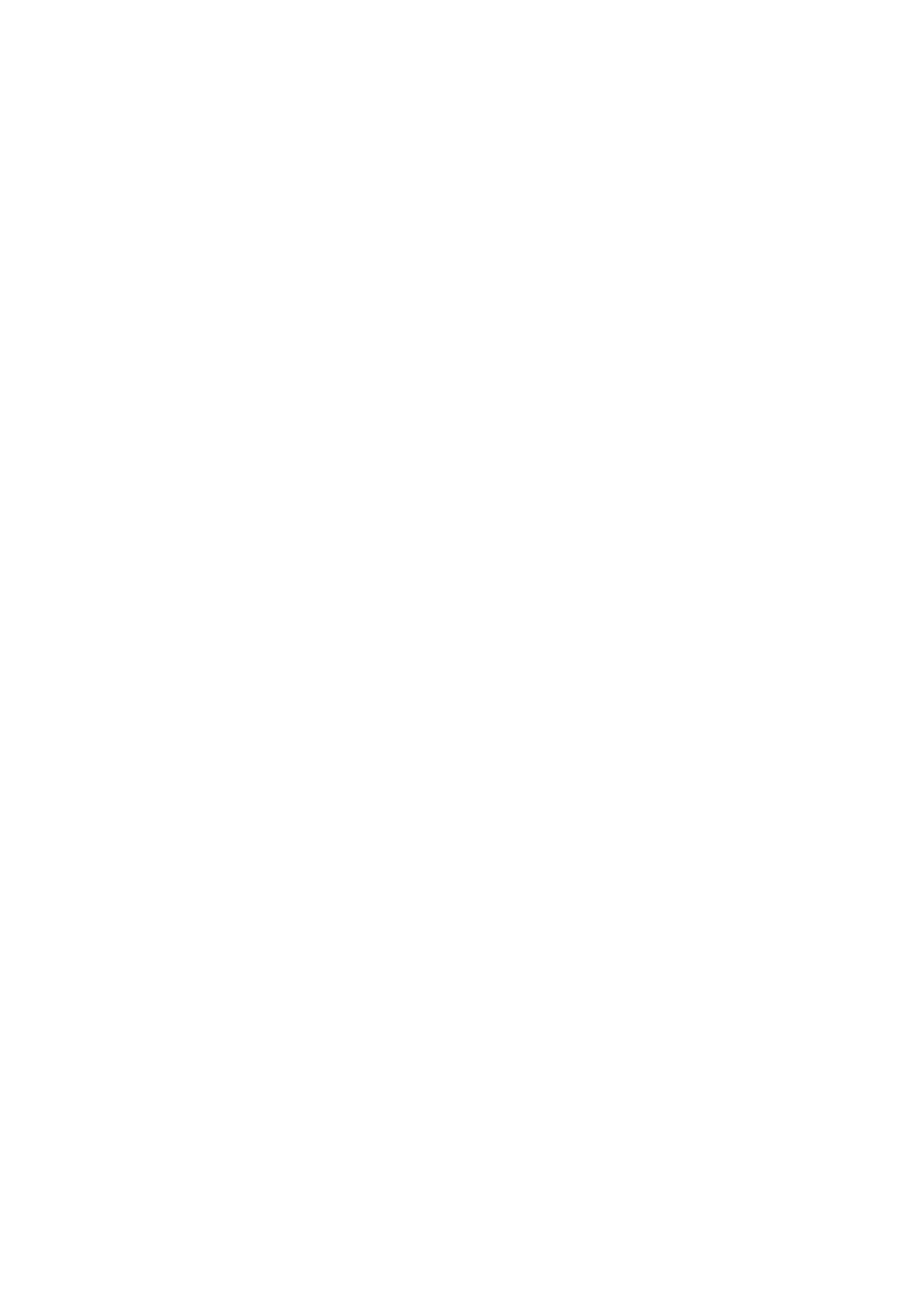So far, we have seen that Spindle contains a highly efficient loader and decruncher that can be used on its own via the low-level Spin interface. To expose the full power of Spindle, we now turn to the high-level effect linking framework.

This part of the manual assumes some familiarity with the material covered in Part I.

### **2.1 Overview**

The basic building block of a Spindle trackmo is the individual demo part, or effect. A compiled effect is stored in a single file with the extension .pef (packaged effect). The mkpef tool is used to bundle a blob of code, some metadata (called the effect header), and any number of data chunks with different target addresses, into such a file.



The mkpef tool is straightforward to use. Simply list the data files on the commandline, and optionally specify an output filename with -o. It is possible to supply load address, offset, and length using a comma-based syntax (run the tool without options to see brief usage instructions). For instance:

mkpef -o part.pef code.efo data1.prg data2.bin,4000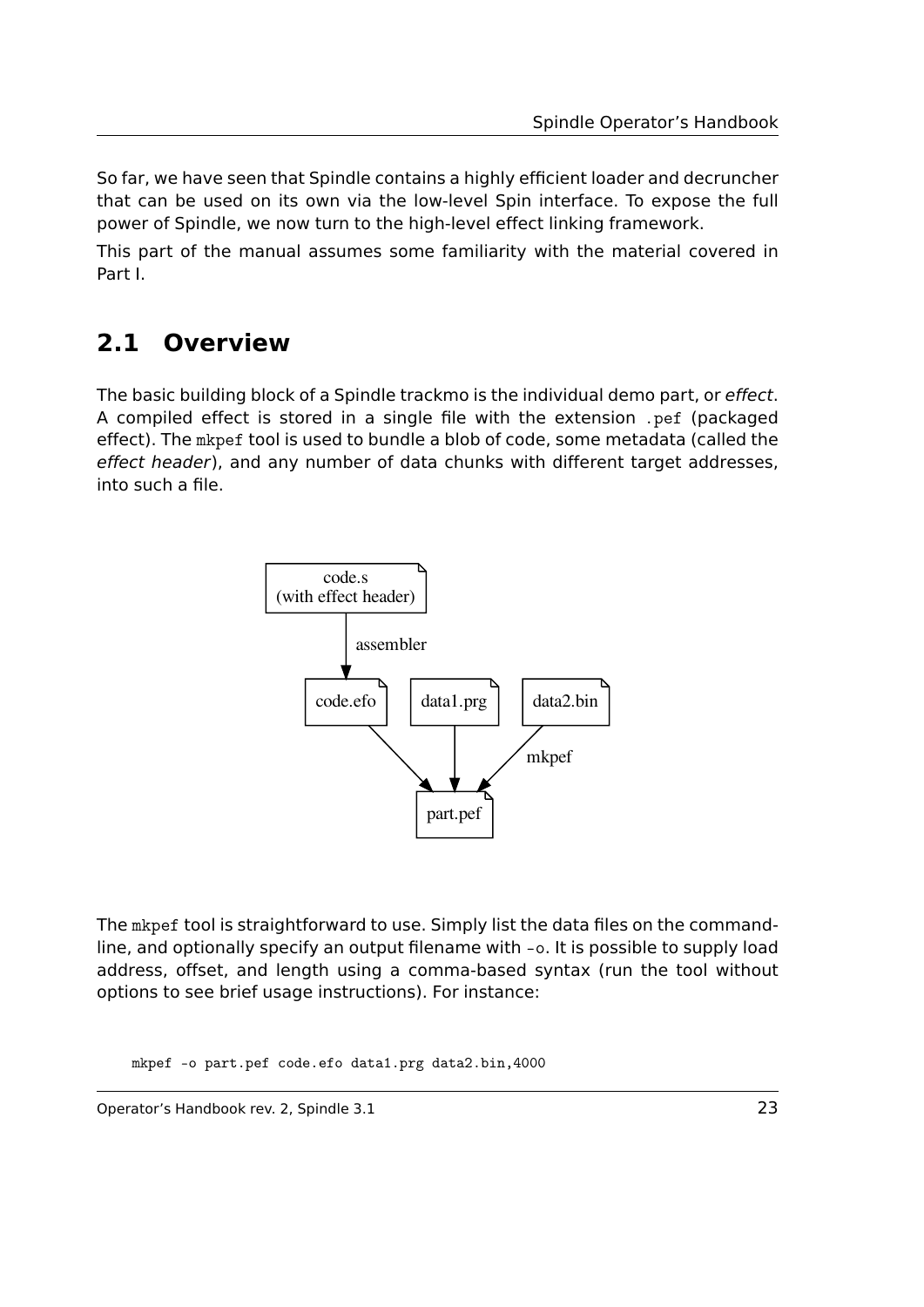The first chunk of data in a packed effect is special, and usually contains all the code for the part. It's called an effect object (filename extension .efo), but it's just a regular binary file produced by your favourite assembler. It starts with a special effect header that contains, among other things, six pointers to routines that represent various stages of the effect lifecycle (described in detail below): prepare, setup, interrupt, main, fadeout, and cleanup.

During development and debugging, the packed effect can run as a standalone C64 program. The tool pef2prg converts a .pef file into a C64 executable file that runs the effect, optionally with a dummy music player that occupies a given number of rasterlines. The same tool can also produce a Vice monitor script to verify that the effect stays within the memory bounds declared in the effect header.



Another tool, Pefchain, links together several effects according to a script, and produces a complete trackmo in the form of a D64 image.

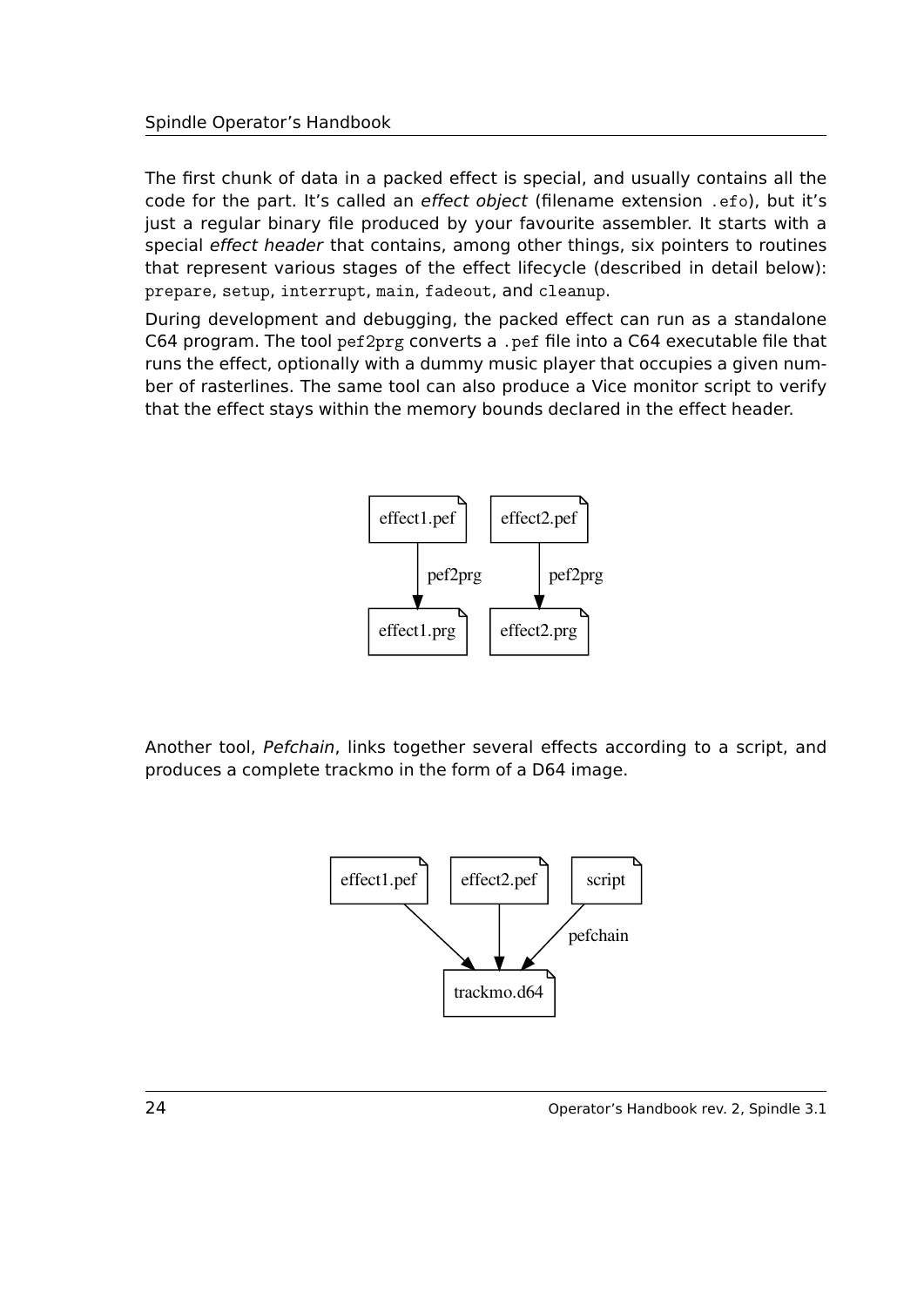In contrast to Spin, which was reading a script of jobs (i.e. loader calls), Pefchain works with a script of effects:

| part1.pef | space |
|-----------|-------|
| part2.pef | space |

In the effect script, you get to specify a transition condition for each part, typically space during early development (waiting for the user to press space). Later on, these conditions are changed into e.g. waiting for a memory address to contain a given value, for synchronising with music. The trigger condition is always space for standalone executables created by pef2prg.

An effect does not necessarily correspond to a loader job. Pefchain splits the chunks of each effect along page boundaries, recombines them, and arranges for the resulting snippets to be loaded at various loading slots throughout the trackmo.

This system provides creative freedom by allowing you to reorder effects very easily. Spindle automatically decides what to load and when, and computes an optimal loading schedule, while you are free to focus on aesthetics and flow.

### **2.2 Lifecycle**

This is the lifecycle of a Spindle effect, regarded in isolation:

```
----- Preparations -----------------------------------------
1. Load any remaining sectors
2. Call prepare
----- Switchover -------------------------------------------
3. Disable interrupts
4. Store the address of the interrupt routine at fffe-ffff
5. Call setup
6. Enable interrupts
----- Running ----------------------------------------------
7. Repeatedly call main until some condition (e.g. space)
8. Repeatedly call main and fadeout until fadeout sets carry
----- Aftermath --------------------------------------------
9. Call cleanup
```
All of the routines are optional: Supply a null pointer to make Spindle ignore a par-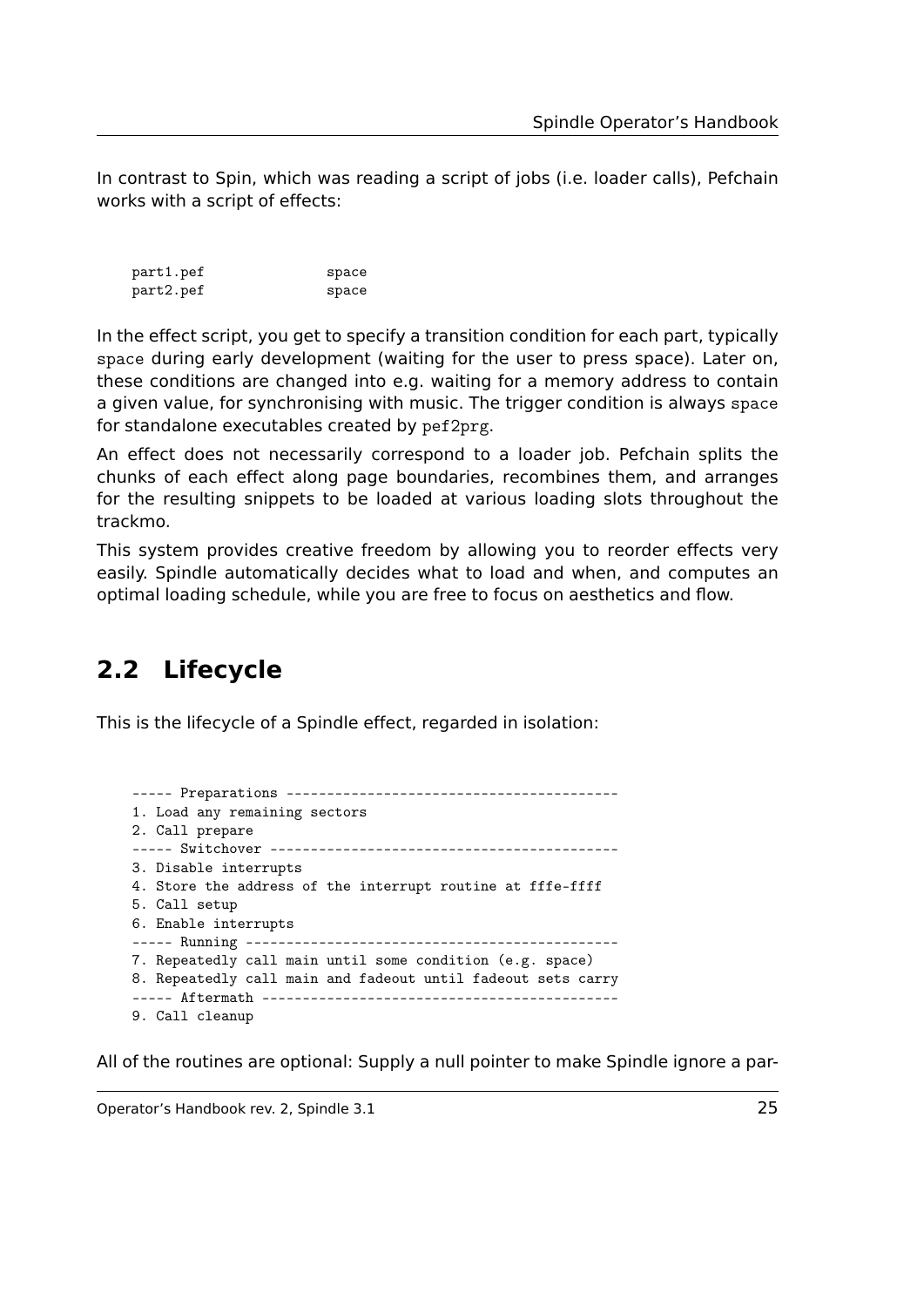ticular vector. Most new effects start out with just prepare, setup and interrupt.

The prepare routine is responsible for the bulk of the initialisation. This is where you generate speedcode and tables, make copies of graphics data across multiple banks and so on. You should not write to any VIC registers in prepare.

The job of the setup routine is to initialise the VIC registers (including colour RAM) just before the effect starts. This routine executes with interrupts disabled, and should be fast. Don't forget to initialise d011, d012, d015, d016, d018 and dd02. Your part may follow some other part that leaves unexpected values in these registers.

The interrupt routine obviously executes in interrupt context; this pointer is written directly to the vector at fffe. Of course you can modify fffe as part of your effect; Spindle only writes this vector at step 4 in order to minimise the amount of boilerplate code needed to get a new demo part up and running.

The main routine is intended for effects that fill a framebuffer as fast as possible but don't achieve full frame rate (sometimes known as "newskool effects"). Try to avoid using a main routine if you can, since Spindle cannot load while it is active.

The fadeout routine typically does two things: It triggers a fadeout operation, usually by setting a global flag that affects the behaviour of the running effect. It also monitors the fadeout in progress, returning with carry set if the fadeout has completed. Mnemonic: "Carry on" with the next effect. If the demo part is main-less, fadeout is simply called repeatedly in a tight loop. Otherwise, Spindle alternately calls main and fadeout.

In addition, fadeout plays a special role during non-linear operation (jumping around in the effect script), which will be described in a later section.

Finally, the cleanup routine can be used to tear down the demo part in a controlled fashion. It is called while interrupts are still enabled, but you can put a sei instruction inside cleanup if this is desirable. You could, for instance, install a non-maskable timer interrupt in setup and disable it in cleanup. Or you could use cleanup to wait for a particular rasterline before moving on to the next demo part.

### **2.3 The effect header**

The .efo file, i.e. the file containing the assembled code for the effect, must start with a special header. All you have to do is place some constant declarations at the top of the source code, with information for the linking system and pointers to a few routines. Use template/effect.s as a starting point.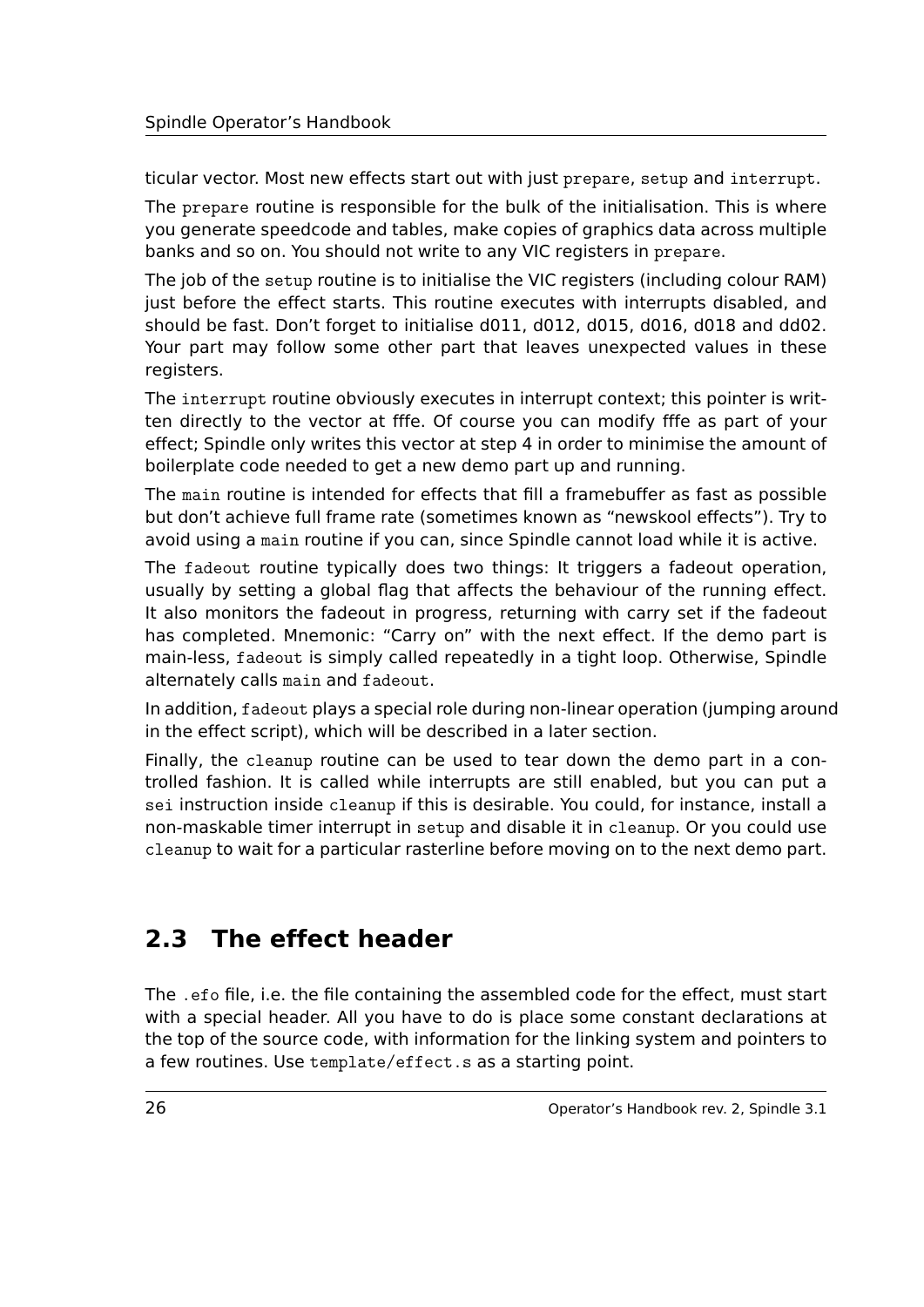The code must start with the following fixed-size header (with no loading address before it):

| .byt  | "EF02"    | ; fileformat magic             |
|-------|-----------|--------------------------------|
| .word | prepare   | ; prepare routine              |
| .word | setup     | ; setup routine                |
| .word | interrupt | ; irq handler                  |
| .word | main      | ; main routine                 |
| .word | fadeout   | ; fadeout routine              |
| .word | cleanup   | ; cleanup routine              |
| .word | callmusic | ; location of playroutine call |

The fixed-size header is followed by a variable-size list of options. An option consists of a single tag byte followed by 0–2 parameter bytes (depending on the tag).

#### The valid tags are:

.byt "P",FIRST,LAST

Declares that this demo part uses the range of memory pages from FIRST up to and including LAST. There is no need to declare memory pages that are loaded, i.e. are in the loading range of one of the chunks that make up a packaged effect. But if you generate code or tables at runtime, you have to declare that memory. You can use this option multiple times.

#### .byt "I",FIRST,LAST

Declares that this demo part inherits the contents of the range of memory pages from FIRST up to and including LAST from the previous part. Normally, you don't need to use this option. But it comes in handy when you start coding transitions between parts, such as when you load a bitmap as part of a preliminary fade-in part, and then wish to re-use that same bitmap in the actual part. Also, a BASIC fader will typically inherit the screen buffer with . byt "I", \$04, \$07. You can use this option multiple times.

#### .byt "Z",FIRST,LAST

Declares that this demo part uses zero-page locations from FIRST up to and including LAST. It is often convenient to keep all zero-page locations used by an effect close together, and declare a slightly larger range. You can use this option multiple times.

```
.byt "S" (no parameter bytes)
```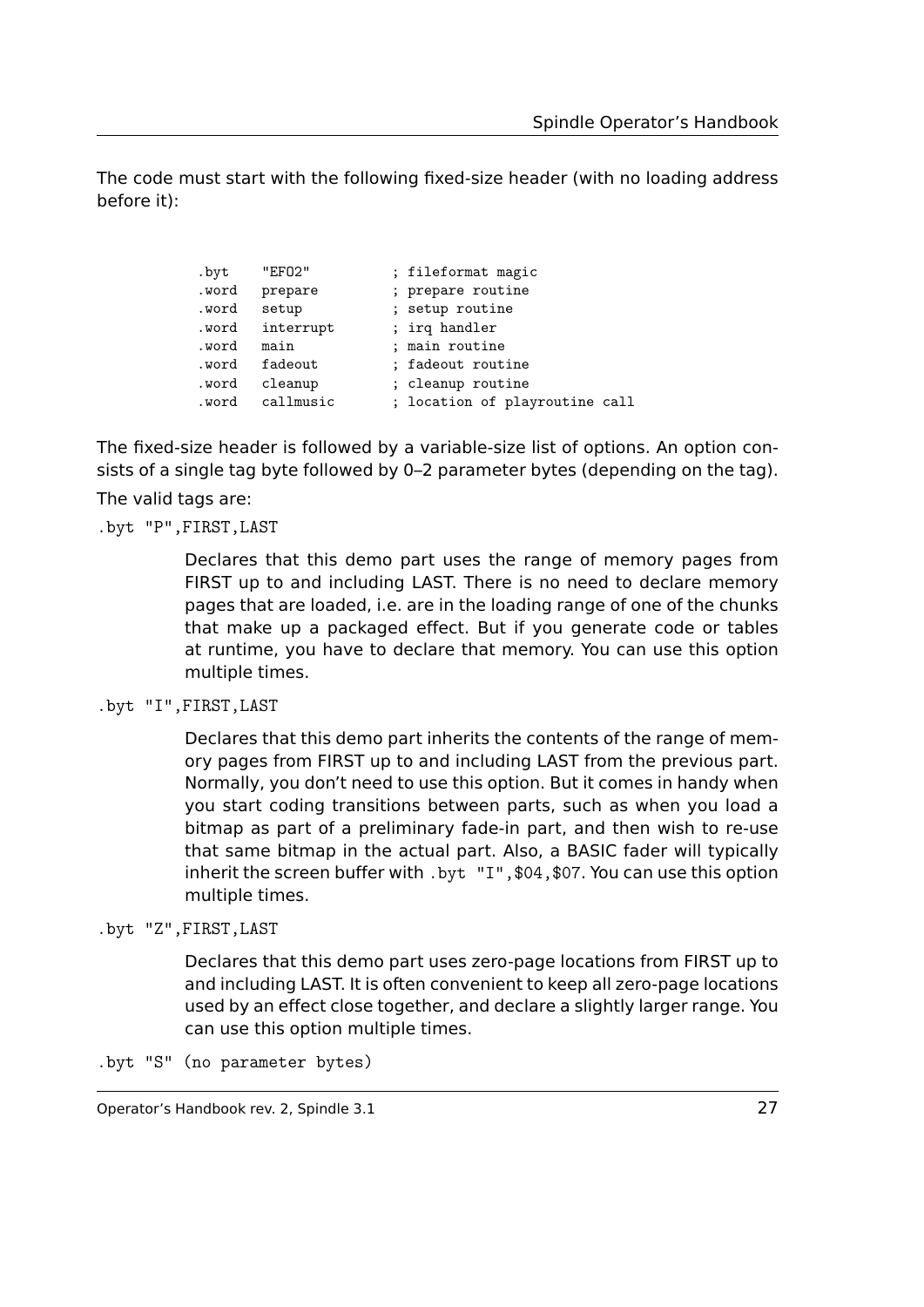"Safe I/O". Declares that any interrupt handlers used in this demo part are able to coexist with loading operations that access shadow RAM at d000-dfff. In practice, such interrupt handlers should back up the value at address 1, store 35 into 1, handle and acknowledge the interrupt, and finally restore the previous value at address 1 (but see the earlier section on bank selection for a neat trick).

.byt "U" (no parameter bytes)

"Unsafe I/O". Declares that this part may switch out the I/O registers in main context, i.e. during prepare or main. If this part follows a part that lacks the "S" tag, Spindle will make sure to insert a blank part between the two.

.byt "A" (no parameter bytes)

Avoid (i.e. minimise) loading during this demo part. This is handy for effects that use a lot of rastertime.

.byt "X" (no parameter bytes)

Don't schedule any loading at all while this effect is active.

.byt "M",LSB,MSB

Declares that this demo part installs a music player with a given playroutine address. This option will be described in detail in the Music section.

.byt "J" (no parameter bytes)

Allows this part to jump to another position in the effect script. If this tag is present, then when the fadeout routine returns with carry set, it must leave a label number (in the range 00–3f) in the accumulator to trigger a jump, or a negative value to proceed normally with the script.

.byt 0 (no parameter bytes)

Marks the end of the tag list.

Following the final tag byte (null) is the loading address of the rest of the file, which normally contains the code for the demo part. The vectors in the fixed-size header typically point to routines inside this area.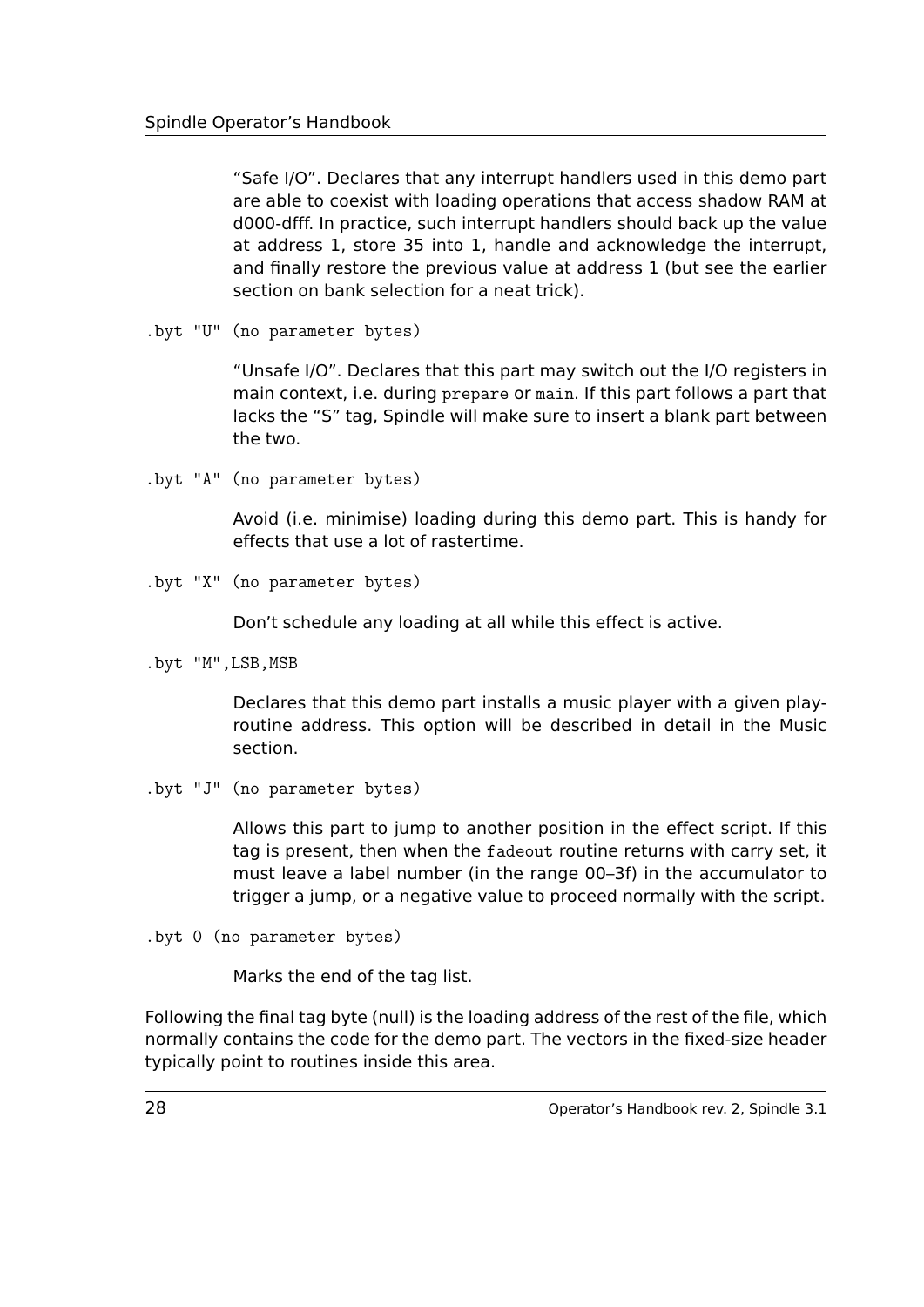### **2.4 Driver**

Spindle automatically builds a small piece of code for each effect, called its driver, that is responsible for running the effect by calling the subroutines at the appropriate time. The driver is typically around 48 bytes in size, and will be located immediately after the effect object. That means you have to be careful not to write beyond the end of your compiled code.

The reason for putting the driver immediately next to the effect object is to improve compression. By putting all machine code close together in RAM, the cruncher is more likely to find common sequences that can be exploited. Of course, if appending the driver would cause the effect object to spill over into some other page that is unavailable (e.g. because it's mentioned in a "P" tag), then the driver will be placed in some other free location instead.

Drivers are also responsible for making calls to the loader and for monitoring conditions (e.g. waiting for space). They typically end with a jump to the next effect driver.

In debug builds (generated by pef2prg), the driver is always located on page 2 (200–2ff).

### **2.5 Early setup code**

You can rely on the Spindle linking framework to carry out certain preparations before launching the first effect. The preparations are only made once, just before the demo starts (or just before the standalone effect starts, in case of a debug build). Specifically, Spindle will make sure to:

- Disable CIA #1 interrupts.
- Enable raster interrupts by writing 1 to d01a.
- Enable keyboard input by writing ff to dc02.
- Block the Restore key by triggering a CIA #2 interrupt and not acknowledging it. You can easily undo this in your code by reading once from dd0d.
- Prepare CIA #1 timer B to assist with stable raster interrupts, as detailed below.

As a convenience for the demo coder, Spindle sets up timer B of CIA #1 to count down repeatedly with a 63-cycle period, synchronised with the raster position. The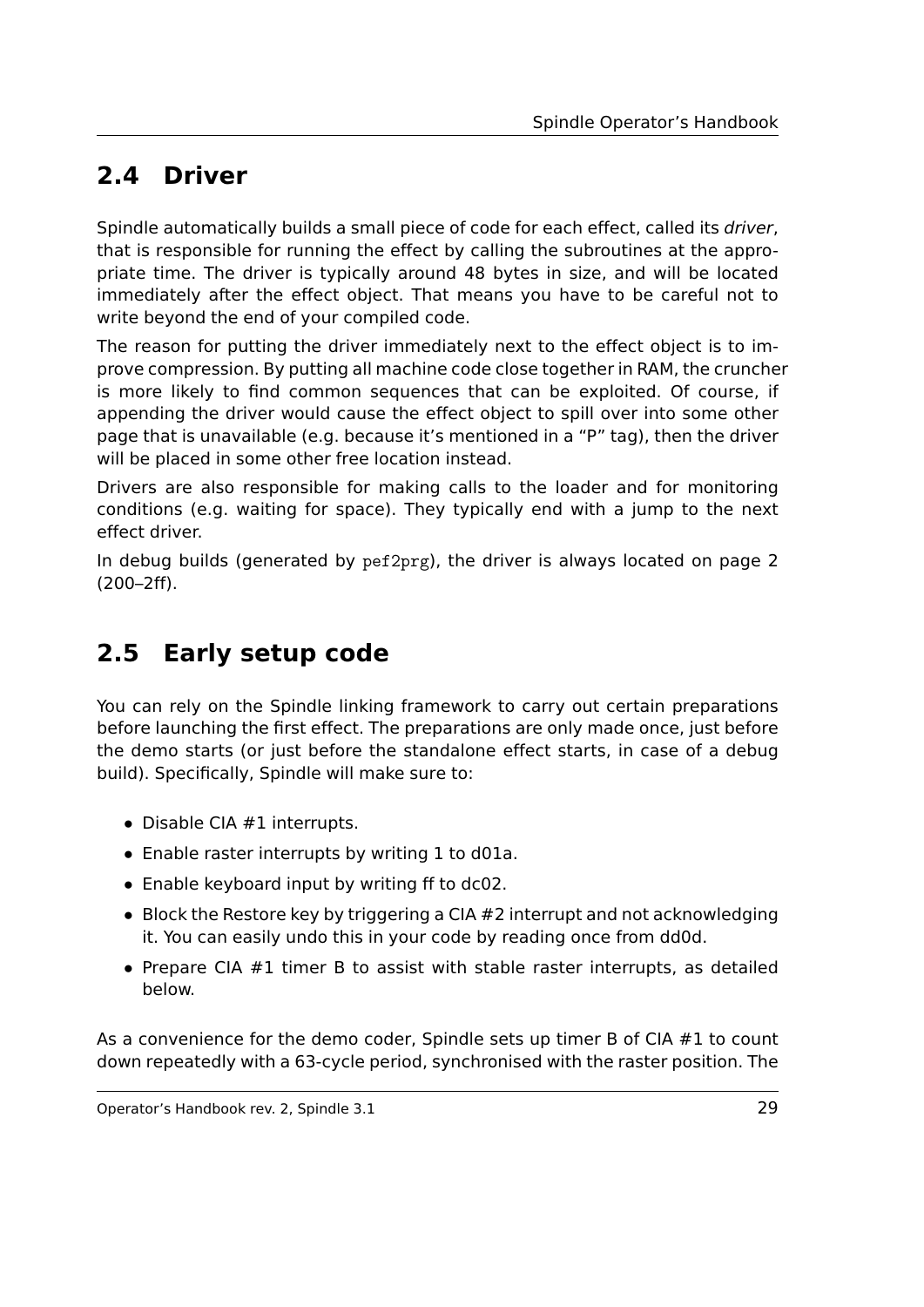choice of timer is compatible with distributed jitter correction of NMIs. The phase of the countdown period supports delay-based jitter correction of raster interrupts using the following code snippet, which also appears in template/effect.s:

```
interrupt
      ; Jitter correction. Put earliest cycle in parenthesis.
      ; (10 with no sprites, 19 with all sprites, ...)
      ; Length of clockslide can be increased if more jitter
      ; is expected, e.g. due to NMIs.
      dec 0 ; 10..18
      sta int_savea+1 ; 15..23<br>1da #39-(10) ; 19..27
      lda #39-(10) ; 19..27 <- (earliest cycle)
      sec ; 21..29
      sbc $dc06 ; 23..31, A becomes 0..8
      sta *+4 ; 27..35<br>bpl *+2 ; 31..39
      bpl *+2lda #$a9 ; 34
      lda #$a9 ; 36
      lda #$a9 ; 38
      lda $eaa5 ; 40
      ; at cycle 34+(10) = 44
```
The number in parenthesis (10 in the template code) indicates the earliest possible cycle on which the interrupt routine might start executing. If you enable sprite DMA, you will have to increase this number accordingly. If you can't predict which sprites are enabled when the interrupt fires, you should increase the length of the clockslide accordingly.

Both Pefchain and pef2prg allow you to replace the early setup code with a custom routine, using the -s commandline option. The custom routine can be up to 128 bytes long, and must be able to run from any address (but it won't cross a page boundary). The source code for the default setup routine is available in template/earlysetup.s.

### **2.6 Overlapping lifecycles**

When several Spindle effects are linked together, their lifecycles overlap. Specifically, the call to prepare is made while the interrupt handler of the previous part is still active. This clearly won't work if the memory ranges occupied by adjacent parts overlap, and that is one of the reasons for having to declare the memory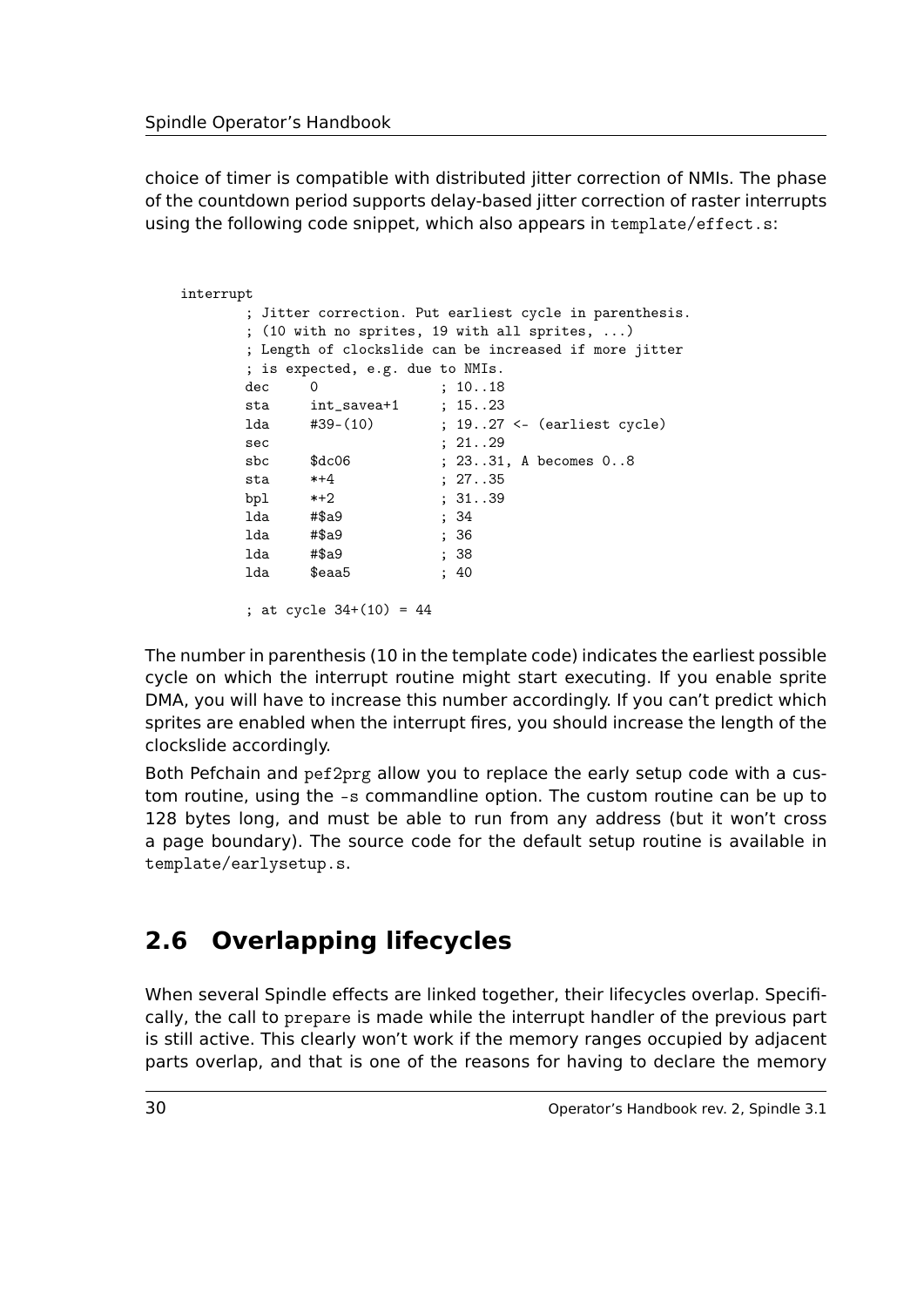usage of each part. If two adjacent parts would collide in memory, Pefchain inserts a blank part between them (and prints a warning about it). The blank part consists of a completely black screen with no badlines, along with an interrupt handler that merely calls the current music player.

Loading is performed while the parts are running. Spindle prefers to load during parts that lack a main routine, but if necessary, it can also schedule some loading operations after fadeout returns with carry set, before the call to cleanup. In dire circumstances, Spindle may be forced to insert a blank part in order to do some loading (e.g. into shadow RAM), in which case it will also print a warning.

The following illustrates the switchover from one (main-less) demo part to another:

| ----- Preparations -----------------                                      |                                       |
|---------------------------------------------------------------------------|---------------------------------------|
| 1. Load any remaining sectors                                             |                                       |
| (and also load as much as possible                                        |                                       |
| in preparation for later parts)                                           |                                       |
| 2. Call prepare                                                           |                                       |
| ----- Switchover -------------------                                      |                                       |
| 3. Disable interrupts                                                     |                                       |
| 4. Install interrupt vector                                               |                                       |
| 5. Call setup                                                             |                                       |
| 6. Enable interrupts                                                      |                                       |
| ----- Running ---------------------- ----- Preparations ----------------- |                                       |
|                                                                           | 1. Load any remaining sectors         |
|                                                                           | (and also load as much as possible    |
|                                                                           | in preparation for later parts)       |
|                                                                           | 2. Call prepare                       |
| 7. Wait for condition (e.g. space)                                        |                                       |
| 8. Call fadeout until it sets carry                                       |                                       |
| ----- Aftermath -------------------- ----- Switchover ------------------- |                                       |
| 9. Call cleanup                                                           |                                       |
|                                                                           | 3. Disable interrupts                 |
|                                                                           | 4. Install interrupt vector           |
|                                                                           | 5. Call setup                         |
|                                                                           | 6. Enable interrupts                  |
|                                                                           | ----- Running ----------------------- |
|                                                                           | 7. Call main until condition          |
|                                                                           | 8. Call main and fadeout              |
|                                                                           | until fadeout sets carry              |
|                                                                           | ----- Aftermath --------------------- |
|                                                                           | 9. Call cleanup                       |
|                                                                           |                                       |

When switching from a demo part with a main routine, the items in the simultaneous Running and Preparations phases are performed in a different order. In this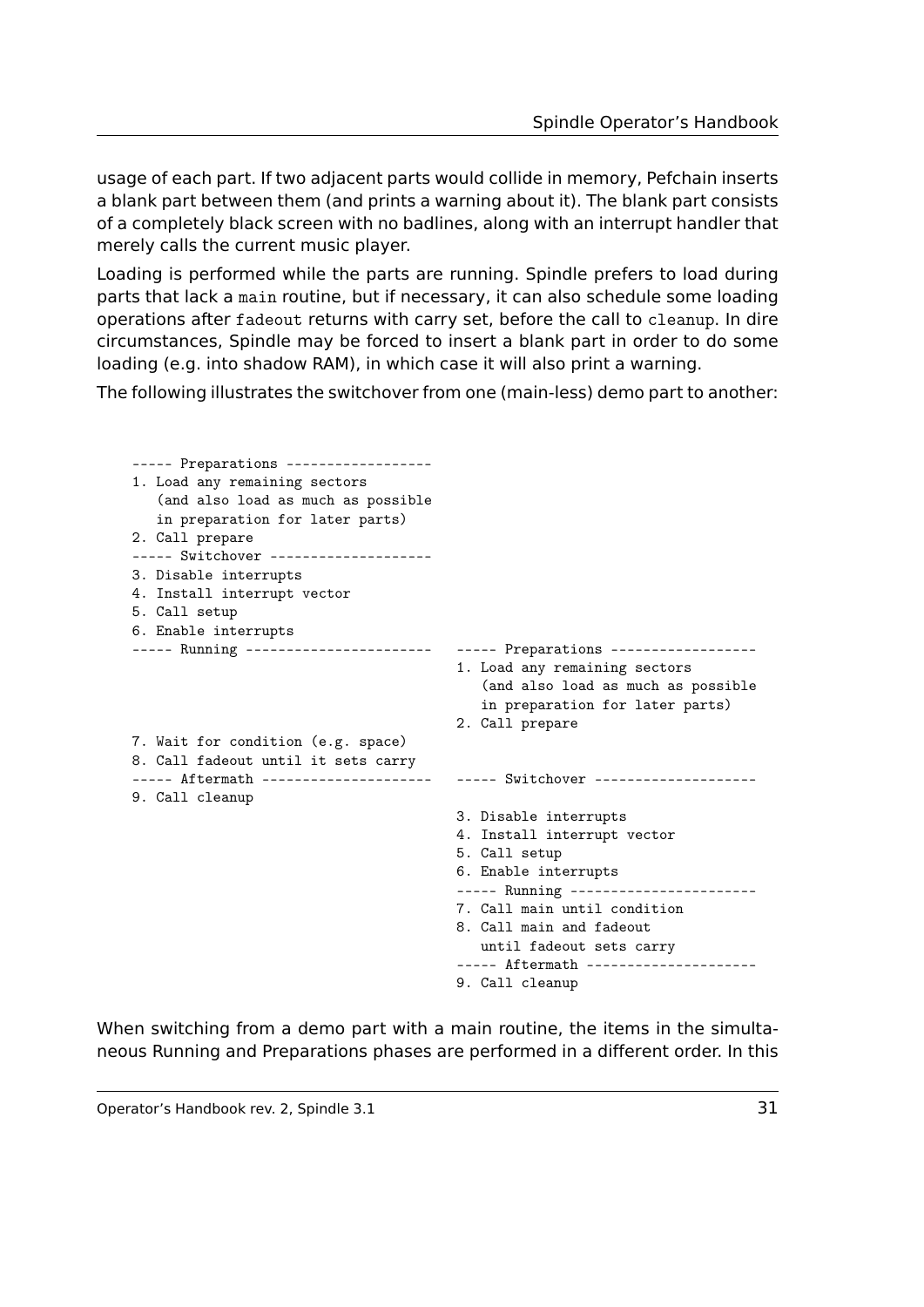case, Spindle starts with steps 7 and 8 of the first part, and then moves on to steps 1 and 2 of the second, and it tries to minimise rather than maximise the amount of loading.

### **2.7 Making a chain**

The script file controls how all the parts fit together to make a trackmo. Here's an example:

|                             | # This line is a comment, and blank lines are ignored. |
|-----------------------------|--------------------------------------------------------|
| spindlelogo/spindlelogo.pef |                                                        |
| music/music.pef             |                                                        |
| ecmplasma/ecmplasma.pef     | $ed = 0b$                                              |
| lft/lft.pef                 | space                                                  |
|                             | stay                                                   |

This trackmo consists of five effects. The first four effects are supplied as .pef files (paths are relative to the current directory when Pefchain is invoked), and the fifth ("-") is the internal blank part, which is simply a black screen and an interrupt handler that calls the music player.

In the second column are transition conditions. These tell Spindle when it is time to advance from step 7 to step 8 in the effect lifecycle. There are several kinds of condition to choose from:

space

Wait for space to be pressed.

-

Drop through to the fadeout stage (after any scheduled loading has completed).

address = value

Wait until the given address contains the given value. In the example, it is assumed that the music playroutine stores the current song position in zero-page location ed.

stay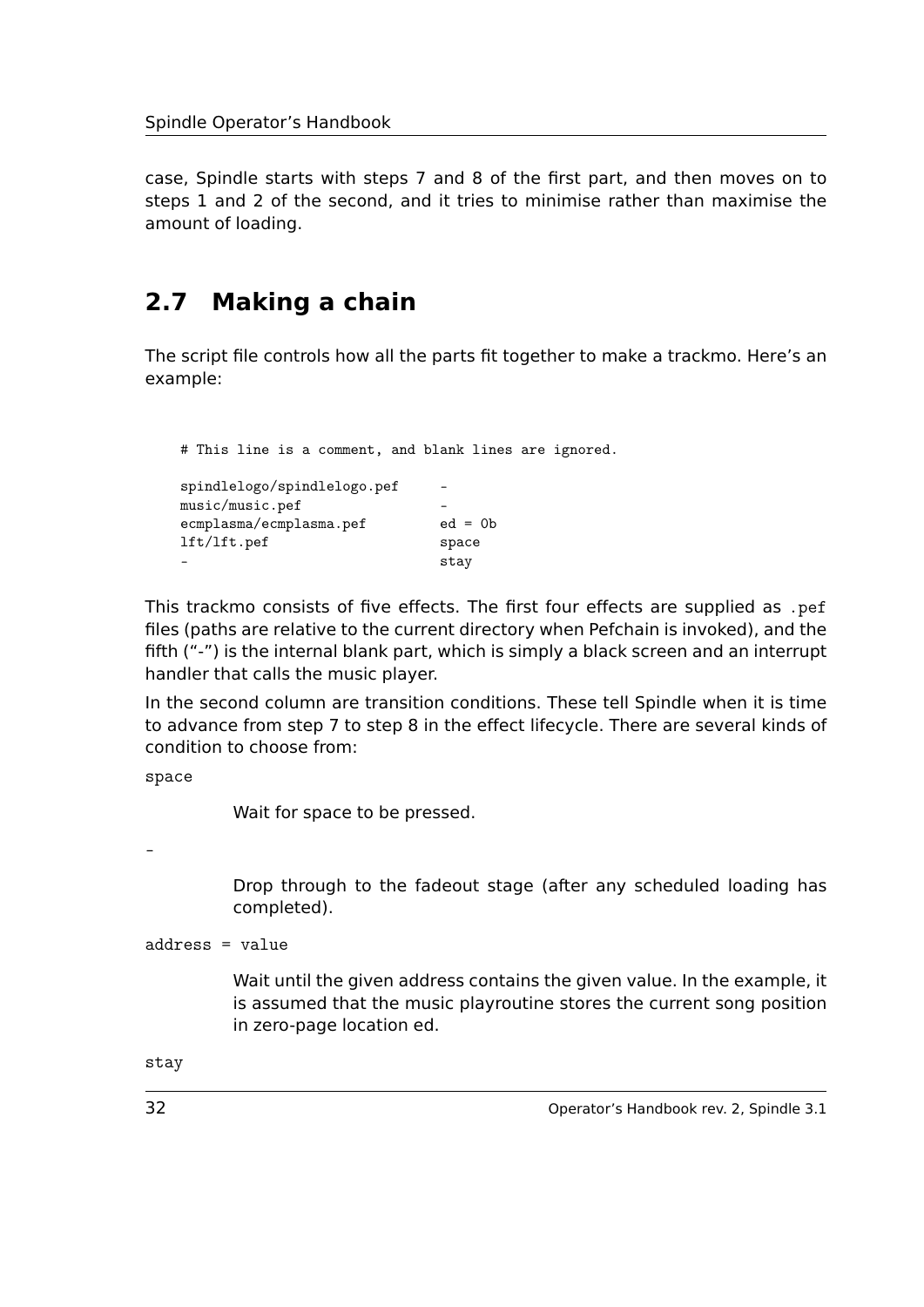Never stop this effect. Mainly useful at the end of the script, to prevent a fadeout when experimenting with different effect orders.

 $\mathbb{Q}$ ...

Music player interlock. Described in the section on Music.

With the special effect name "|", it is possible to extend effects over multiple script lines. Spindle will wait for each condition in turn, before transitioning to the next script line, and the fadeout and cleanup routines won't get invoked until the very end of the extended effect. This can be used to wait for 16-bit values:

```
effect.{}pef 61 = 5
| 60 = 40
```
### **2.8 Music**

Music is a fundamental part of any trackmo. This is how it's handled by Spindle.

### **2.8.1 Installing a player**

Any Spindle effect can install a music player. Such an effect would make a call from setup to the init routine of the tune, and also declare the address of the playroutine using the "M" tag. Please have a look at examples/pefchain/music/install.s for a minimal example.

The interrupt handlers of subsequent effects should be fitted with a dummy threebyte instruction, bit !0 (that's 2c 00 00), and the address of this instruction should be given in the last field of the fixed .efo header. At link time (not runtime), Spindle replaces the dummy instruction with a jsr to the currently installed playroutine. This makes it very easy to move parts around in a trackmo with multiple tunes, and to move tunes around in memory. The bit instruction remains if the part is scheduled to run even though no music player has been installed.

Only one music player may be active at a time, so installing a second player replaces the first one. To uninstall the current music player, use the "M" tag with a null parameter.

The data chunk containing the tune must of course remain in memory for the entire duration of the song. This is indicated by the --music option to mkpef, like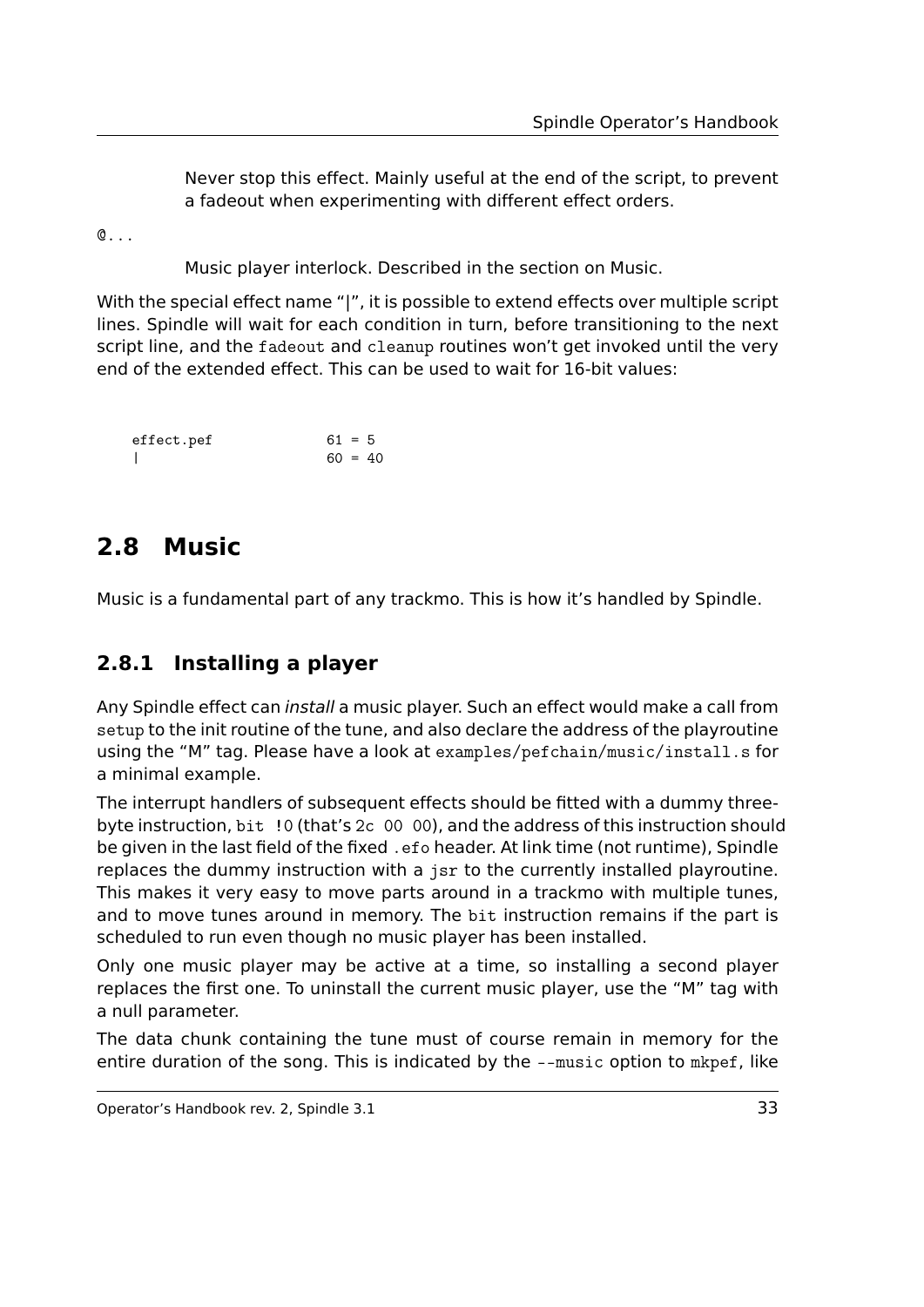this:

mkpef -o music.pef install.efo --music song.sid,,7c

You can list many files after the --music tag, and they will all remain in memory until the music player is uninstalled or replaced.

For clarity, the music-installing effect itself should call the playroutine directly, rather than having a modifiable bit !0 instruction. Its "location of playroutine call" header field should be null.

When an effect is launched as a standalone program by means of pef2prg, its playroutine call is diverted to a placeholder routine that changes the border colour and does nothing for a configurable number of rasterlines. You can adjust the time spent in this call (including jsr and rts) using the -p commandline option to pef2prg. The default is 25 rasterlines, and a value of 0 disables the feature.

An effect can have multiple playroutine calls scattered through the code. There's only one header field, pointing to one of these call sites. But further call sites can be chained together using the operand bytes, like so:

```
... efo header ...
       .word callmusic1 ; location of first playroutine call
       ...
callmusic1
       bit callmusic2
       ...
callmusic2
      bit callmusic3
       ...
callmusic3
       bit !0
```
The call sites don't have to be declared in any particular order, and they will all be replaced by a jsr to the currently installed playroutine.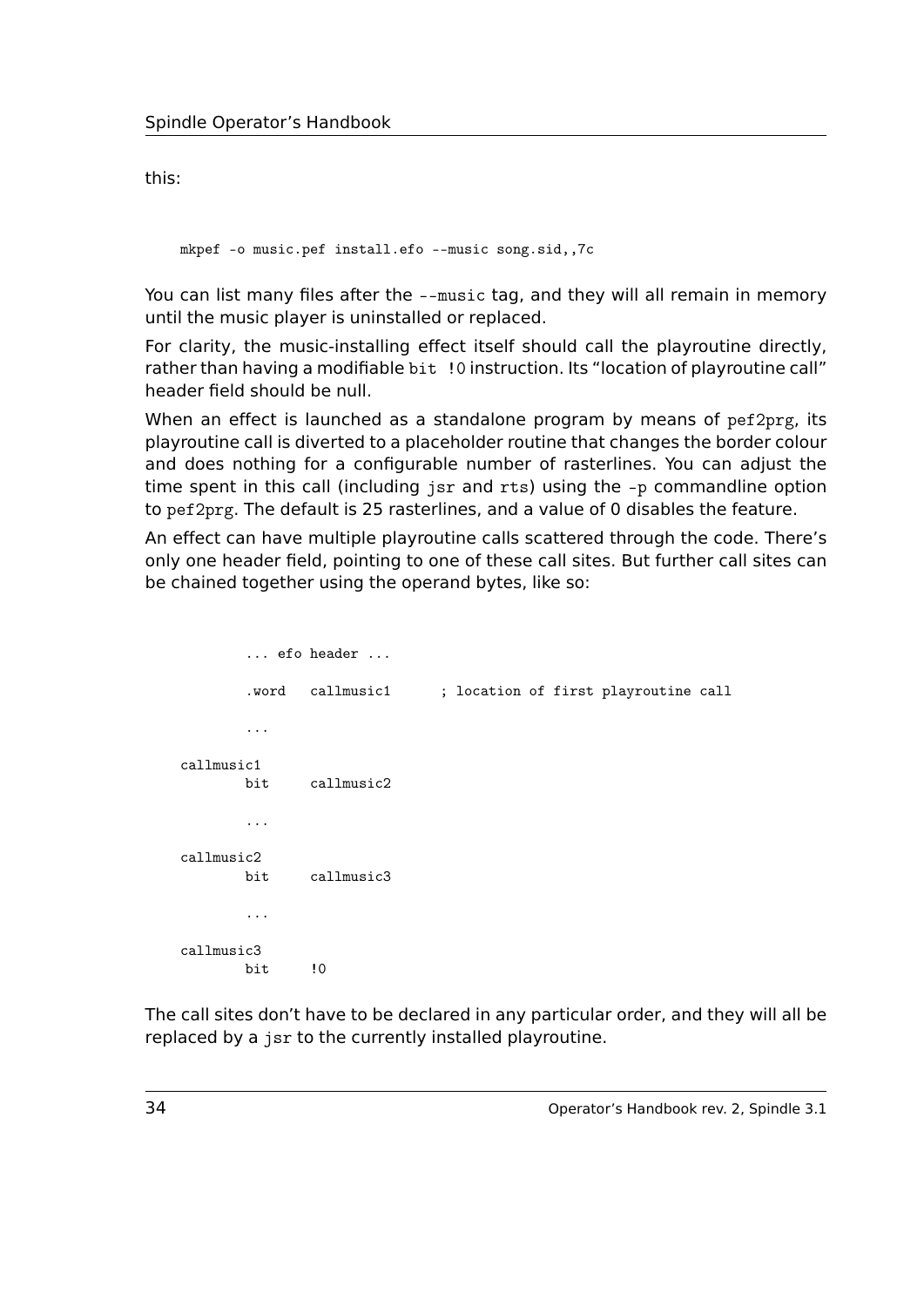### **2.8.2 Synchronisation**

Spindle lets you synchronise effect transitions to music, from within the script. The simplest method is to wait for a memory location inside the playroutine to change, using the address  $=$  value syntax. Unfortunately this method is somewhat brittle: If there are read errors, loading might take longer than usual, and the playroutine will keep going and may eventually update the address a second time. Then, by the time the condition is actually checked, it will be too late, and the trackmo will hang forever on that effect.

A more robust (but also more complicated) approach is to use an interlock. This is a two-way handshake between the Pefchain driver and the music player, through a single memory location. It requires a bit of work on the music player side—often just a few instructions that are triggered from the music, e.g. by a special "sync here" tracker command.

The music initialisation routine clears the interlock location. Then, during playback, the procedure is as follows:

- The effect driver sets the location to 1.
- When the music player reaches a sync point, the location is supposed to contain 1. If not, the player must pause the music. This could be as simple as skipping the part where the current playback position is updated. As soon as the location contains 1, playback resumes.
- The music player clears the location to 0.
- The effect driver detects that the location is 0 and proceeds with the trackmo.

The address of the interlock is specified using the -@ commandline option to Pefchain.

This is how the process might be implemented in a playroutine:

```
playroutine
       dec timer
       bne no_new_line
       lda curr_tempo
       sta timer
       ; handle music data on current line...
       ; ...
```
Operator's Handbook rev. 2, Spindle 3.1 35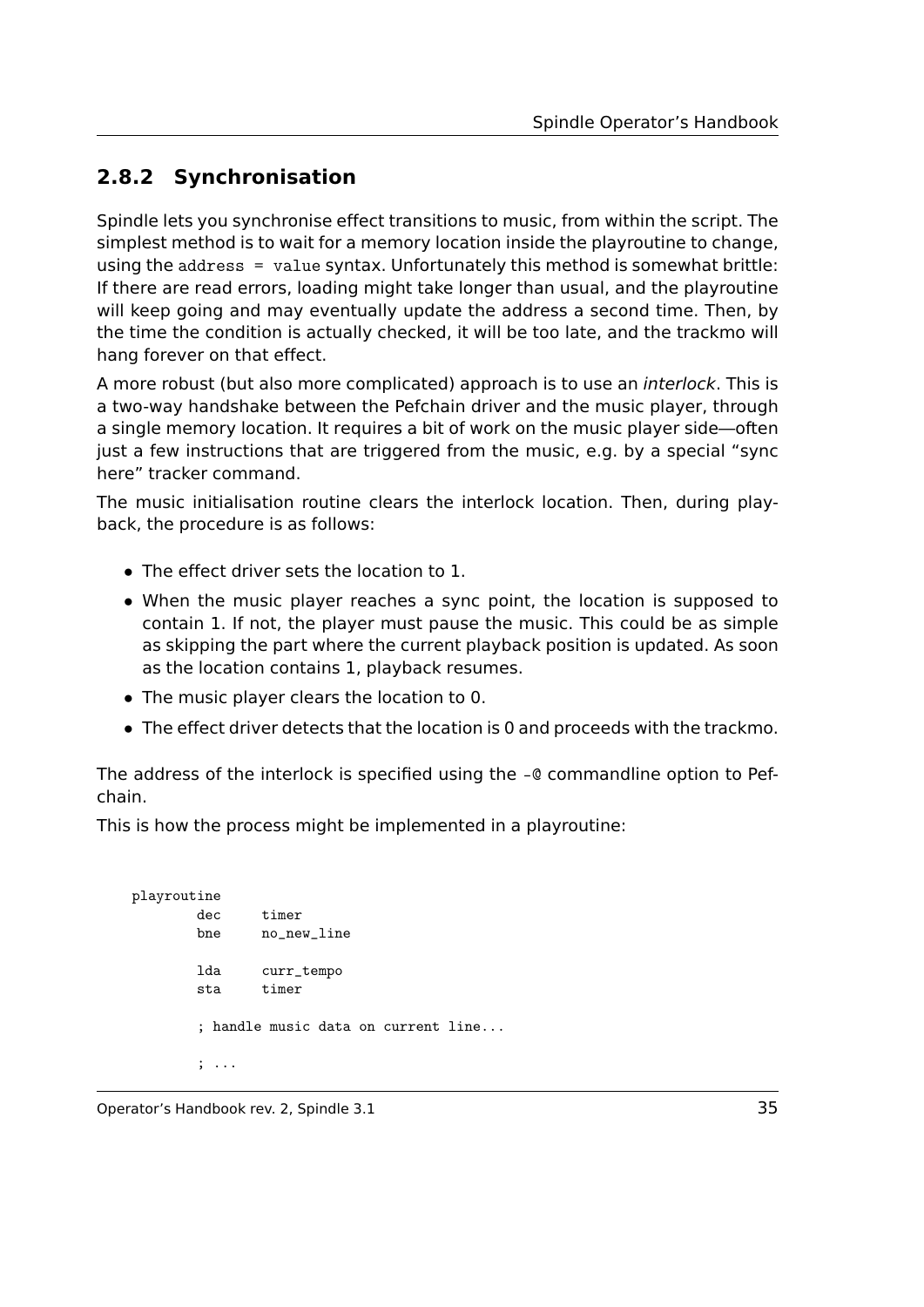|             | cmp      | $\# \ldots$                   | ; do we have a sync command?  |
|-------------|----------|-------------------------------|-------------------------------|
|             | bne      | no_sync                       |                               |
|             | lsr      | INTERLOCK                     | ; clear and check             |
|             | bcc      | no_new_line                   | ; loading error, sync delayed |
| no_sync     |          |                               |                               |
|             | inc      | curr_line                     | ; advance to next line        |
| no_new_line |          |                               |                               |
|             |          | ; update glides, vibrato etc. |                               |
|             | $\ddots$ |                               |                               |
|             |          |                               |                               |
|             | rts      |                               |                               |

Pefchain ignores any characters following the "@" in the condition column. Thus, a music packer could be made to look at the Spindle effect script and automatically insert sync points into the music data based on these annotations.

The Blackbird music packer (called birdcruncher) supports this syntax: It can scan a Spindle script for sync points in the format @SS:TT where SS is the song position and TT is the track position, in hex. Given the following script:

| part1.pef | @05:00 |
|-----------|--------|
| part2.pef | @0c:18 |
| part3.pef | @10:00 |
| part4.pef | stay   |

birdcruncher inserts three sync points into the music data (the first at song position 5, track position 0). Later in the build process, the music data is presumably baked into a .pef that installs the music player. Finally, Pefchain reads the same script (and the .pef file) and uses the interlock system to trigger the fadeout of the first three demo parts when those sync points are encountered.

### **2.9 Visualisation**

Apart from producing a D64 image, Pefchain prints a chart detailing the memory usage of every effect. Here is an example: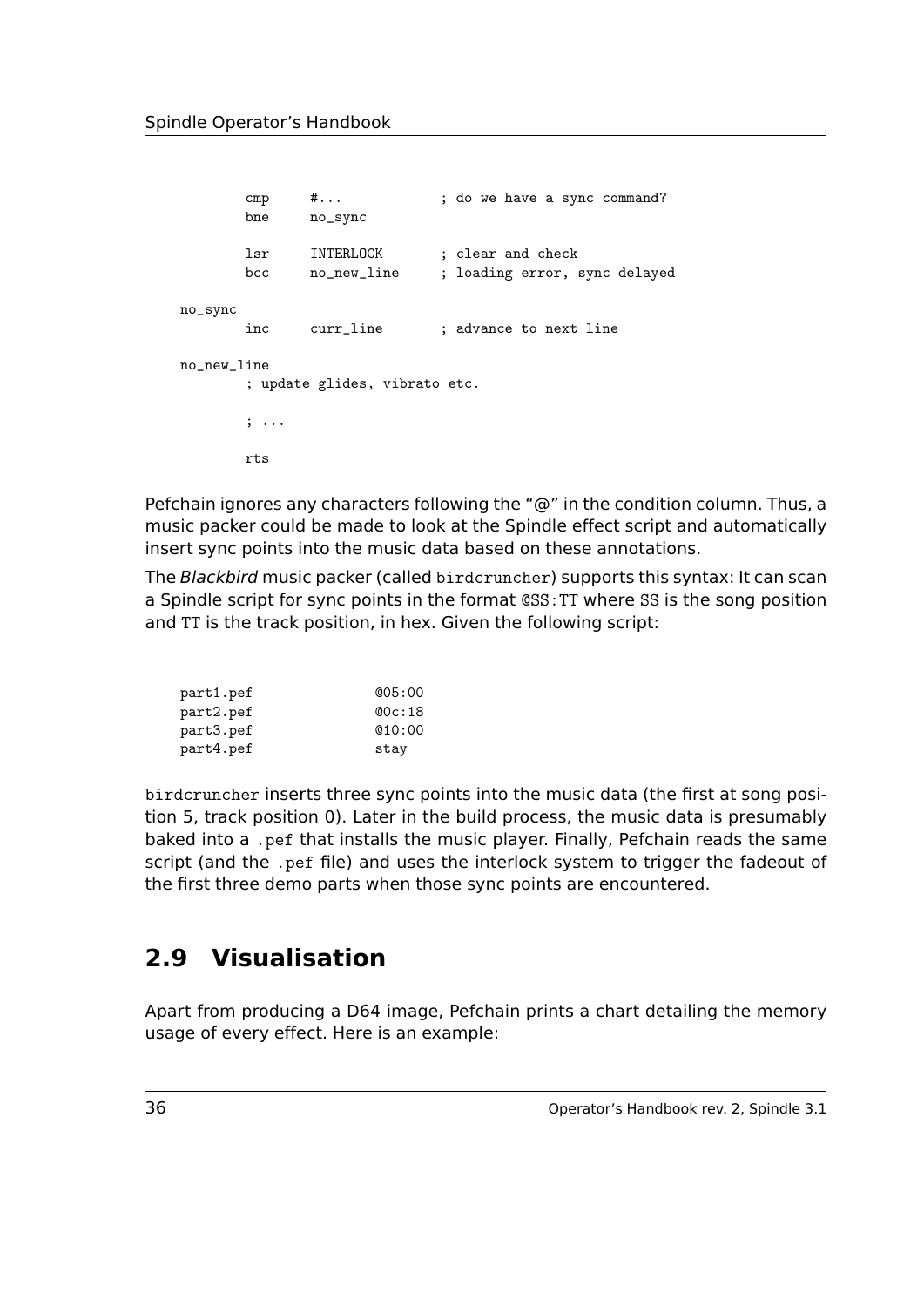0 1 2 3 4 5 6 7 8 9 a b c d e f sectors r|......................................\*\*\*..................... 5 (loader) r|..\*\*\*\*\*\*..............................ccc................\*.... 14 spindlelogo r\*..MMMMMM\*\*\*...\*\*\*.\*\*\*.\*\*\*\*\*\*\*.\*\*\*\*\*\*\*.|||\*\*\*\*.\*\*\*\*\*\*\*.\*\*\*c\*\*\*. 84 music r...||||||..LUU....................c....\*\*\*....................U 4 ecmplasma r...||||||cc...ULLL.LLL.LLLLLLLULLL.LLL.LLLLLLLULLLLLLLULLL.LLL. lft rc..||||||...................................................... (blank) demo.d64: 557 blocks free (538 for DOS).

By default, every column in the chart corresponds to four pages of RAM, but the -w option can be given once or twice to increase the granularity. Here is a legend for the characters:

r

.

L

This memory is reserved for Spindle. It consists of the resident page and the buffer page, configurable with Pefchain's  $-r$  and  $-b$  options, respectively.

This memory is not used by the effect.

This memory was loaded from disk.

c

C is for code. This memory was loaded from disk as part of the .efo chunk, or it might contain driver code generated by Spindle.

M

U

This memory was loaded from disk and will remain in memory until the music player is uninstalled or replaced.

This memory is used by the effect (but not loaded).

This memory is inherited from the previous effect.

\*

|

This memory is being loaded here in preparation for a later effect.

The number just to the left of the effect name indicates how many sectors are loaded from disk while the effect is running. This is roughly proportional to the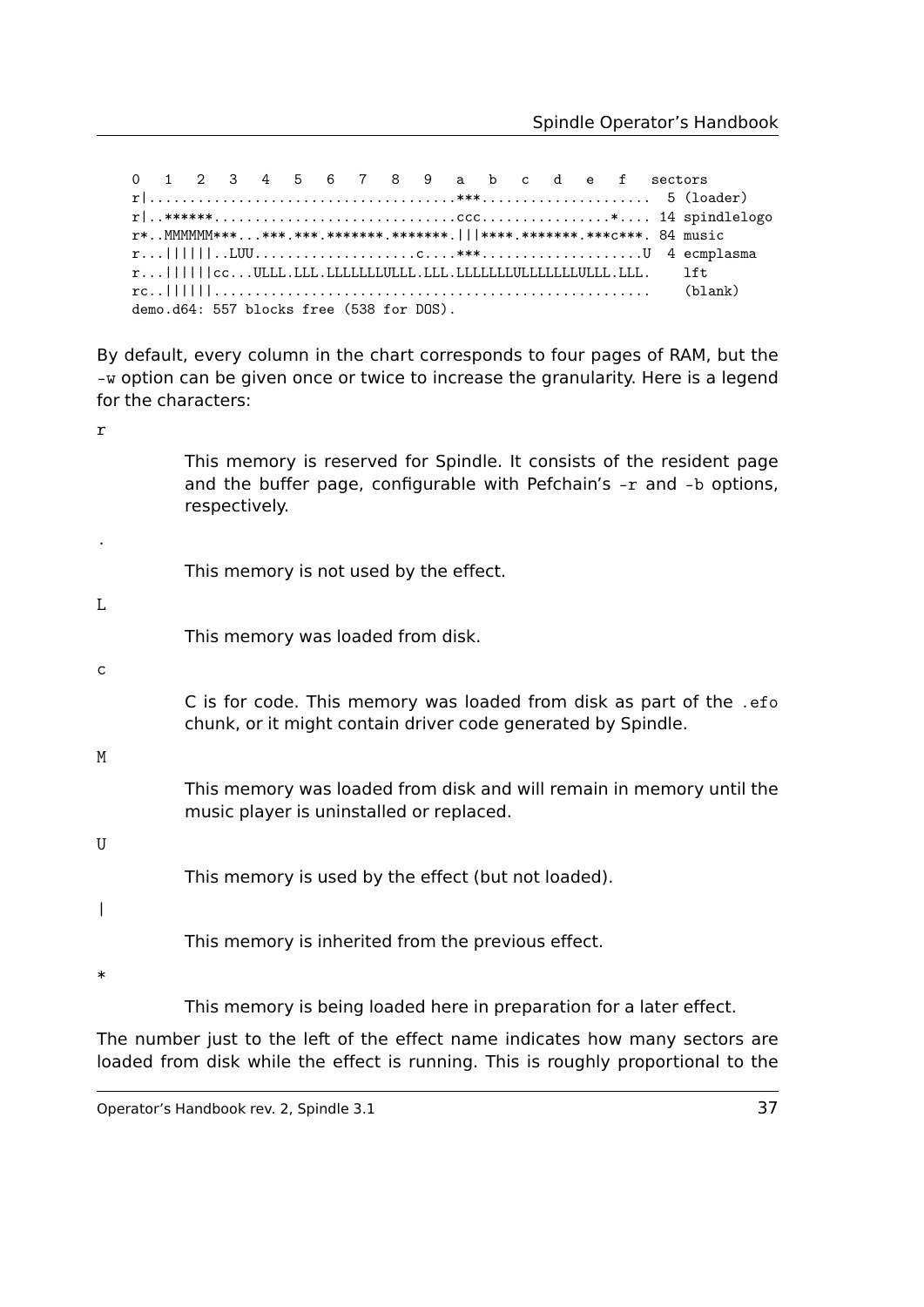number of stars ("\*") on the same row, but it also depends on how well the data could be compressed.

As a general rule, Spindle tries to load everthing as early as possible. This behaviour is often what you want, and if not, it is very easy to modify by adding false page-used declarations ("P" tags) to effects. Furthermore, the "X" tag can be used to minimise the loading that takes place during a particular effect. This has been done for spindlelogo in the example, because it is more interesting for the audience if the bulk of the loading occurs after the music has started.

In the example, the blocks loaded during "spindlelogo" correspond to the MMMMM and c segments of music.pef. After "music" has been launched, Spindle loads a large number of blocks comprising the L and c of "ecmplasma" and most of the L and c segments of "lft". However, it cannot load into the memory range already occupied by the ccc of "spindlelogo", because this memory is still in use: Since the video matrix and font of "spindlelogo" remain visible during "music", the corresponding memory pages have been declared as inherited (with the "I" tag) in "music". Once "ecmplasma" is up and running, Spindle loads and decrunches the remaining data into this area.

As you can see, the code and data of "ecmplasma" fits perfectly into gaps left by "lft". This is no coincidence: The first time you run Pefchain, most parts will interfere with each other, and Spindle will be forced to insert blank parts between them. But if it is at all possible to alleviate the situation by moving things around in memory, a quick glance at the chart will often be enough to see how it should be done.

Whenever Spindle is forced to insert a blank part for some reason, it prints a warning. Where applicable, it will also suggest how to address the problem. For instance, if we switch the order of "ecmplasma" and "lft", we get the following output:

| Warning: Inserting blank filler because 'music' and 'lft' share pages a0-a8.<br>Suggestion: Move things around or insert a part that only touches pages 04-0f, |         |
|----------------------------------------------------------------------------------------------------------------------------------------------------------------|---------|
| 25-27, 2e-3d, 4b-4f, 5c-5f, 79-7b, 8b-8f, 9c-9f, b9-bb, d9-db, ed-ef, fb-ff and zero-page                                                                      |         |
|                                                                                                                                                                |         |
| locations $02, 20 - f3, f9 - f f$ .                                                                                                                            |         |
| 0 1 2 3 4 5 6 7 8 9 a b c d e f sectors                                                                                                                        |         |
|                                                                                                                                                                |         |
|                                                                                                                                                                |         |
|                                                                                                                                                                |         |
|                                                                                                                                                                |         |
| $r       cc$ ULLL.LLL.LLLLLLUULLL.LLL.LLLLLLUULLLLLLUULLL.LLL.                                                                                                 | lft     |
|                                                                                                                                                                |         |
|                                                                                                                                                                | (blank) |

38 Operator's Handbook rev. 2, Spindle 3.1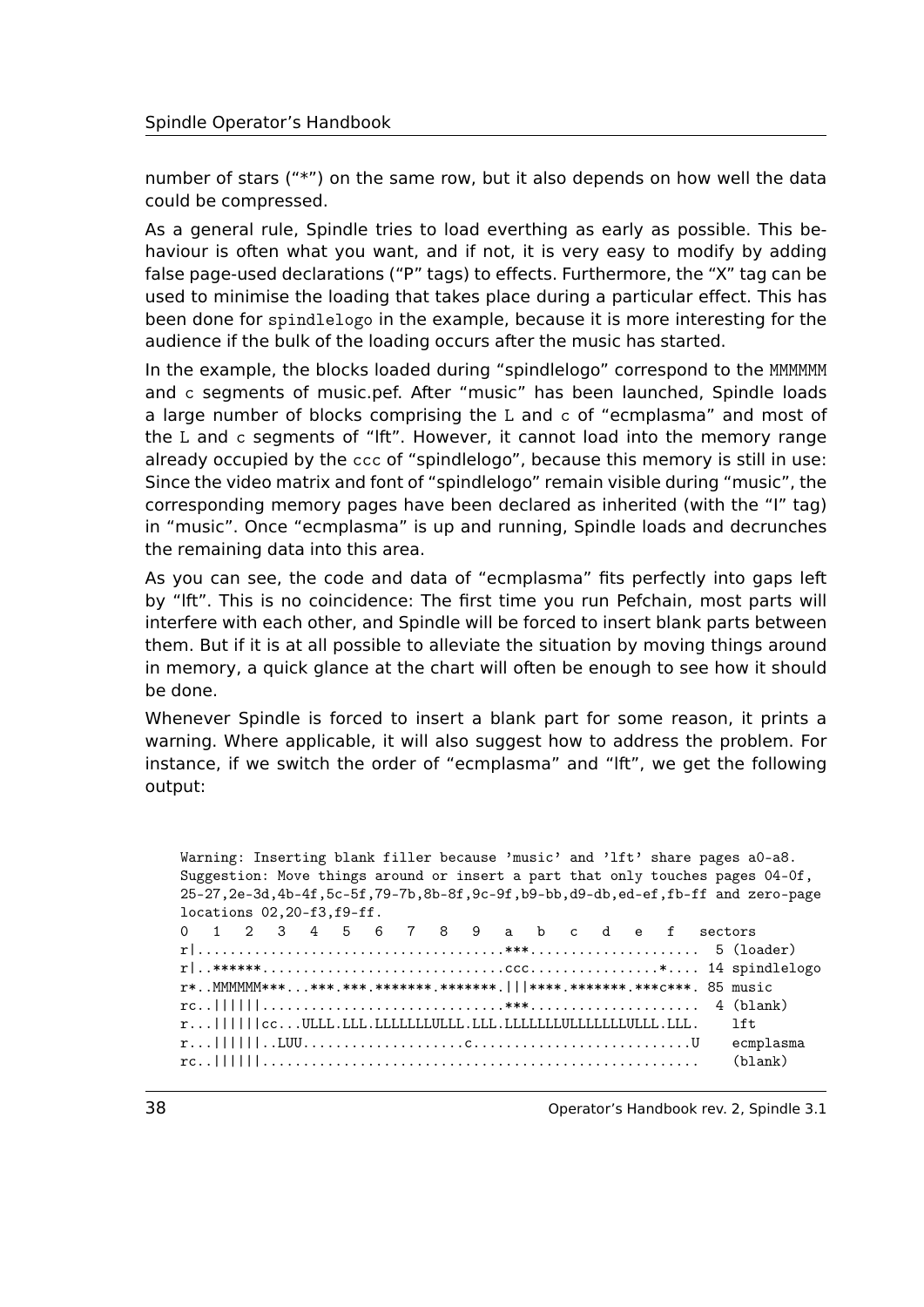```
demo.d64: 556 blocks free (538 for DOS).
```
Depending on the demo, the brief black intermission might not be a problem. Another way of addressing the problem, as is visually clear from the chart, would be to relocate all of "spindlelogo" to 3400 (and adjust the inheritance declarations in "music"). But a third option is to follow the suggestion and add a filler part that doesn't interfere with the memory of its neighbours. Spindle lists all memory pages and zero-page locations that are free. Be aware, however, that Spindle currently doesn't track zero-page addresses used by the music player, so you have to take care of that yourself. For instance, my playroutine uses zero-page locations from e0 up, so I just make sure to stay below that for effect code.

### **2.10 Labels, jumps, and loops**

Spindle is primarily designed and optimised for linear trackmos, where all data is loaded in a predictable sequence. But, starting with Spindle 3.0, non-linear loading is possible using labels.

Labels appear on a line of their own, as a number in the range 00–3f followed by a colon. They can appear in any order in the script, and multiple labels may refer to the same effect, but each label must be unique; they can be thought of as 6-bit filenames.

For instance, this is what an effect script might look like for a demo with a part selector:

| intro.pef                            | space |
|--------------------------------------|-------|
| 0:<br>select.pef                     |       |
| $1a$ :<br>effect1.pef<br>go-back.pef | space |
| $1b$ :<br>effect2.pef<br>go-back.pef | space |

In the above example, the effects called "select" and "go-back" are supposed to trigger jumps in the sequence. To do this, first of all they need to declare the "J" tag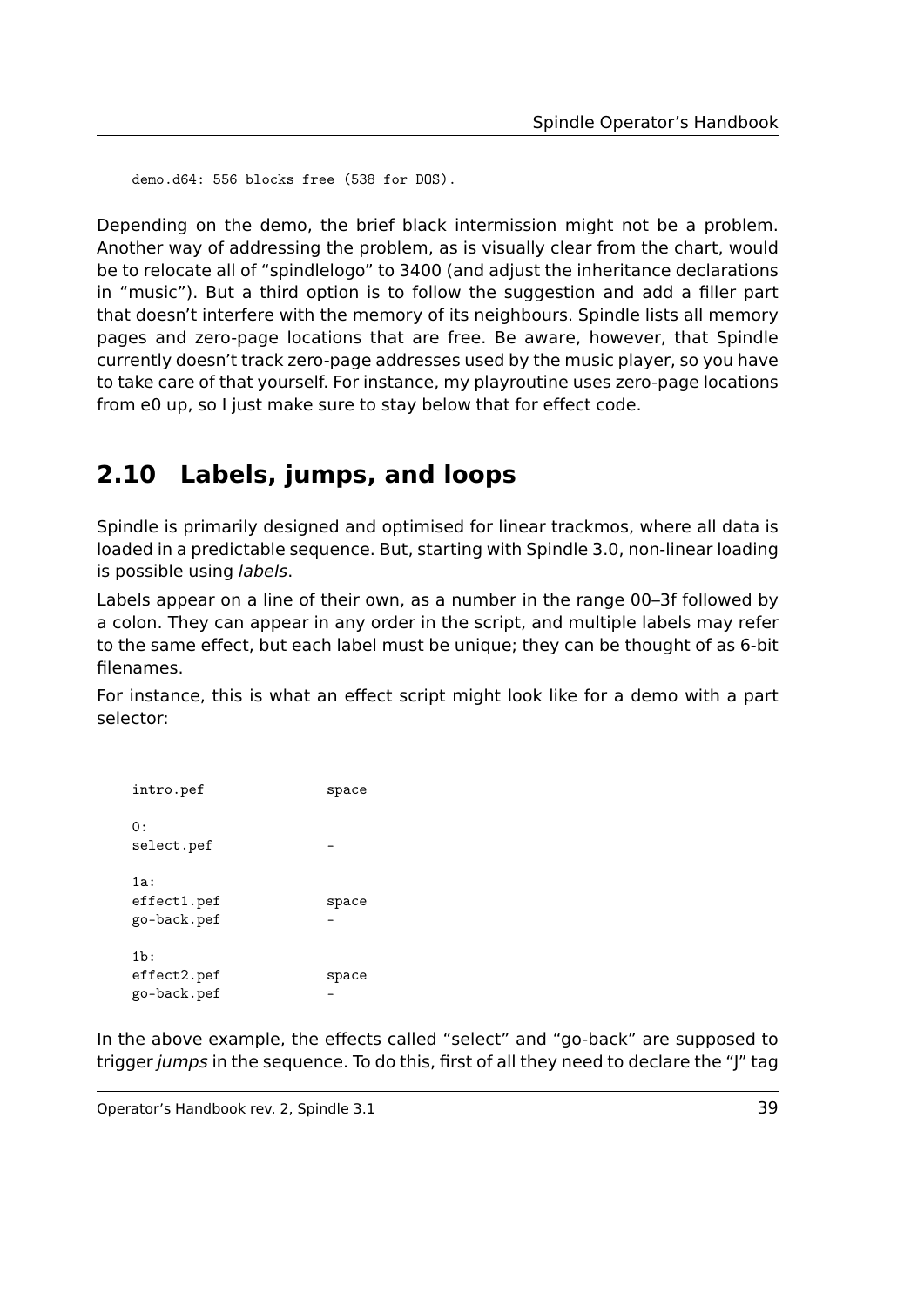Spindle Operator's Handbook

in the effect header. They also need to have a fadeout routine. As usual, fadeout returns with carry set when it's time to proceed with the next effect. But when this happens for a "J" effect, Spindle also checks the value of the accumulator. A negative number means proceed with the next effect as usual, but a valid label (a number in the range 00–3f) will trigger a jump to that label.

Thus, in the example, "go-back" might have this as its fadeout routine:

$$
\begin{matrix} \text{fadeout} \\ \text{lda} \\ \text{sec} \\ \text{rts} \end{matrix} \text{\#0}
$$

And the "select" effect would have a fadeout routine that returns with carry clear until the user has selected a part. Then, it returns with carry set and 1a or 1b in the accumulator.

Of course, it's not strictly necessary to have a separate "go-back" effect: Each demo part could declare the "J" tag itself, and jump back to the selector part. But a "go-back" effect makes the design modular and simplifies rearranging the script.

Note that Pefchain will still optimise for the linear case, so for the above script it will actually load and prepare effect1 while displaying the part selector, and effect2 while displaying the first instance of the "go-back" effect. To prevent this preloading, you can insert blank effects between independent segments of the script:

| intro.pef                            | space |
|--------------------------------------|-------|
| 0:<br>select.pef                     |       |
| 1a:<br>effect1.pef<br>go-back.pef    | space |
| $1b$ :<br>effect2.pef<br>go-back.pef | space |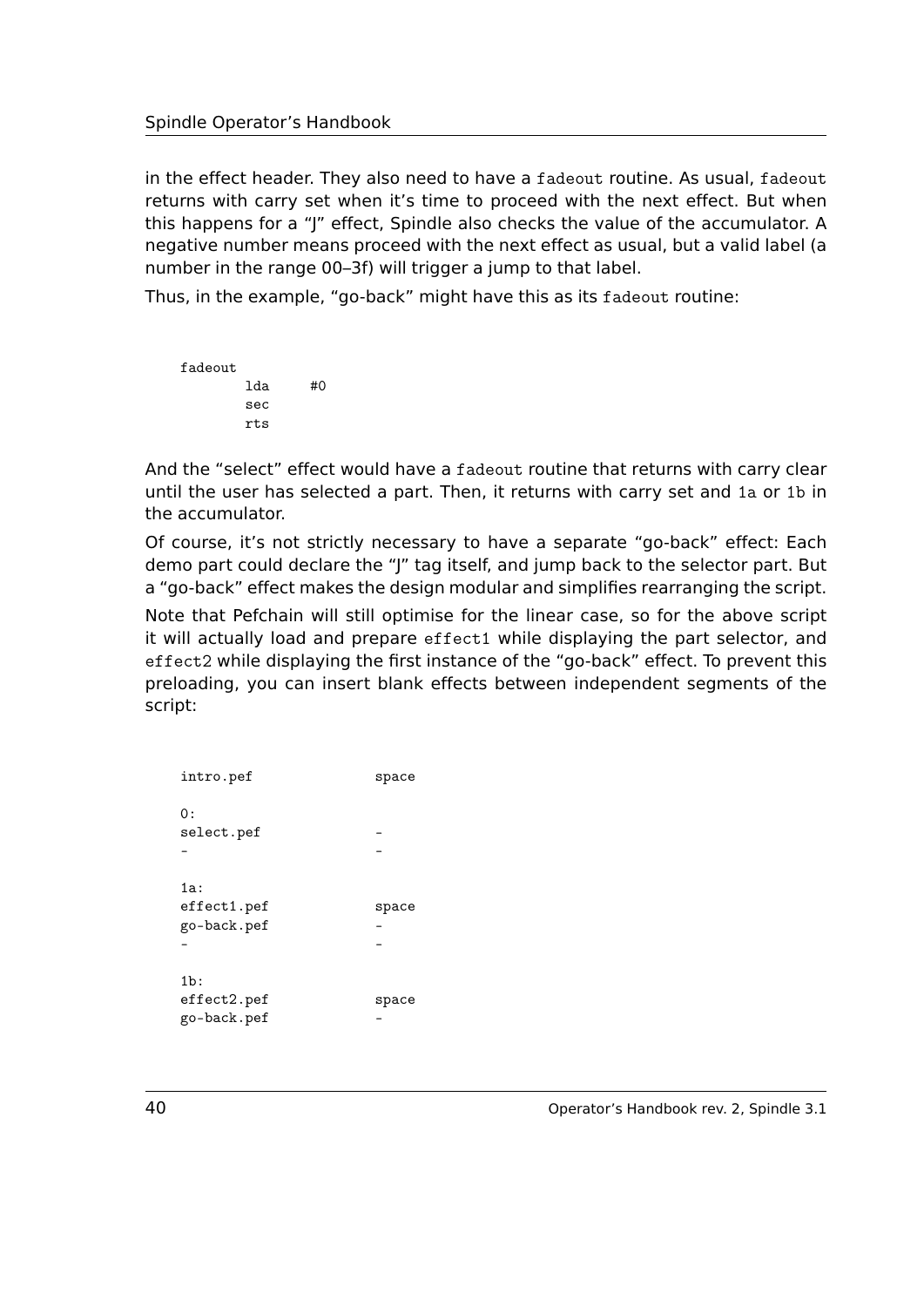Please be aware that when you jump to a label, the old interrupt routine remains active until it's time to setup the new effect. You have to ensure that the new effect (and any other data that gets loaded in the same go) won't interfere with the currently running effect or music player. When you're not jumping, Pefchain ensures that adjacent effects don't get in each other's way, but as soon as you break the sequence you have to check this yourself. The visualisation chart is an invaluable tool for the job.

With the --loop (or -L) option, you can tell Pefchain to automatically jump to a specific label after reaching the end of the script. This is a special kind of jump that is predictable at link time, so Pefchain is able to check for memory collisions and insert a blank effect if necessary.

The ability to jump adds about 40 bytes to the effect driver.

The new (jumped-to) effect will be loaded, and its prepare routine called, before the cleanup routine of the old effect is called.

### **2.11 Flip-disk parts**

Pefchain supports multi-side trackmos using the same system of knock codes as Spin:

```
pefchain -o side1.d64 --next-magic 86bc4f script1
pefchain -o side2.d64 --my-magic 86bc4f --next-magic c2c278 script2
pefchain -o side3.d64 --my-magic c2c278 script3
```
When you specify the --next-magic option, pefchain treats the last effect in the script specially. This will be referred to as the "flip-disk part". It will not be allowed to have a main routine, and its transition condition will be the fact that the next disk side has been detected.

In other words, the flip-disk part will be initialised normally, by calling prepare and setup and installing the interrupt handler. It will remain in effect until the new disk side is detected. Then, the fadeout routine will be called in a loop until it returns with the carry flag set. You could thus use the first fadeout call to trigger some interrupt-driven animation that removes "flip disk" from the screen, and then keep carry clear until the animation completes in order to prevent a premature transition to the first effect on the next disk side.

When fadeout returns with carry set, Spindle will load the first part of the next disk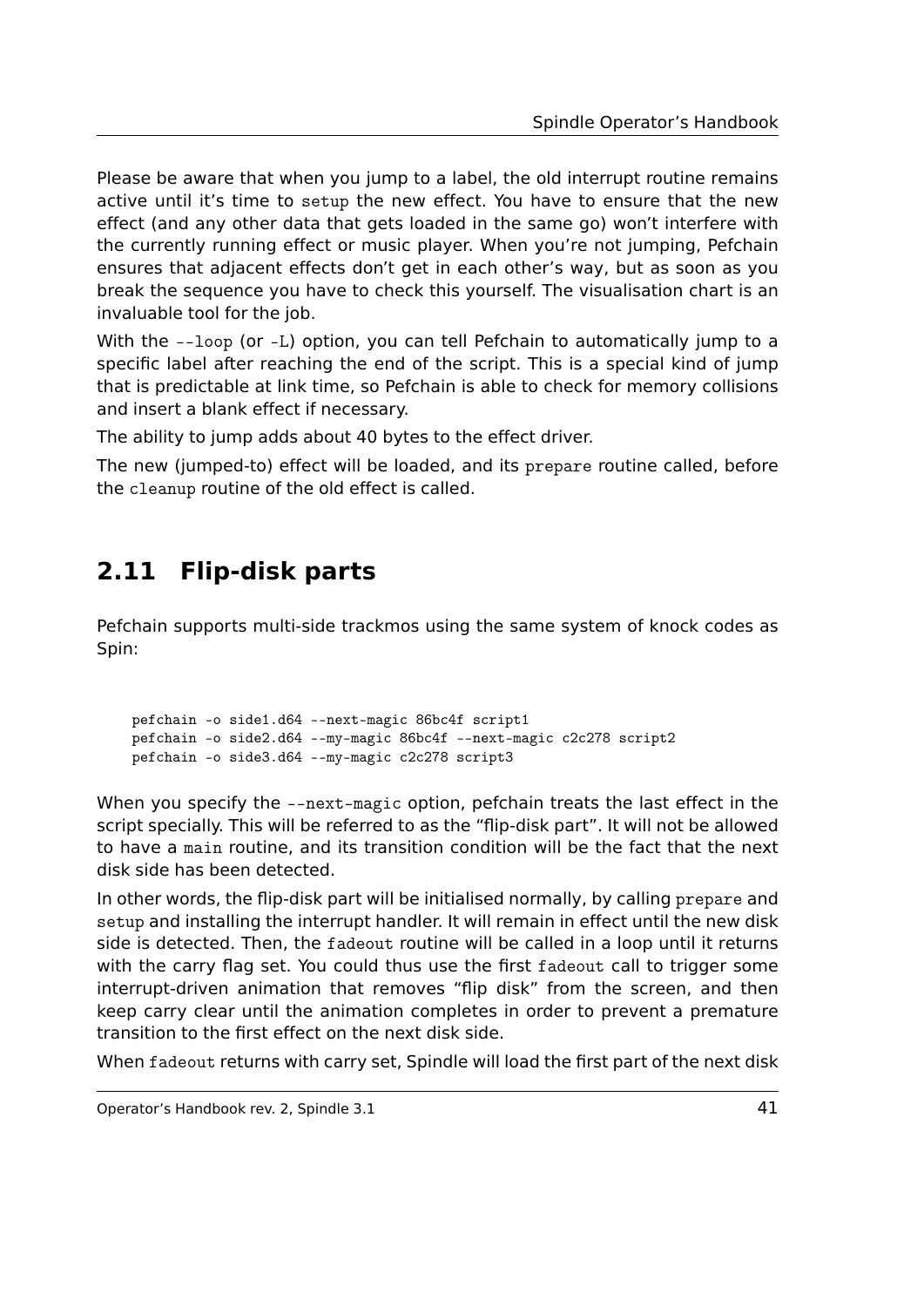side and prepare it while the flip-disk part remains active. When this is done, the cleanup routine of the flip-disk part is called. In this way, you can keep interesting things on the screen until the call to cleanup comes; in it, trigger some interruptdriven animation to really fade out the effect, and busywait in the cleanup routine until this animation has completed.

In earlier versions of Spindle, the cleanup routine of a flip-disk part was called before the first prepare routine on the new disk side. This inconsistency has been fixed in version 3.0.

Keep in mind that the flip-disk part mustn't use the same memory as the first effect on the next disk side. Normally, Pefchain would assist you in detecting such collisions, but it cannot help you here since disk sides are compiled separately.

Finally, it may be useful to be able to detect whether the first part on a disk side was launched due to a transition from the previous disk side, or directly from the regular boot loader (e.g. starting in the middle of the trackmo). Before calling the prepare and setup routines of the first effect on a disk side, Spindle will set the carry flag if there was a transition from the previous disk side (we've "carried over"), or if the effect was reached from a jump; otherwise—i.e. if the effect was started directly from the bootstrap—carry will be clear. For effects later on in the scripts, the state of the carry flag is undefined.

### **2.12 Streaming data**

Pefchain provides two separate mechanisms for streaming data, one for graphics and one for music.

### **2.12.1 Streaming graphics**

Normally, a packed effect describes a number of data chunks that should be present in memory when the effect starts. But with the --stream option to mkpef, it is possible to specify a series of chunks to be loaded in sequence, across subsequent entries in the effect script.

In the following example, data chunks are specified with an explicit loading address, to make it easier to see what's going on. Normal .prg files are also supported, of course.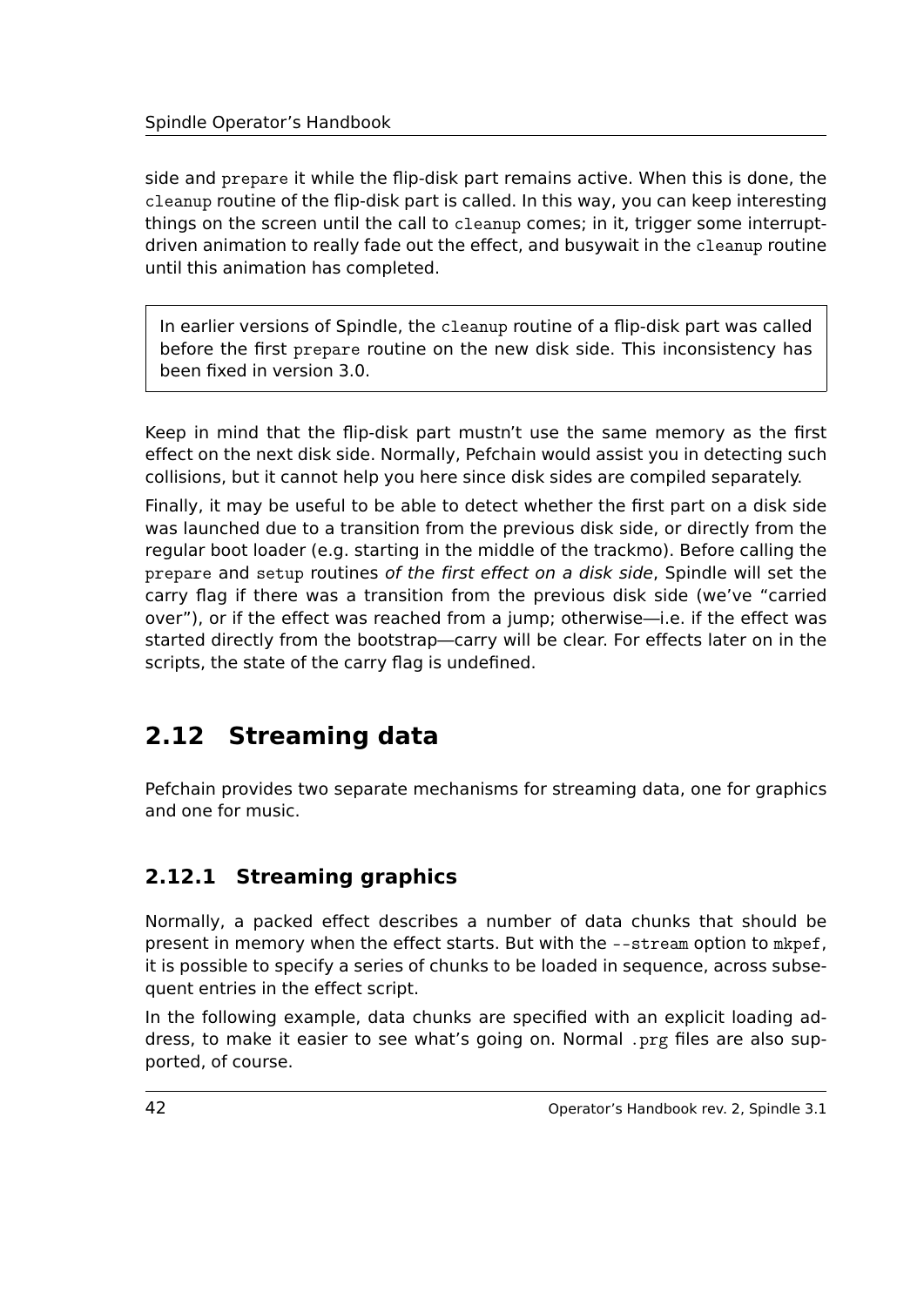Suppose we have four packed effects (the backslash means that the command continues on the next line):

```
mkpef -o part1.pef effect1.efo \
     --stream data1.bin,4000 data2.bin,5000 data3.bin,4000 data4.bin,5000
mkpef -o part2.pef effect2.efo
mkpef -o part3.pef effect3.efo
mkpef -o part4.pef effect4.efo
```
And the following script:

| part1.pef | space |
|-----------|-------|
| part2.pef | space |
| part3.pef | space |
| part4.pef | space |

Then the first data chunk (data1.bin) will be loaded in time for part1, data2.bin will be loaded in time for part2.pef, and so on. The result can look like this:

|  |  |  |  |  |  |  |  | 0 1 2 3 4 5 6 7 8 9 a b c d e f sectors |
|--|--|--|--|--|--|--|--|-----------------------------------------|
|  |  |  |  |  |  |  |  |                                         |
|  |  |  |  |  |  |  |  |                                         |
|  |  |  |  |  |  |  |  |                                         |
|  |  |  |  |  |  |  |  |                                         |
|  |  |  |  |  |  |  |  |                                         |

You can also tell mkpef to be verbose with -v in order to get a visualisation chart for a single effect.

Note in particular that the first data chunk after --stream is not delayed. While this may seem counter-intuitive, it's often what you want in practice.

The --stream feature is particularly useful when combined with extended effects. Consider this double buffered system: An interrupt routine consumes data from a front buffer at 4000, while the loader populates a back buffer at 5000. When the interrupt is done with the first buffer, it starts reading from 5000; at this point it's time to start loading into the buffer at 4000, and so on. Suppose the interrupt routine stores the MSB of the front buffer address at zero-page location a1. Then we can do something like: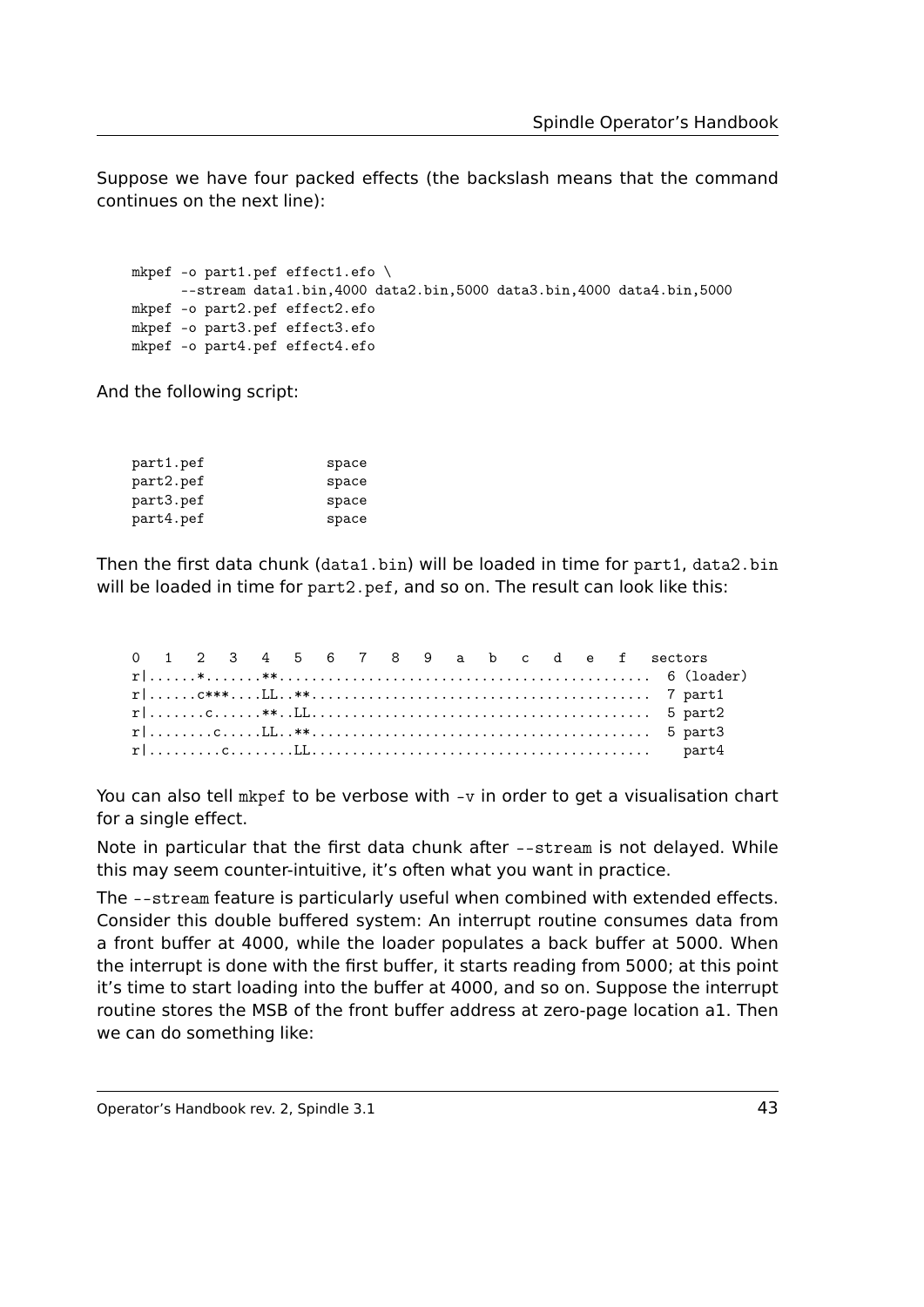```
Spindle Operator's Handbook
```

```
mkpef -o part1.pef effect1.efo \
      --stream data1.bin,4000 data2.bin,5000 data3.bin,4000 data4.bin,5000
and
  part1.pef a1 = 50| a1 = 40
  | a1 = 50
  | -
```
To spell it out: The first chunk of data (data1.bin) is present at address 4000 when the effect starts to display. While it displays (or possibly earlier), the second chunk is loaded at 5000. Once the running effect starts to read the second buffer at 5000, the script proceeds to the second row (the first "|"), and the third data chunk is loaded at 4000. Once the running effect reads at 4000 again, the script moves to the third row, and the fourth data chunk is loaded at 5000. Finally, when the effect reads at 5000, the script moves to the last row, and immediately begins the fadeout process (due to the "-" condition).

Also have a look at examples/streaming which combines streaming graphics with a looping script.

### **2.12.2 Streaming music**

Recall that an effect script line has two columns: The effect filename and the condition. But the condition can actually have a special suffix, starting with a colon and extending to the end of the line, carrying the filename of an additional data chunk. The filename has to end with .prg (case doesn't matter here), and there is no need for whitespace before the colon.

The extra data chunk will be loaded in time for the effect listed on the same line, and will also be inherited to subsequent effects up to (and including!) the next line where extra data is added. The automatic inheriting also stops if the current music player is uninstalled or replaced.

So in the following example, the data from extra1.prg will be present in memory during "part1", "part2", and "part3". The data from extra2.prg will be present during "part3", "part4", and "part5", and so on.

part1.pef space:extra1.prg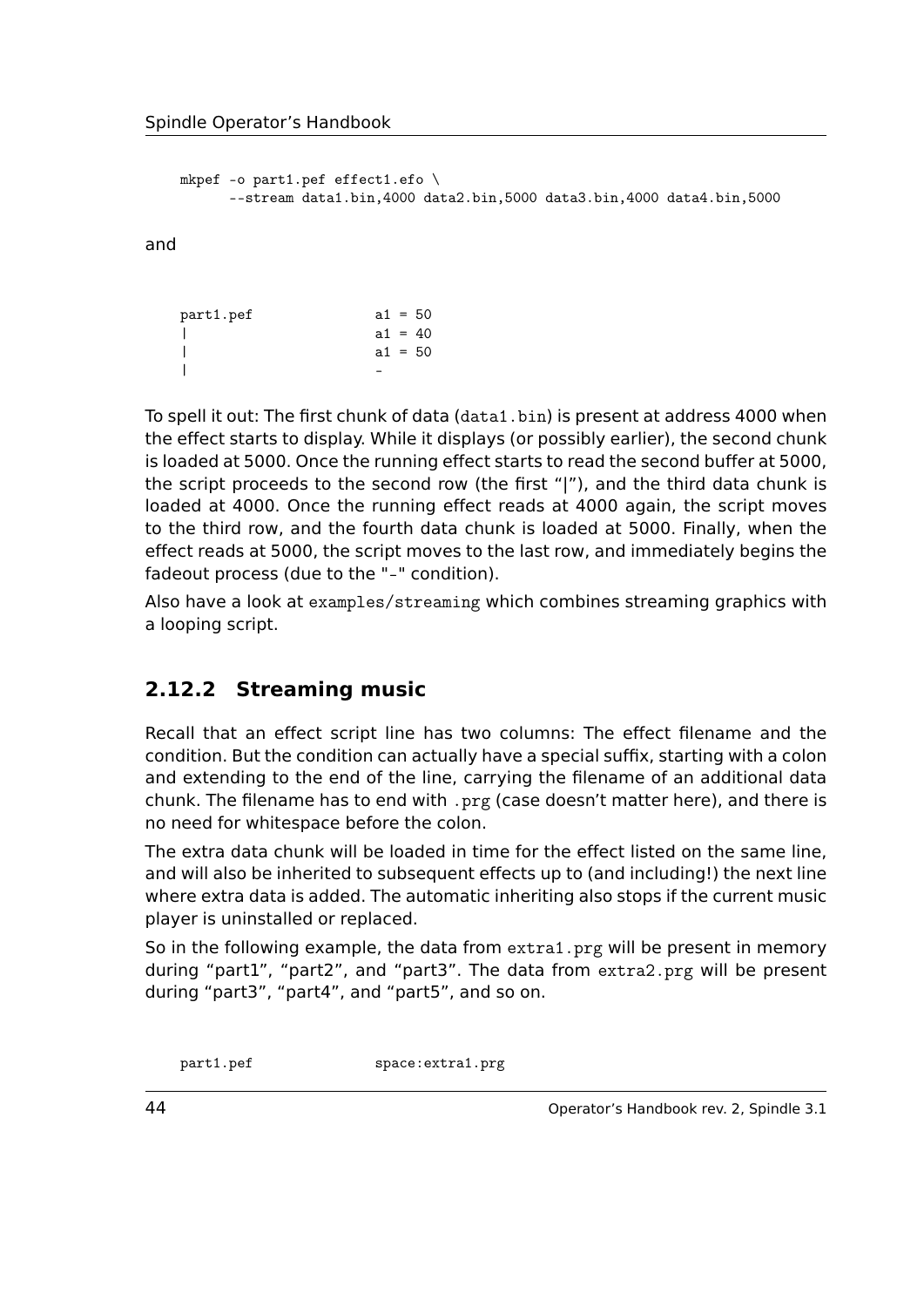| part2.pef | space             |
|-----------|-------------------|
| part3.pef | space: extra2.prg |
| part4.pef | space             |
| part5.pef | space: extra3.prg |

The resulting visualisation might look like this:

|  |  |  |  |  |  |  |  | 0 1 2 3 4 5 6 7 8 9 a b c d e f sectors |
|--|--|--|--|--|--|--|--|-----------------------------------------|
|  |  |  |  |  |  |  |  |                                         |
|  |  |  |  |  |  |  |  |                                         |
|  |  |  |  |  |  |  |  |                                         |
|  |  |  |  |  |  |  |  |                                         |
|  |  |  |  |  |  |  |  |                                         |
|  |  |  |  |  |  |  |  |                                         |

The Blackbird music packer (called birdcruncher) supports this syntax. When you tell birdcruncher to use the distributed output format, it can look at a Pefchain script and create the necessary data chunks and sync points. A complete script might look like this:

| install-music.pef | :musicdata1.prg            |
|-------------------|----------------------------|
| part1.pef         | @05:00:1c00:musicdata2.py  |
| part2.pef         | @0c:18                     |
| part3.pef         | @10:00:1800:musicdata3.pyg |
| part4.pef         | @11:00                     |
| part5.pef         | @11:0c:1c00:musicdata4.prg |

The Blackbird packer only looks at characters following an "@" and expects them to follow a particular syntax. The initial chunk is only meant for Pefchain, so we can indulge in some whitespace to make the filenames line up. The corresponding birdcruncher commandline might look like this (all on a single line):

birdcruncher -t dist -o music-resident.prg -s 00:00:1800:musicdata1.prg -@ pefchain-script song.bb

A certain amount of manual fiddling is required to find the best loading spots and buffer sizes, but on the whole, Spindle and Blackbird form a very powerful toolchain for creating trackmos with streaming music.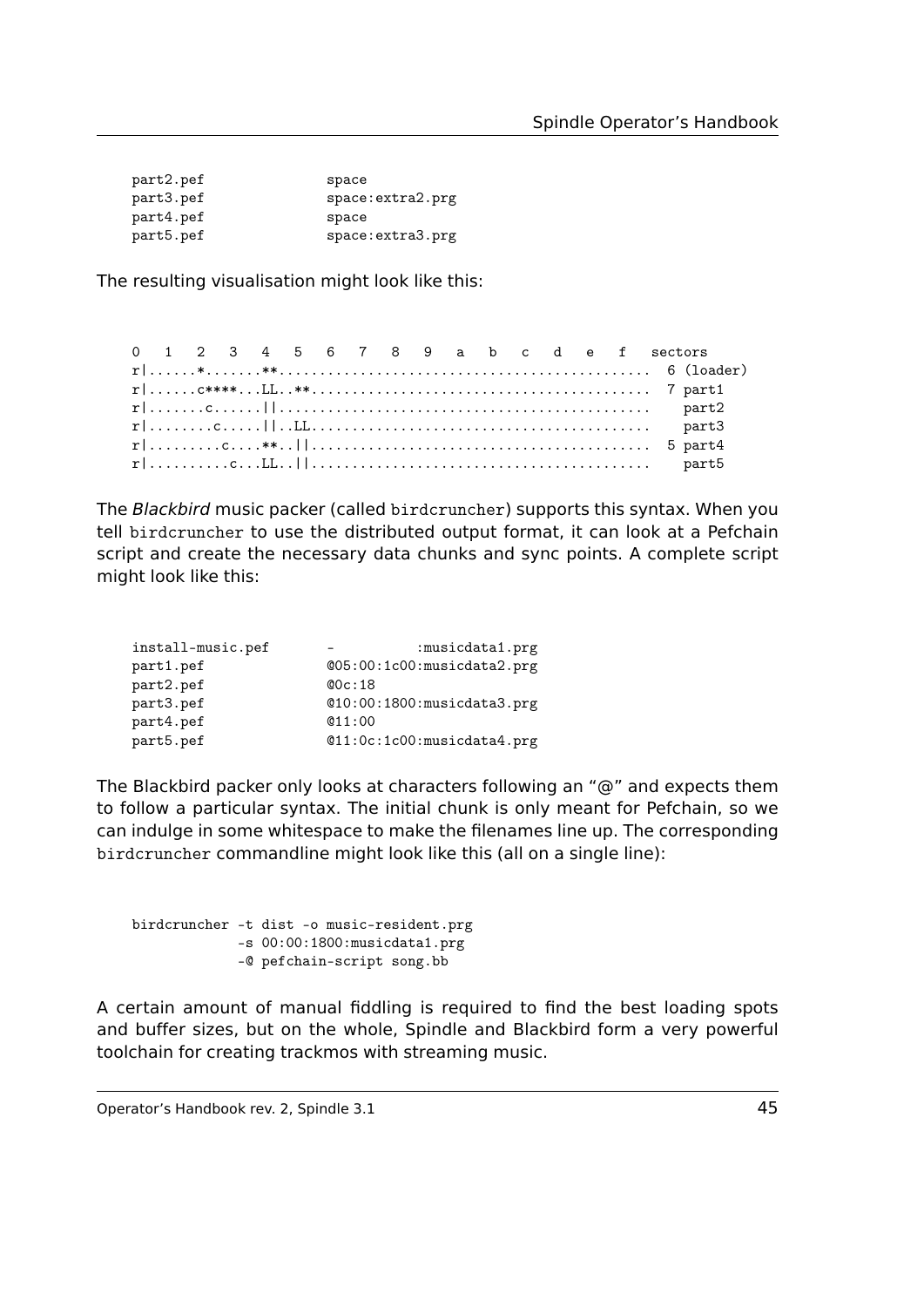### **2.13 Effect debugging**

Pefchain trusts you to declare all memory ranges used by an effect with "P", "I", and "Z" tags. If you make a mistake in these declarations, the effect may still work as a standalone program. But in a script, the same effect could trigger obscure crashes by overwriting code or data that was preloaded for a later effect.

Luckily, the pef2prg tool has an option, -m, for creating a script of monitor commands for the Vice emulator. These commands check that you do not write to memory locations outside the declared ranges or loaded data chunks.

For instance, if your effect is allowed to touch pages 30–3b and zero-page locations 90–9f, you'd get the script shown below. Location 2ff is used internally by the pef2prg runtime to enable and disable checking.

watch store 0200 02fe if @ram:\$2ff==\$aa watch store 0300 2fff if @ram:\$2ff==\$aa watch store 3c00 cfff if @ram:\$2ff==\$aa watch store e000 fff9 if @ram:\$2ff==\$aa watch store 02 8f if @ram:\$2ff==\$aa watch store a0 ff if @ram:\$2ff==\$aa

By passing the filename of the script to Vice with -moncommands, any out-of-bounds write will immediately freeze the program and launch the built-in monitor.

Note that this mechanism is not a 100% guarantee. For instance, writes to the I/O range (d000-dfff), the CPU vectors (fffc-ffff), and registers 0–1 are always allowed. But when it does work, it can literally save you hours of debugging, so be sure to use it whenever you can.

### **2.14 Using the reserved areas**

Like Spin, Pefchain lets you specify a resident page, a buffer page, and a zero-page area using commandline options -r, -b, and -z, respectively.

The buffer page and zero-page area are available to effects; simply declare usage with "P" and/or "Z" tags. Naturally, Spindle cannot load anything while such effects are running, and may be forced to insert blank parts as a consequence.

Effects should never access the resident page.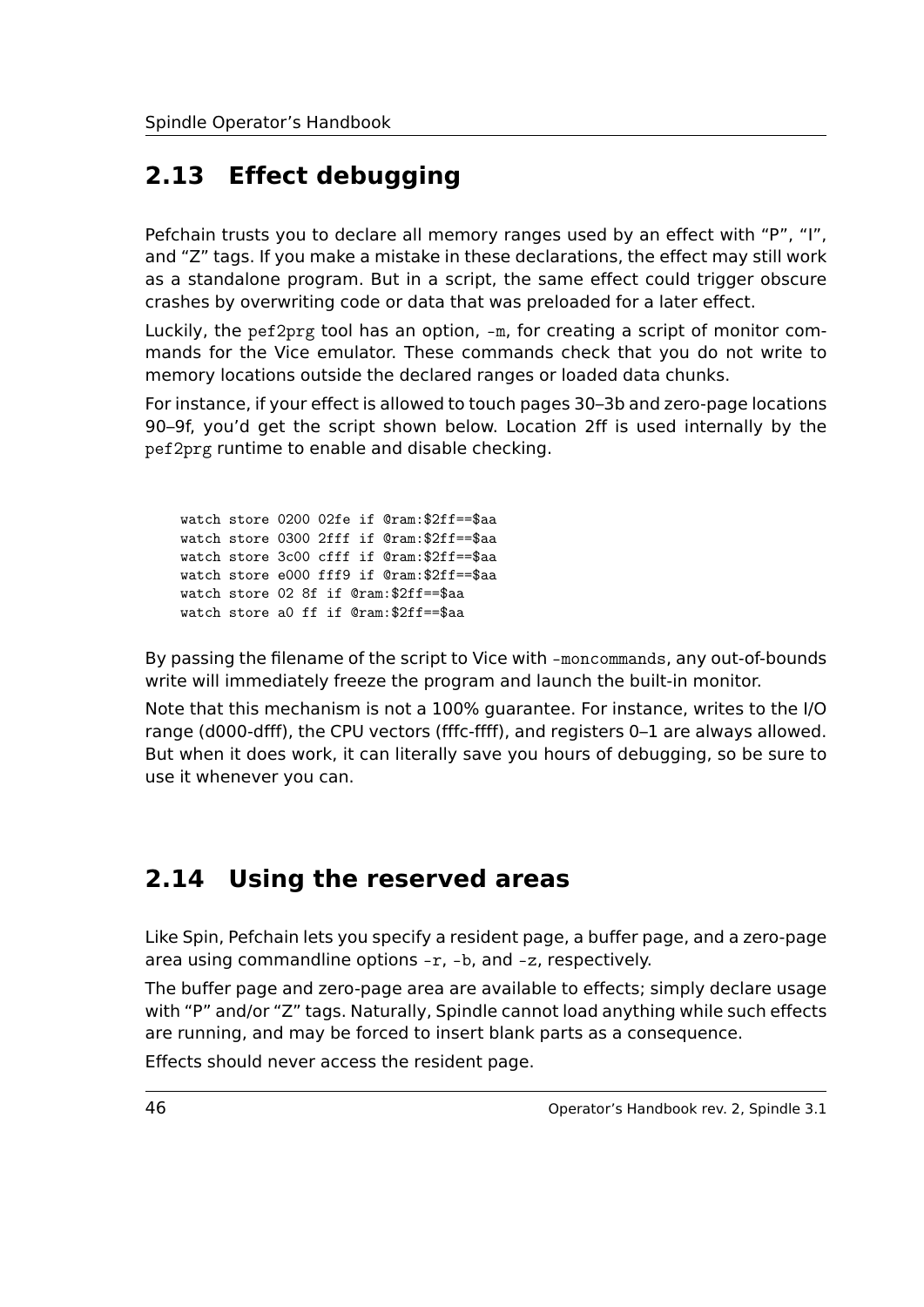### **2.15 Methodology**

The following is merely a suggestion on how to work with Spindle. It is included partly as helpful advice, partly because it may shine a light on some of the design decisions underpinning the system.

First, create some demo parts. Start with the template, or add an .efo header to your existing code. In this early phase, you'll probably only need the fields prepare, setup, interrupt and possibly main depending on the effect. Use pef2prg during development. Keep each demo part inside its own subdirectory of your main project directory for the demo, and give each part a short working name. The name of the .pef file should be based on this name, rather than something non-descriptive like effect.pef. As the part evolves from an experimental hack to an enjoyable demo effect, you should at some point declare what memory pages and zero-page locations it uses, before you forget all about it. Use the Vice monitor script feature to verify your declarations.

Once you have the parts, put them into a script in order of increasing awesomeness. All transition conditions should be "space" at this point. This stage corresponds to what filmmakers call "initial assembly". Watch your demo a couple of times and try out different orders. Study the memory chart, and see if you can make some radical changes to improve the loading times, e.g. changing the order of parts, adding some fillers, and—if it isn't too much work—moving large chunks of data around. But don't start micro-optimising at this point, and don't make any transitions yet.

Add music if you already know what SID tune you're going to use. Otherwise, let the general flow of the effects inspire your choice of soundtrack (or the process of composing one). Change all transition conditions to the " $@$ " or "address = value" kinds (or "-" where applicable), so the music drives the overall progress of the demo. Adjust things until you are happy, and then make a conscious decision that you intend to stick with this part order and overall timing.

Now you have what filmmakers call a "rough cut". Time to start working on the transitions. Begin with the big stuff, such as adding intermediate parts to e.g. make a background picture appear in anticipation of an upcoming effect. Since you know you won't change the order anymore, you can start using "I" tags to inherit data across parts, and try to improve loading times in general. You can also work on eliminating the blank parts inserted by Spindle. At this stage you'll probably add fadeout routines to several parts. As the script begins to gel, use the -E option to simulate disk errors in order to find out where the loading bottlenecks are.